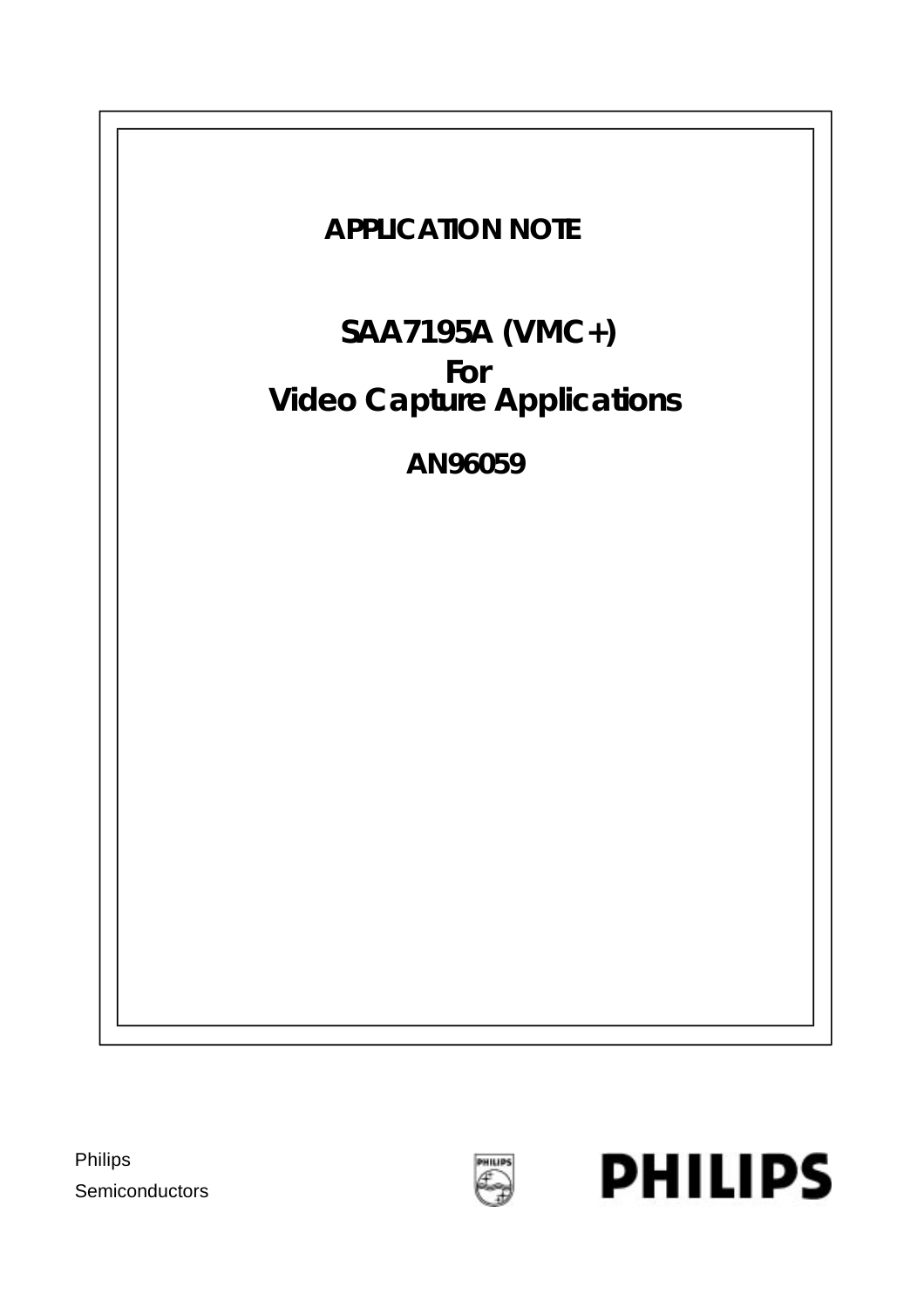#### **Abstract**

SAA7195A is the core device used in many multimedia PC add-on cards that were designed to demonstrate the performance of various desktop video chipset from Philips Semiconductors. Typical applications of these cards are video display and capture in PC environment, image processing in medical and scientific equipment. SAA7195A is a highly integrated and complicated device. This note tries to explain some of those complex functions and disclose some tricks on how to efficiently use this device. Nevertheless, this note only serves as a reference for users of SAA7195A. Depending on applications, there might be some discrepancies between the content in this note and the actual programming of the chip under that applications. Once such discrepancies arise, users should always resolve problems according to the data sheet of SAA7195A and seek technical support from Philips Semiconductors.



Purchase of Philips I2C components conveys a license under the Philips I2C patent to use the components in the  $1^2C$  system, provided the system conforms to the  $1<sup>2</sup>C$  specifications defined by Philips.

#### **© Philips Electronics N.V.1996**

All rights are reserved. Reproduction in whole or in part is prohibited without the prior written consent of the copy-right owner.

The information presented in this document does not form part of any quotation or contract, is believed to be accurate and reliable and may be changed without notice. No liability will be accepted by the publisher for any consequence of its use. Publication thereof does not convey nor imply any license under patent- or other industrial or intellectual property rights.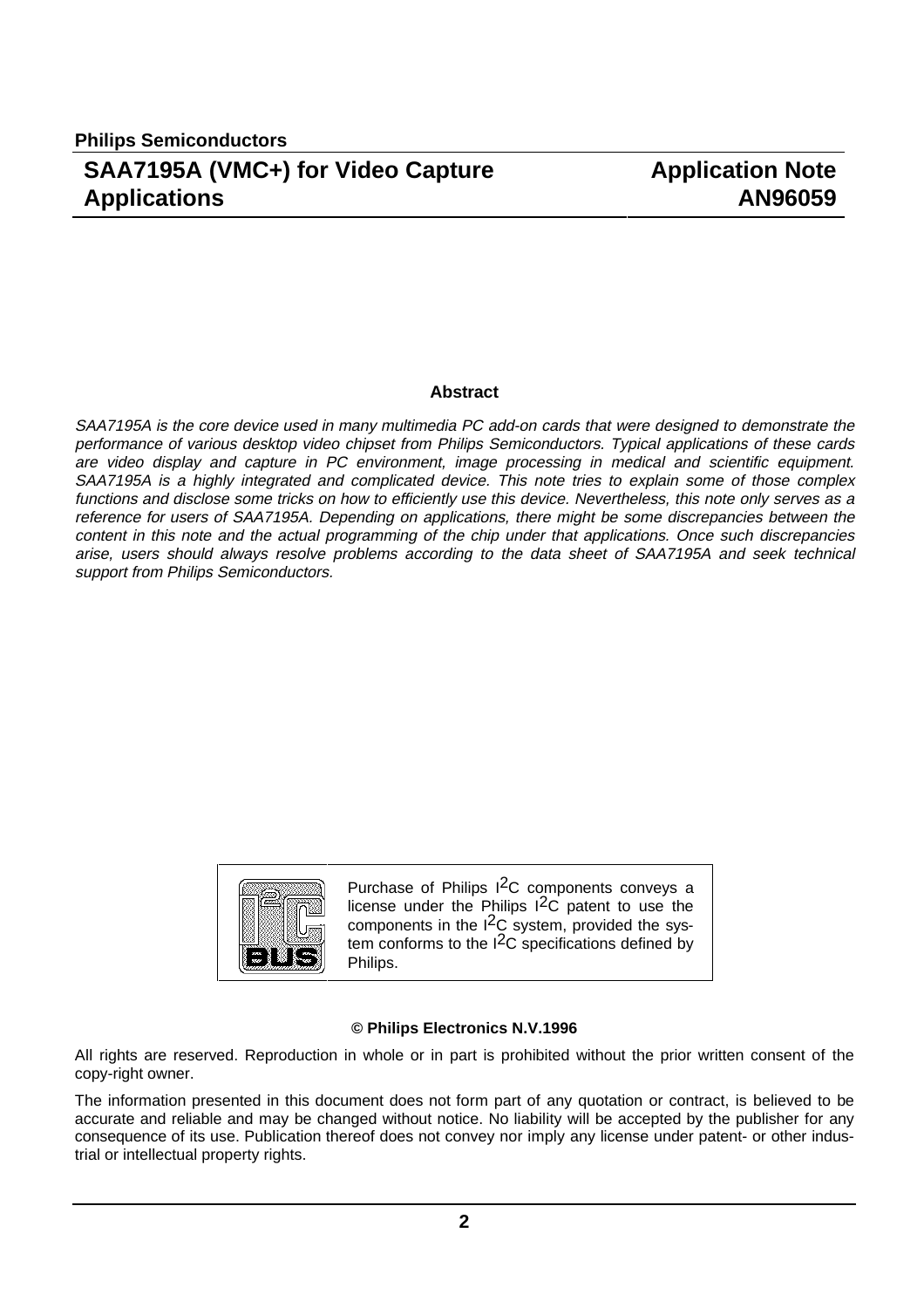# **APPLICATION NOTE**

# **SAA7195A (VMC+) For Video Capture Applications AN96059**

**Author(s):**

Bruce Lei, Jeffrey Chang **Regional Sales Office - Southern East Asia Industrial Regional Application Laboratory Taipei-Taiwan**

#### **Keywords**

VMC+ DPC7167 **CCIR** NTSC, PAL & SECAM Color Key VLUT Extended Memory UMA

#### **Date: 01, September, 1996**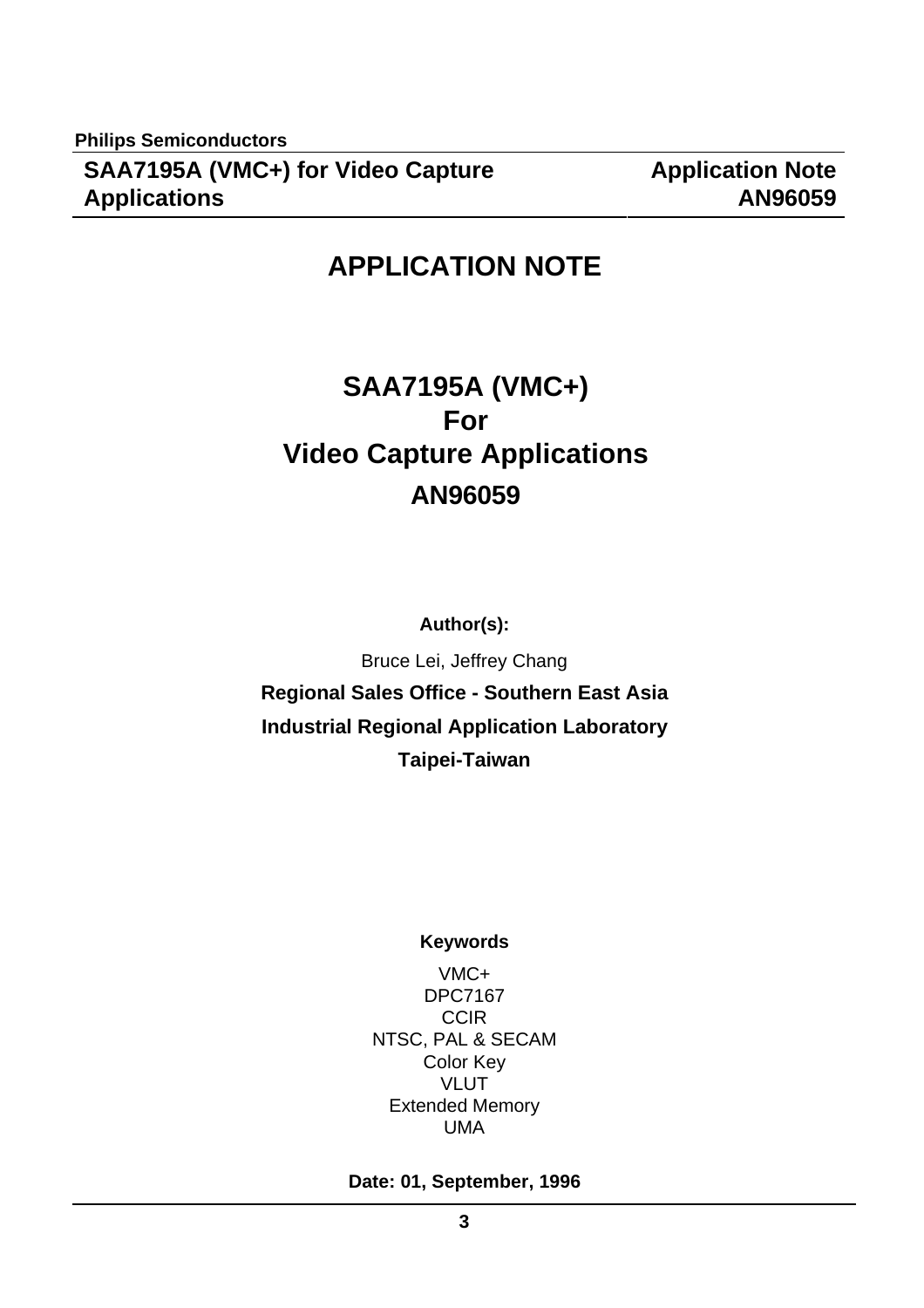## **Application Note AN96059**

#### **Summary**

SAA7195A (also nicknamed as "VMC+") plays as the heart in a video capture subsystem under PC environment. There are more than 70 registers inside performing the functions of video in/out format conversion, scan rate conversion, video sizing and scaling, frame buffer control, host interface and video capturing back to host. Except that it can not be booted up by itself, VMC+ actually acts like a special-purpose CPU.

Instead of the basic programming of VMC+ which can be found in the data book, this note will focus on the more advanced techniques in programming this chip. One of the main purposes of this note is trying to resolve some tricky problems that users could encounter and are not able to find out the solutions from data book. Therefore, in writing this note and explaining the techniques, we assume that the readers already have some experience in using this device and basic knowledge of video capturing in a PC system.

Although VMC+ can be used in many different applications and systems (e.g. DOS & MS-Windows in PC, MAC and medical equipment), we will illustrate those techniques by examples in MS-Windows application only, since that is the most popular application in the PC world for video display and capture now.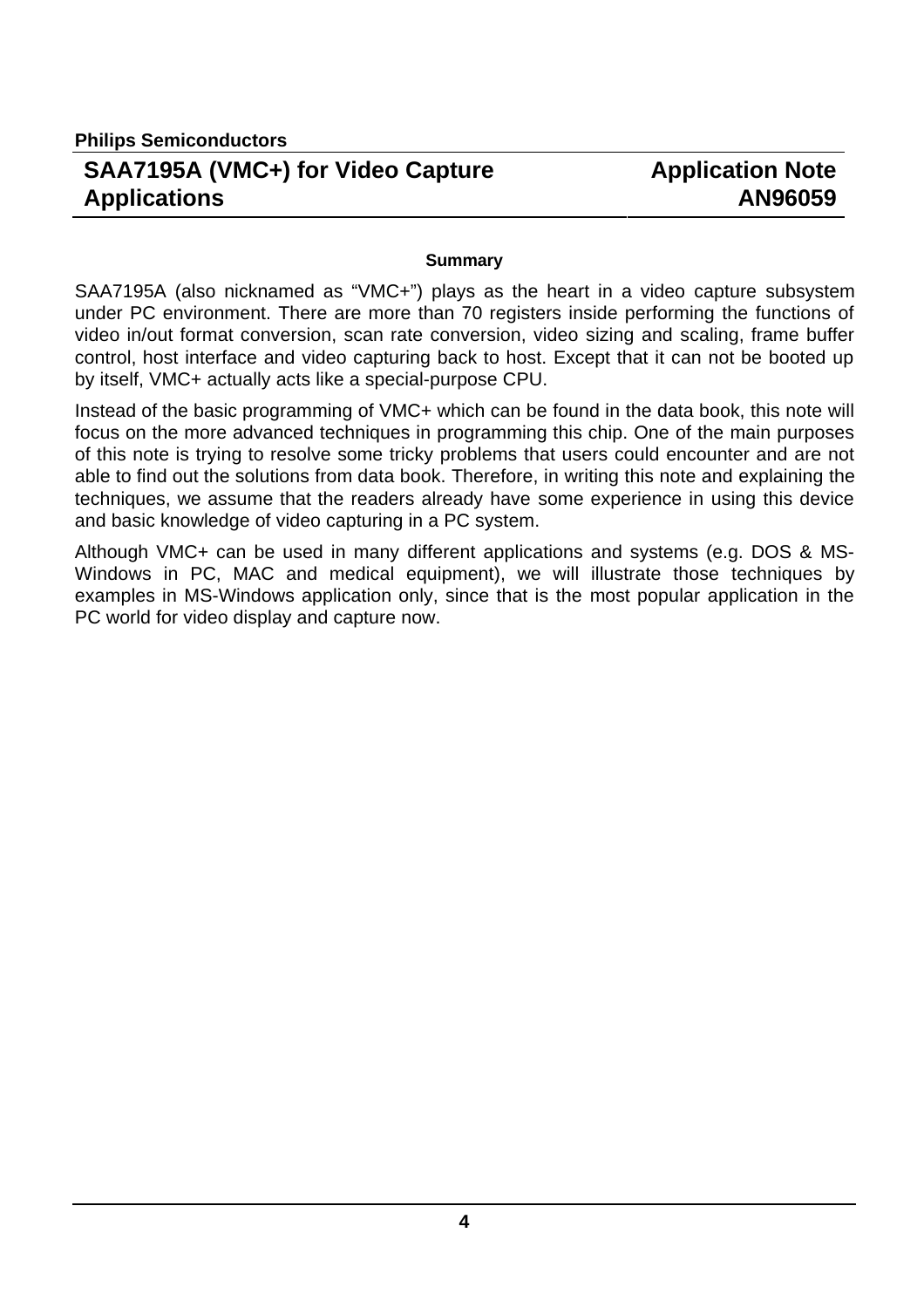**Philips Semiconductors**

# **SAA7195A (VMC+) for Video Capture Applications**

## **CONTENTS**

| 1. |      |                                                               |  |  |  |
|----|------|---------------------------------------------------------------|--|--|--|
| 2. |      |                                                               |  |  |  |
|    | 2.1. |                                                               |  |  |  |
|    | 2.2. |                                                               |  |  |  |
| 3. |      |                                                               |  |  |  |
|    | 3.1. |                                                               |  |  |  |
|    | 3.2. | Scaling And Zooming Under Different System Configuration  14  |  |  |  |
| 4. |      |                                                               |  |  |  |
| 5. |      | VIDEO CAPTURING TO PC SYSTEMS VIA MEMORY MAPPING APPROACH 20  |  |  |  |
|    | 5.1. |                                                               |  |  |  |
|    | 5.2. |                                                               |  |  |  |
|    | 5.3. |                                                               |  |  |  |
| 6. |      | VIDEO CAPTURING TO PC SYSTEMS VIA I/O MAPPING APPROACH.  28   |  |  |  |
| 7. |      | MISCELLANEOUS ADJUSTMENTS OF VMC+ ON VARIOUS SYSTEM           |  |  |  |
|    | 7.1. |                                                               |  |  |  |
|    | 7.2. | Detection Of The Graphics Modes And Adjustments Of VMC+ In PC |  |  |  |
| 8. |      |                                                               |  |  |  |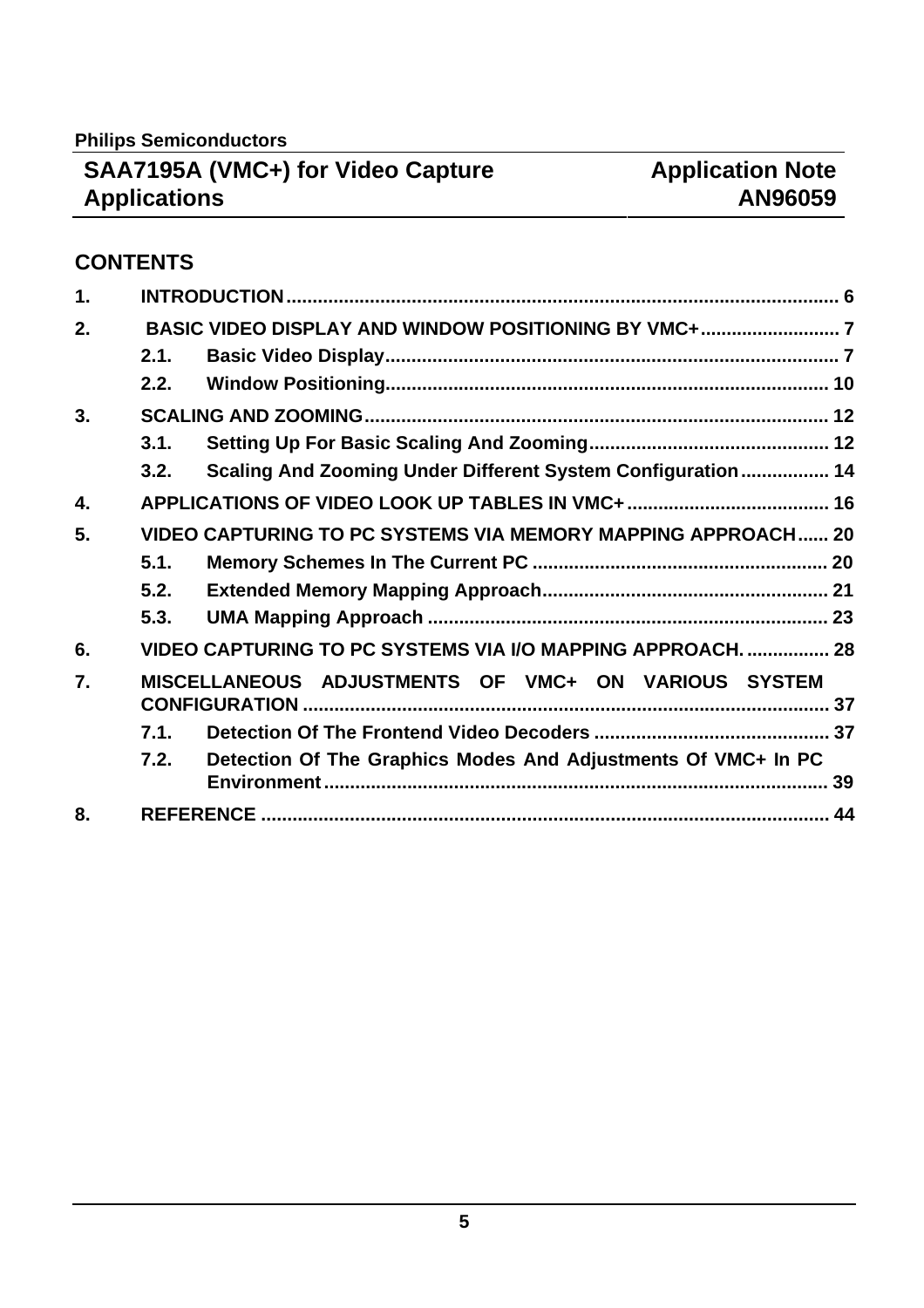### **Application Note AN96059**

#### **1. INTRODUCTION**

Video display and capture in a PC system is one of the most important functions in the multimedia world now. There are many ways with a lot of various devices from famous chip vendors that can achieve this job. For the end users, it is getting much less hassle of the current architecture than the one used 3 years ago. However, from the programmers' and system designers' point of view, none of them are simple or easy. SAA7195A is definitely not the best solution for video capture now. But it does play a special role among the devices of the desktop video chipset from Philips Semiconductors. Since VMC+ is used in so many desktop video application boards(DTV6, SAA7168 demo board, DPC7167, DPC7140 and VideoBlaster from Creative Lab,...etc.), therefore fully understand how this device work will be very important to the programmers and system developers of those application boards.

In this note, we often use example codes from the software of DPC7167 demo board running under Video For Windows (VFW) application and we program this device based on the DPC7167 hardware configuration. We do so not only that it's convenient to us but also because VFW is a recognized standard software for video capturing and DPC7167 is a typical traditional video capture card. However, users should keep in mind that all of these codes and setup should be easily changed and adapted into your proprietary systems. Please refer to application note AN95056 - "User's Manual: DPC7167 Demo Board" and AN95058 - "Source Code VFW Driver for DPC7167 Demo Board" for questions specific to the DPC7167 board.

Contents in this note are grouped in different topics (chapters) by their property and start from simpler to more complex ones, from programming within device to the whole system. There are total six topics as follows:

- 1) Basic video display and window positioning by VMC+.
- 2) Scaling and zooming.
- 3) Applications of video look up tables in VMC+.
- 4) Video capturing to PC systems via memory mapping approach.
- 5) Video capturing to PC systems via I/O mapping approach.
- 6) Miscellaneous adjustments of VMC+ on various system configuration.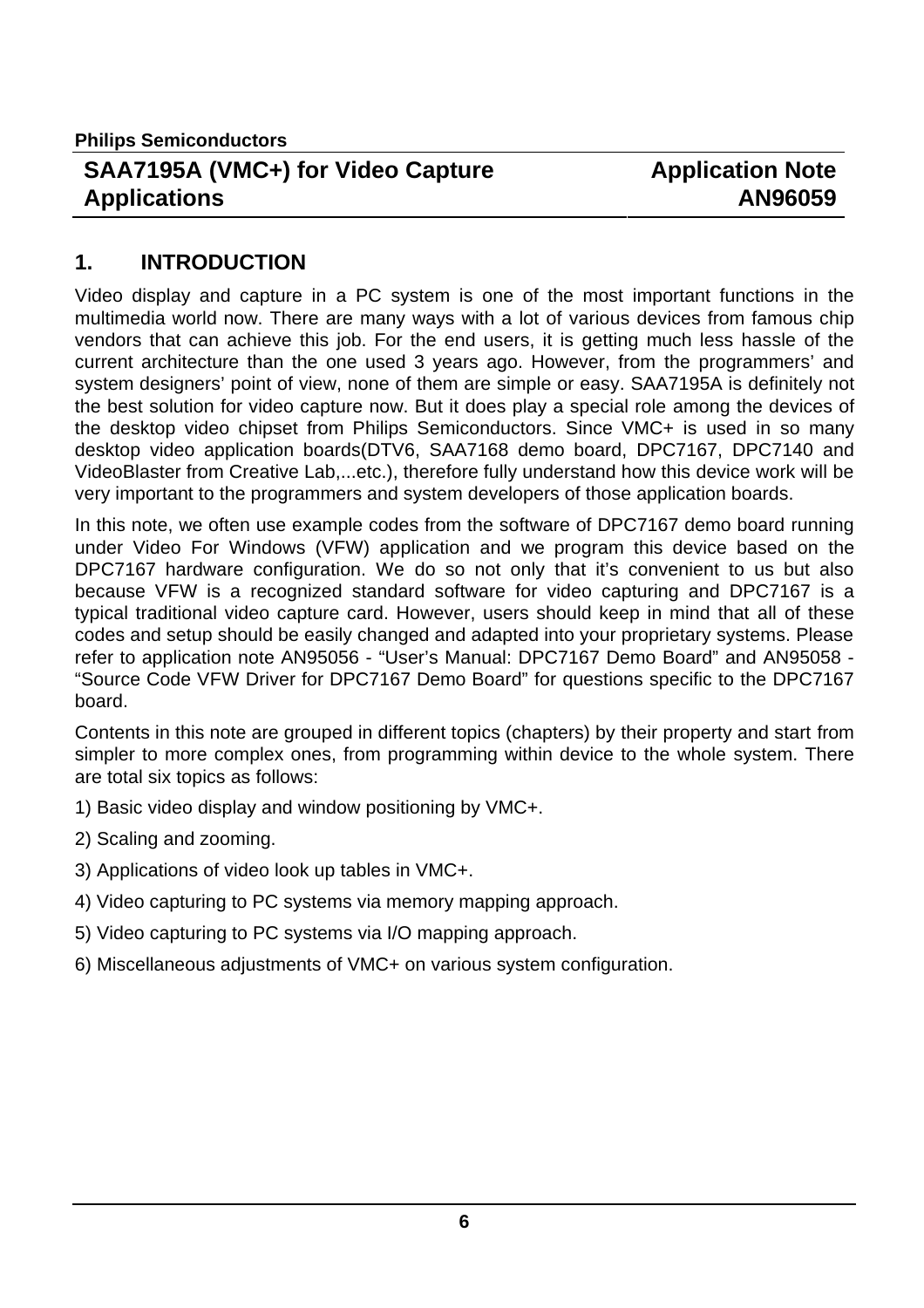#### **2. BASIC VIDEO DISPLAY AND WINDOW POSITIONING BY VMC+**

This chapter shows how to use VMC+ to display video overlaid with VGA graphics and how to position the video window under MS-Windows environment.

#### **2.1. Basic Video Display**

 $\overline{a}$ 

One of the main tasks of SAA7195A is to do scan rate conversion so that low scan rate interlace video can be overlaid with the high scan rate noninterlace graphics. To perform this job, a video memory (frame buffer) that can hold a full size of video frames is needed. VMC+ will store the input video fields into frame buffer with the video clock and sync first, then read out the video data from this buffer with graphics clock and sync. During this process, video cropping, scaling and zooming are accomplished at the same time as well. Figure 2.1 simplifies and illustrates this process.





For most video, a complete frame (the actual picture we see on TV screen) is composed of two interlace fields. VMC+ takes interlace fields as input and stores in video memory as noninterlace frame format<sup>1</sup>. It assigns a reference origin (0,0) point to every input video frame. This origin is defined as the upper left corner of a complete video frame. It is located at the starting point of HREF (signal from video decoder) in horizontal direction and the next line after Vertical-Sync (from video decoder as well) in vertical direction.

 $1$  This is not the only way to store video in frame buffer. Video fields can be stored differently for even and odd fields in a more complex method. For illustration purpose, we use this simplified architecture that we used in DPC7167 software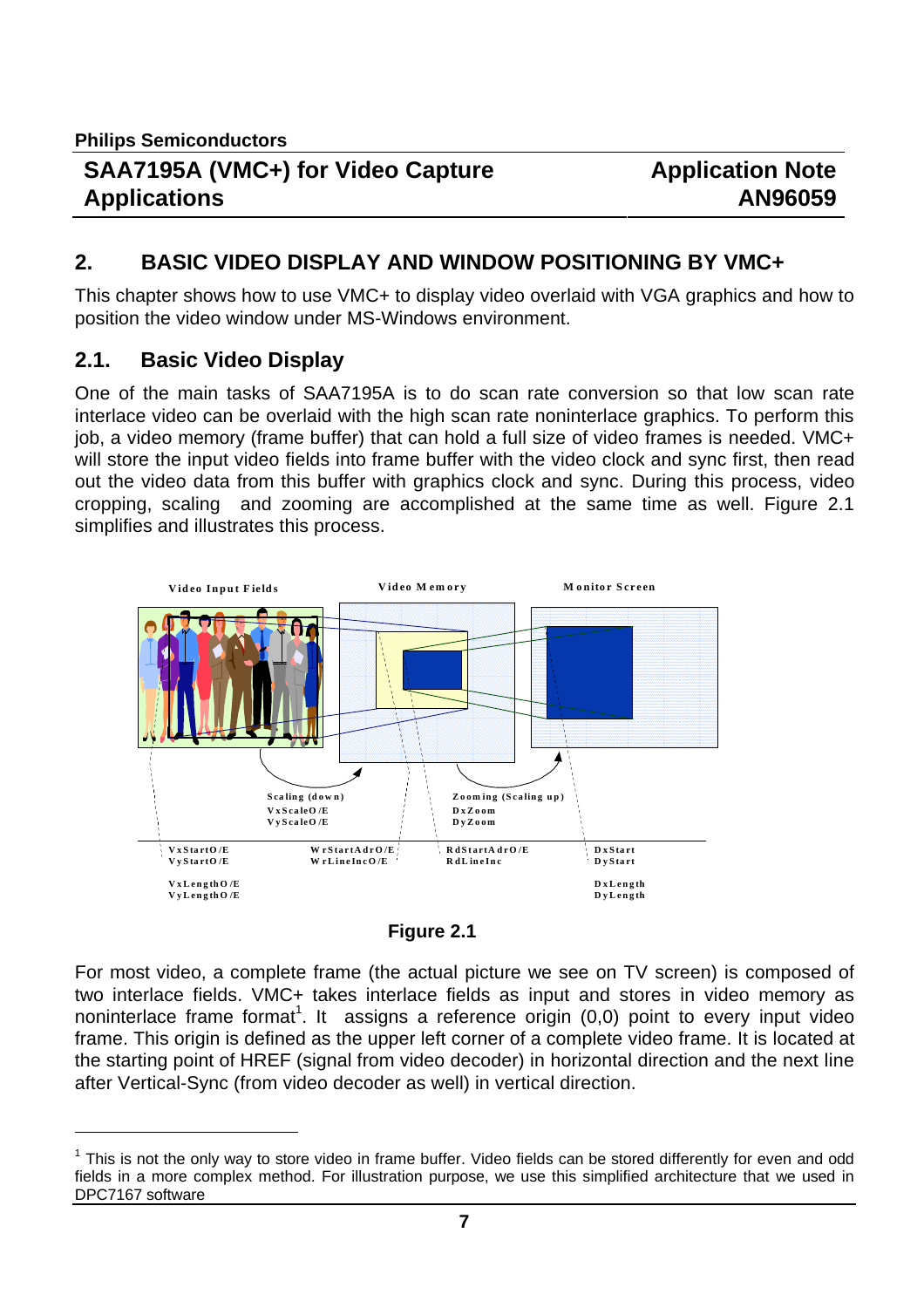**Philips Semiconductors**

 $\overline{a}$ 

#### **SAA7195A (VMC+) for Video Capture Applications**

### **Application Note AN96059**

With this origin as a reference, register "VxStartO/E" (reg. index 65 & 85)<sup>2</sup> and "VyStartO/E"<sup>3</sup> (index 6B & 8B) specify the upper left corner of the rectangle area that we want to process and store in the frame buffer; while "VxLengthO/E" and "VyLengthO/E" indicate the length and width of this rectangle area. The so-called video cropping is performed with these four parameters programmed.

A physical origin of the whole frame buffer is supposed to be at the point with both row and column address being 0. Hence, "WrStartAdrO/E" specify the starting point where the actual video pixel (from either odd or even fields) data should be stored with reference to the origin of this buffer. Since the video pixels sent to this buffer are actually a continuos stream for each scan line in a video field, instead of defining a rectangle area, defining a "Line Increment" parameter is better in this case. "WrLineIncO/E" define the incremental values for writing a new scan line with reference to the starting point of the previous line. One more advantage of the use of this line increment is to do interlace and non-interlace conversion. With "WrLineIncO/E" specified as double the length of a scan line, a interlace video can be stored in the buffer as the following example (Figure 2.2):



 **Figure 2.2**

<sup>&</sup>lt;sup>2</sup> "VxStartO/E" means VxstartO and VxStartE two different registers, for our example, and in most cases, they will be programmed with the same value to have a consistent video picture.

<sup>&</sup>lt;sup>3</sup> All the registers related to video acquisition and storing i.e. Vx(y)StartO/E, Vx(y)LengthO/E, WrStartAdrO/E, WrLineIncO/E, RdStartAdrO/E and RdLineInc are counted in video pixels.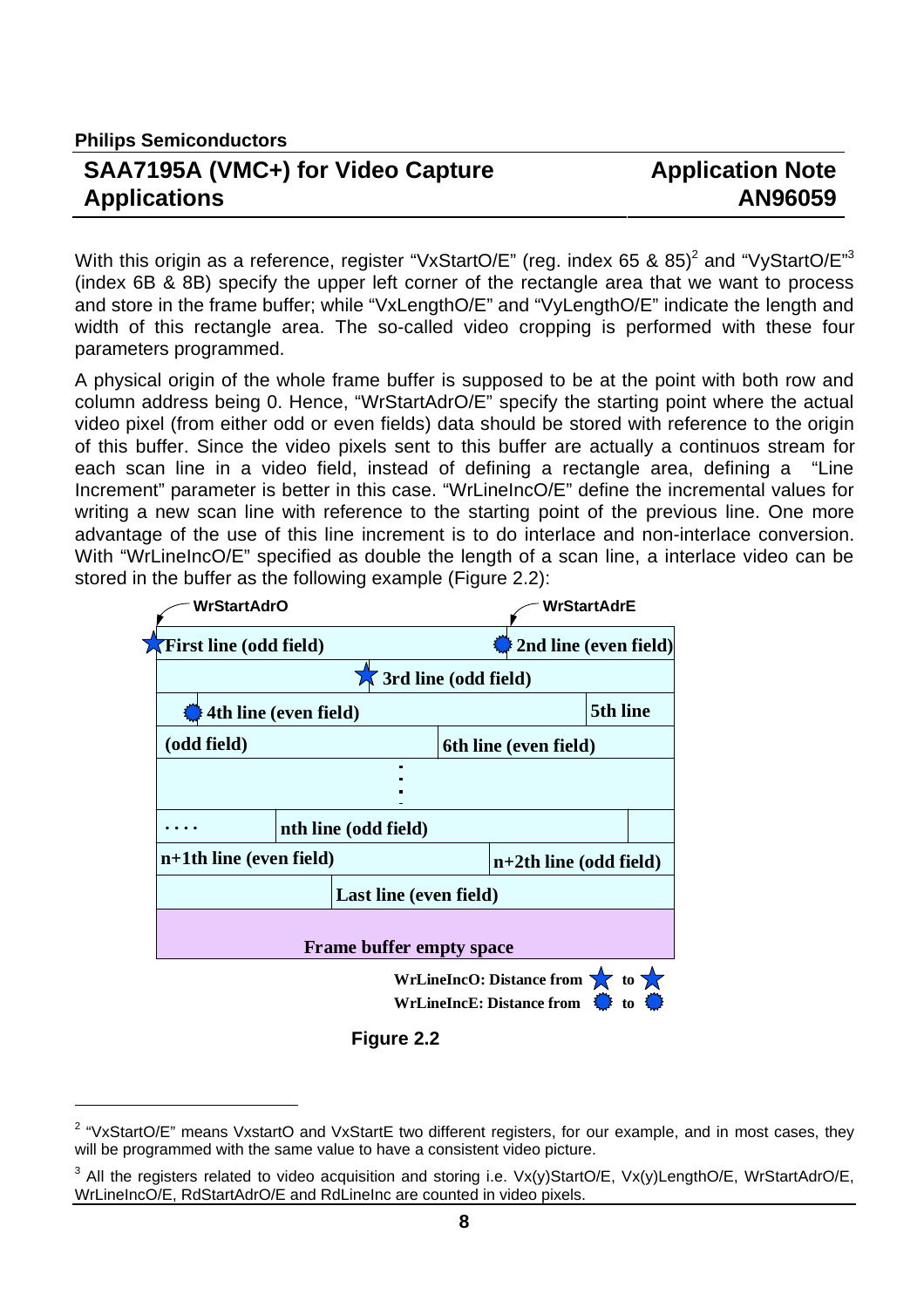### **Application Note AN96059**

With sequential reading from the starting point at first line to the ending at the last line, a noninterlace video is formed. While reading the video data from the frame buffer to the display device, another video cropping process can be performed as shown in Figure 2.1. "RdStartAdrO/E" specify the upper left corner of the video area intended for display. "RdLineInc" indicates the increment value calculated in the way as "WrLineIncO/E".

For the final display in a non-interlace mode, "RdStartAdrO" and "RdStartAdrE" are usually programmed with the same value, while "RdLineInc" will only be half of the value in "WrLineIncO/E" as in our previous example. For interlace mode, "RdStartAdrO" and "RdStartAdrE" are to be filled with the starting point of the intended display area in the odd fields and even fields respectively, usually "RdStartAdrE" is at the same position but next line after "RdStartAdrO", while "RdLineInc" will be programmed the same value as "WrLineIncO/E" as in our previous example. This is illustrated in the following figure (Figure 2.3).

| RdStartAdrO/E if noninterlace<br><b>RdStartAdrO</b> if interlace |                                                                                                      | <b>RdStartAdrE</b><br>if interlace |  |  |  |
|------------------------------------------------------------------|------------------------------------------------------------------------------------------------------|------------------------------------|--|--|--|
| $\sqrt{\text{First line}}$ (odd field)                           |                                                                                                      | $\sqrt{2}$ nd line (even field)    |  |  |  |
|                                                                  | 3rd line (odd field)                                                                                 |                                    |  |  |  |
| 4th line (even field)                                            |                                                                                                      | 5th line                           |  |  |  |
| (odd field)                                                      | 6th line (even field)                                                                                |                                    |  |  |  |
| п                                                                |                                                                                                      |                                    |  |  |  |
| nth line (odd field)                                             |                                                                                                      |                                    |  |  |  |
| $n+1$ th line (even field)                                       | $n+2$ th line (odd field)                                                                            |                                    |  |  |  |
|                                                                  | Last line (even field)                                                                               |                                    |  |  |  |
| <b>Frame buffer empty space</b>                                  |                                                                                                      |                                    |  |  |  |
|                                                                  | RdLineInc for noninterlace: Distance from $\sum$ to $\sum$<br>RdLineInc for interlace: Distance from |                                    |  |  |  |

 **Figure 2.3**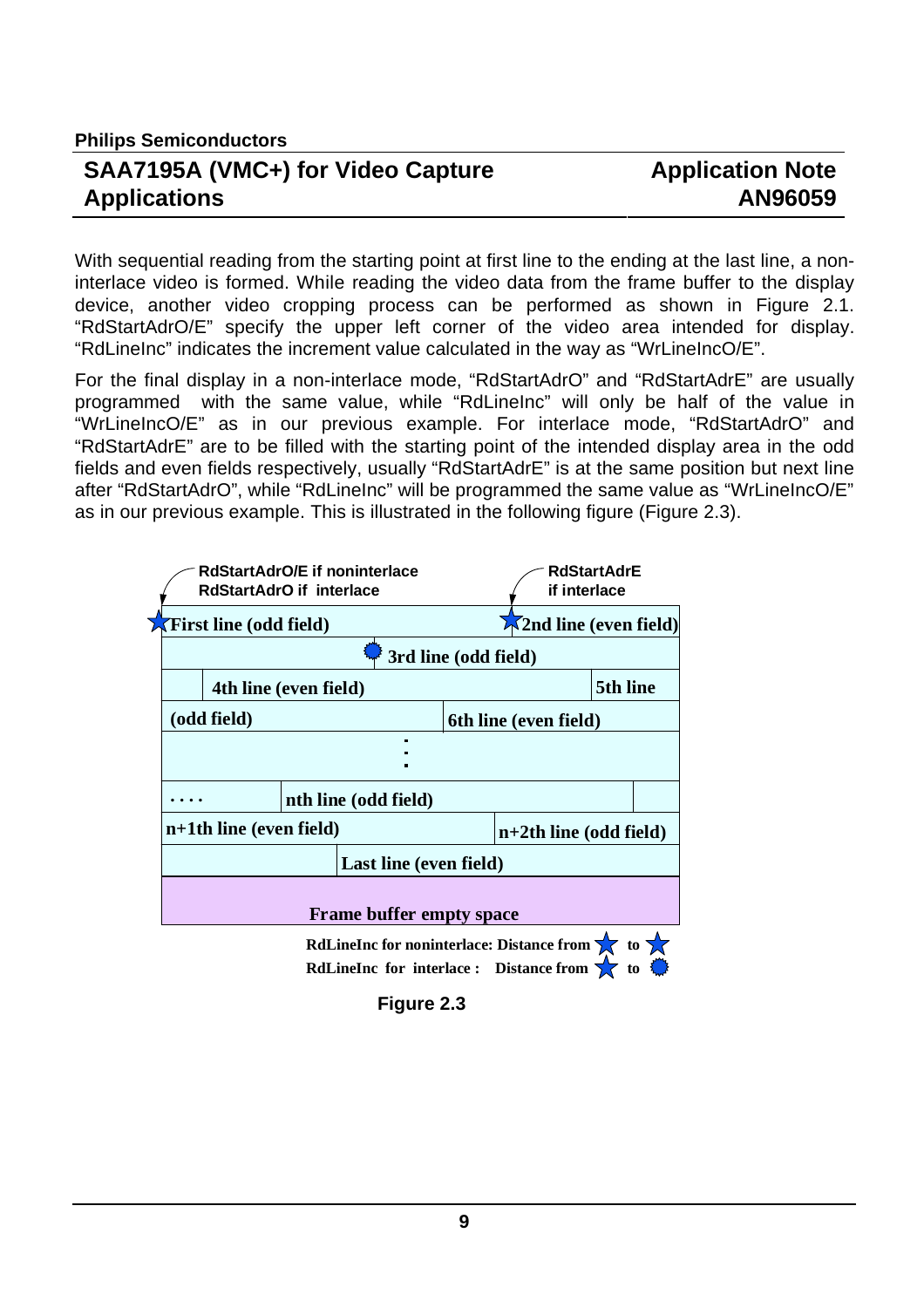$\overline{a}$ 

#### **SAA7195A (VMC+) for Video Capture Applications**

## **Application Note AN96059**

#### **2.2. Window Positioning**

The final display position on monitor screen is controlled by the registers "DxStart", "DyStart", "DxLength" and "DyLength"<sup>4</sup> with reference to the upper left corner of the screen of graphics display. Please refer to Figure 3.3.4 on page 119 of SAA7195A data book for details of this positioning control. Note that there are two auxiliary registers "DXOffset" and "DYOffset" for global control of this positioning. i.e. For different graphics mode, the distances between the origin (upper left corner) of the screen to the inactive edges of DHS and DVS (for graphics display) are different in most cases. By adjusting these two registers, the video window can be right at the desired location and these registers need to be set only once for a specific graphics mode. Please refer to Figure 3.3.12 on page 126 in SAA7195A data book for more details. We now summarize the use of both these two sets of position control registers in the following figure (Figure 2.4).





The video window overlaid with graphics is supposed to move around free within the whole screen. However, when the left border of the video window moves and exceeds the left border of the screen; "DxStart" must be set to zero. All of these registers need to be set with positive number. Since there is no 2's complements interpretation, setting an negative number in the high level program will be mistaken as a huge positive number into the chip.

<sup>4</sup> All the registers related to the display i.e. Dx(y)Start, Dx(y)Length, DX(Y)Offset are counted in graphics pixels (equivalent to one cycle of DCLK).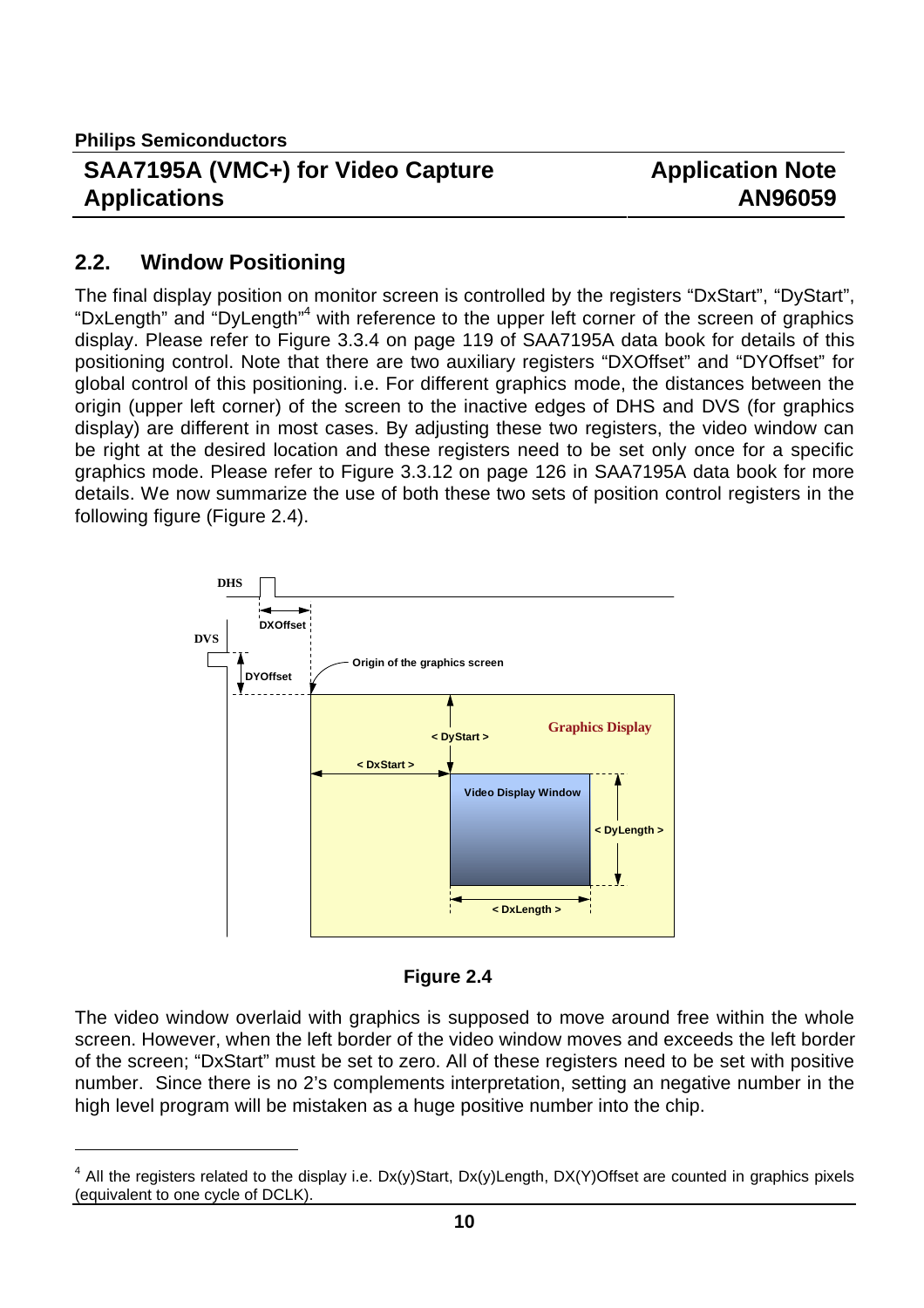### **Application Note AN96059**

Besides the above mentioned registers, three more registers are related to the display position control; they are reg. 42, 43 & 44. Bit 0 - 4 in reg. 42 (CKeyMode) control the delay of the color key. By adjusting this parameter, it can compensate the difference of delay in RAMDAC on the VGA board and the Mixer-DAC on the video board. When there is misalignment on the video with graphics (e.g. a graphics shadow with the color set in "CKeyComp" register on the cursor, when cursor moves into the video window); That is what we mean mis-alignment. By tuning the value of this register, it would eventually make the video and graphics align together, i.e. the shadow in the video should be gone.

Register 43 ("HrefDel") controls the delay of the signal "HREFOUT" (pin 50) from VMC+. Increasing the value of this register will shift the left edge of the video to right one pixel a step. Since the active edge of this signal it to indicate the starting point (first pixel) of a video scan line to be displayed under the graphics mode, therefore when YUV format is being used for the video in frame buffer, only one out of two adjacent number (either odd or even number depending on hardware configuration) can be set into this register to have the correct color display.

If there are still mis-alignment of the graphics color on the edges of the video window after adjusting the above two registers, try changing the value of register 44 ("VidSelDel"). This will allow you to shift the starting point (left border) of the color key to match with the border of the video window exactly. With programming to the above registers, color key activation, active video starting point and the border of the video window can be all matched together in the horizontal direction.

It is much simpler in aligning the video and graphics in the vertical direction. Unless the user want to do video cropping, otherwise there are only "DYOffset" and "DyStart" two registers can be adjusted to serve this purpose. The function and meaning of these two registers have been discussed in the previous paragraphs.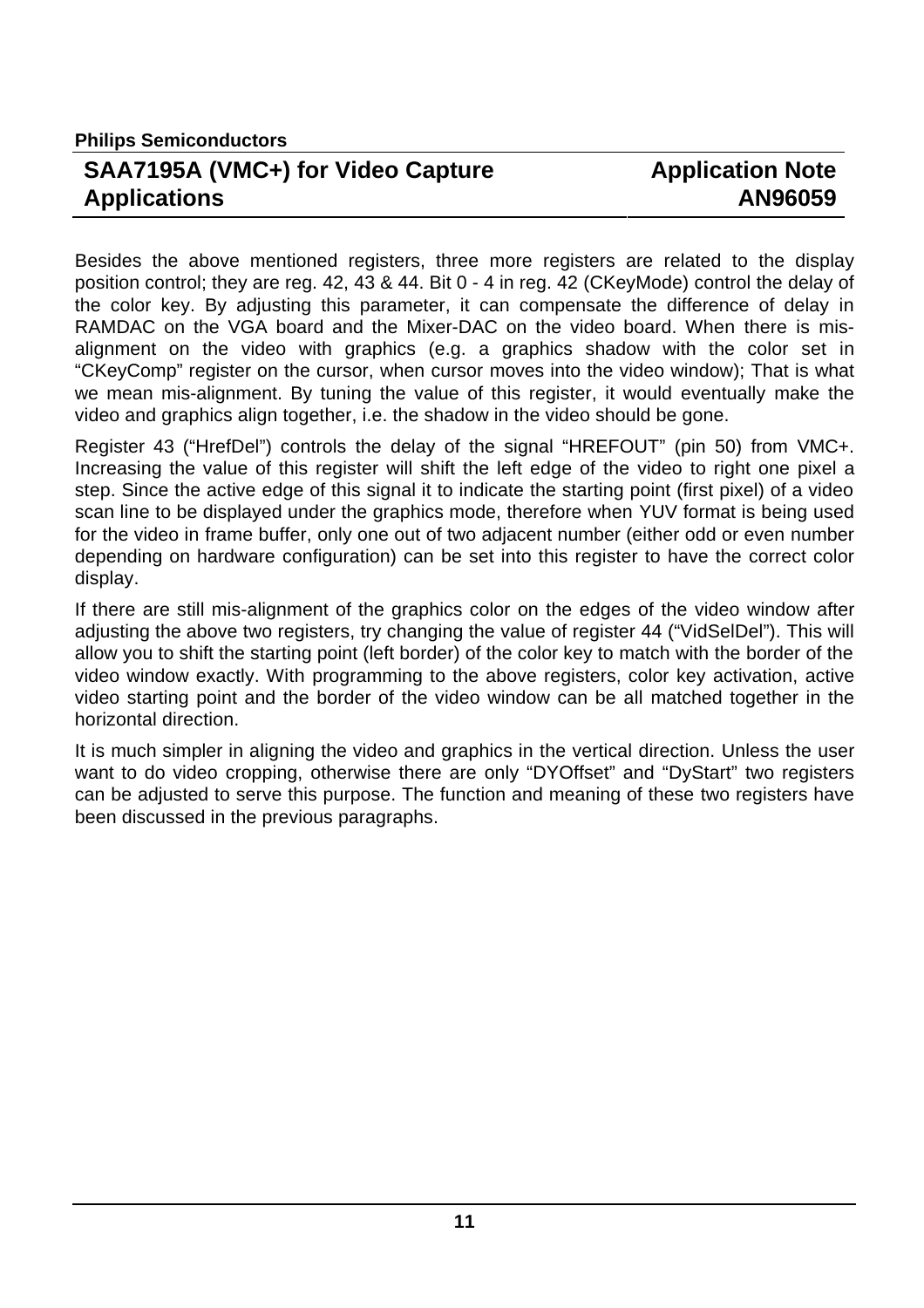## **Application Note AN96059**

#### **3. SCALING AND ZOOMING**

For SAA7195A, scaling is done in the video acquisition process i.e. after VMC+ gets the video data and before it places into the frame buffer (please refer to Figure 2.1). VMC+ is only able to scale down the picture at this stage. Scaling up (named as zooming for this device) is done when VMC+ reads out the data from frame buffer to the video backend devices (usually a DAC with a mixer); at this stage, only scaling up is possible by altering the speed of SCLK.

#### **3.1. Setting Up For Basic Scaling And Zooming**

Unless in some special applications,  $Vx(y)$ ScaleO and  $Vx(y)$ ScaleE for odd and even fields are usually programmed with the same value just like  $Vx(y)$ StartO/E to get a consistent video display. While VxScaleO/E control the scaling factor in horizontal direction, VyScaleO/E control the vertical direction. All these four registers are evaluated in the following formula to get the actual scaling factor:

#### **SF = (1024 - R)/1024**

 $\overline{a}$ 

where **SF** is the scaling factor, **R** is the value programmed in the registers

For example, programming a value of 512 into VxScaleO/E will get an SF of 1/2 and result in a video of half of the original size horizontally. With these control registers, a pseudo linear scaling is implemented. By "linear", we mean that VMC+ is able to scale the video into any random size users want. However, the actual scaling performed is to scale down the video to 1023/1024, 1022/1024, 1021/1024..... 3/1024, 2/1024, 1/1024 of the original size in both horizontal and vertical direction.

Instead of the whole frame of the original video, the area of the video to be scaled down is defined by Vx(y)StartO/E and Vx(y)LengthO/E. This rectangle has to be confined within the original frame, otherwise junk pixels may appear in the scaled video. When no cropping of video is needed, then these four registers would be programmed with the exact size of one field of the original video. For a typical NTSC video, this size would be 640 by 240  $<sup>(5)</sup>$  for each</sup> odd and even field.

When scaling down to certain small size in horizontal direction, artifacts may occur in the video picture. Resetting **bit 3** in **register 2B** to zero will activate the decimation filter for horizontal scaling which can smooth the coarse image artifacts phenomenon. This is due to the fact that artifacts are caused by high frequency components while this decimation filter is actually a low pass filter. However, this reduction of artifacts is not free. It's under the price of sacrificing the sharpness of the image. Therefore, unless a real small picture need to be displayed, usually we don't use this decimation filter.

<sup>&</sup>lt;sup>5</sup> Usually we program VyStartO/E with a value of 10, indicating that we drop the first 10 lines out from the original video, since the real active video starts from line 22 for each field; and the counting start point for VyStatO/E is at around the 10th line in a field.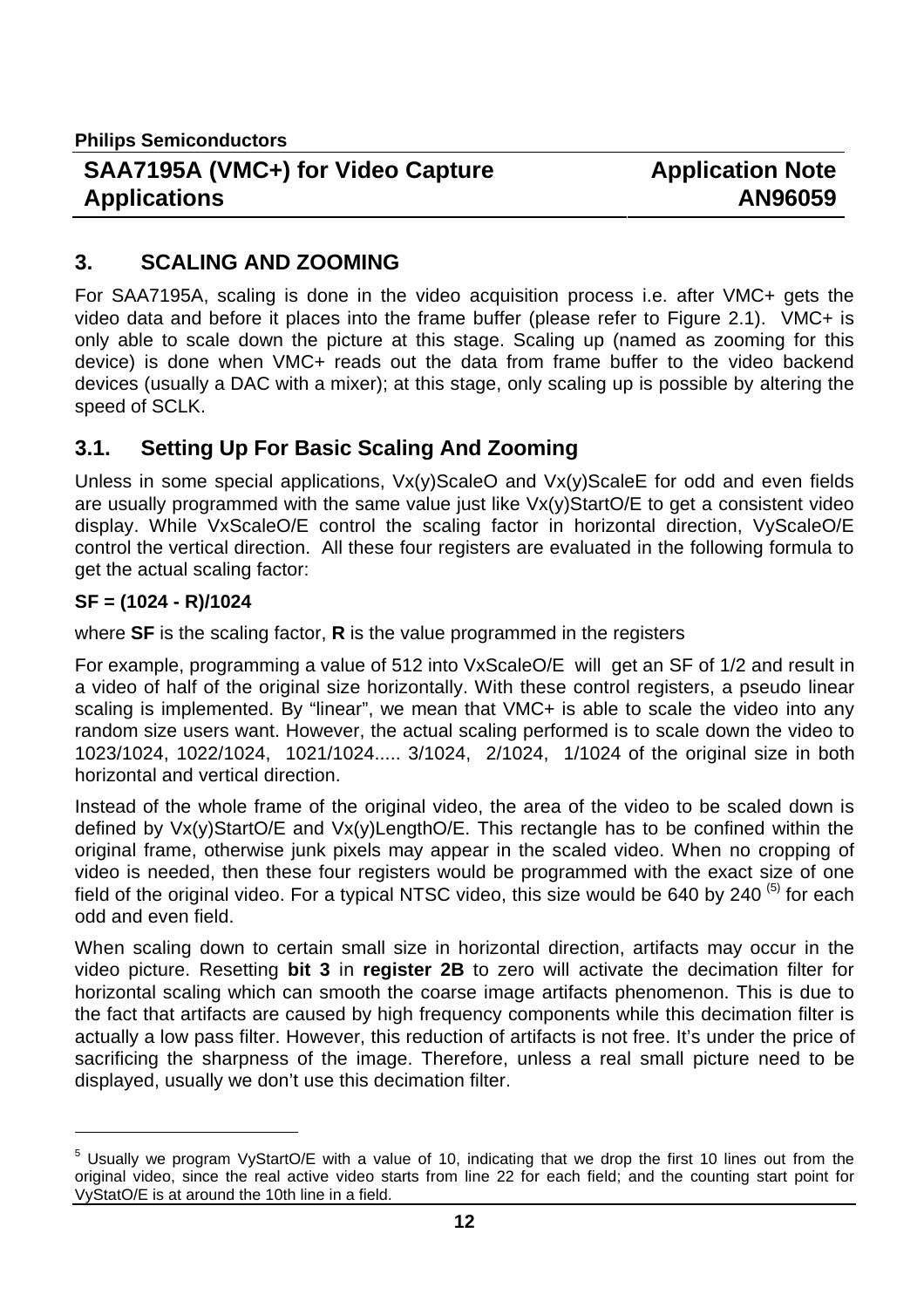Basic zooming is proceeded in a similar way as scaling except the equation of zooming factor is different as follows:

#### **ZF = 1024/(1024 - R)**

Where **ZF** is the zooming factor and **R** is the value setting in registers "DxZoom" and "DyZoom". For example, setting DxZoom to 768 will enlarge the video four times in the horizontal direction. Unlike scaling, there is no filter in VMC+ to reduce the artifacts (blocky effect) caused by zooming. The more you zoom, the worse the blocky effect is.

The area to be zoomed and displayed is controlled by the registers "RdStartAdrO/E" and "RdLincInc" (refer to Figure 2.1). Again, this rectangle area defined by these registers has to be confined within the rectangle defined by "WrStartAdrO/E" and "WrLineIncO/E" to avoid unexpected video to get in. The whole process from input video to final display can be illustrated more by the following figure (Figure 3.1).



#### **Figure 3.1**

From time to time, when scaling down the video vertically to certain sizes (usually to less than half of the original height), mis-alignment of video might occur and cause incorrect interlace of the original odd and even fields. When this happens, you may try to increase the "WrStartAdrO/E" to 3 times of the length of one scan line, if the original setting is the length of one scan line. This is due to some discrepancy of calculation inside the VMC+ scaler.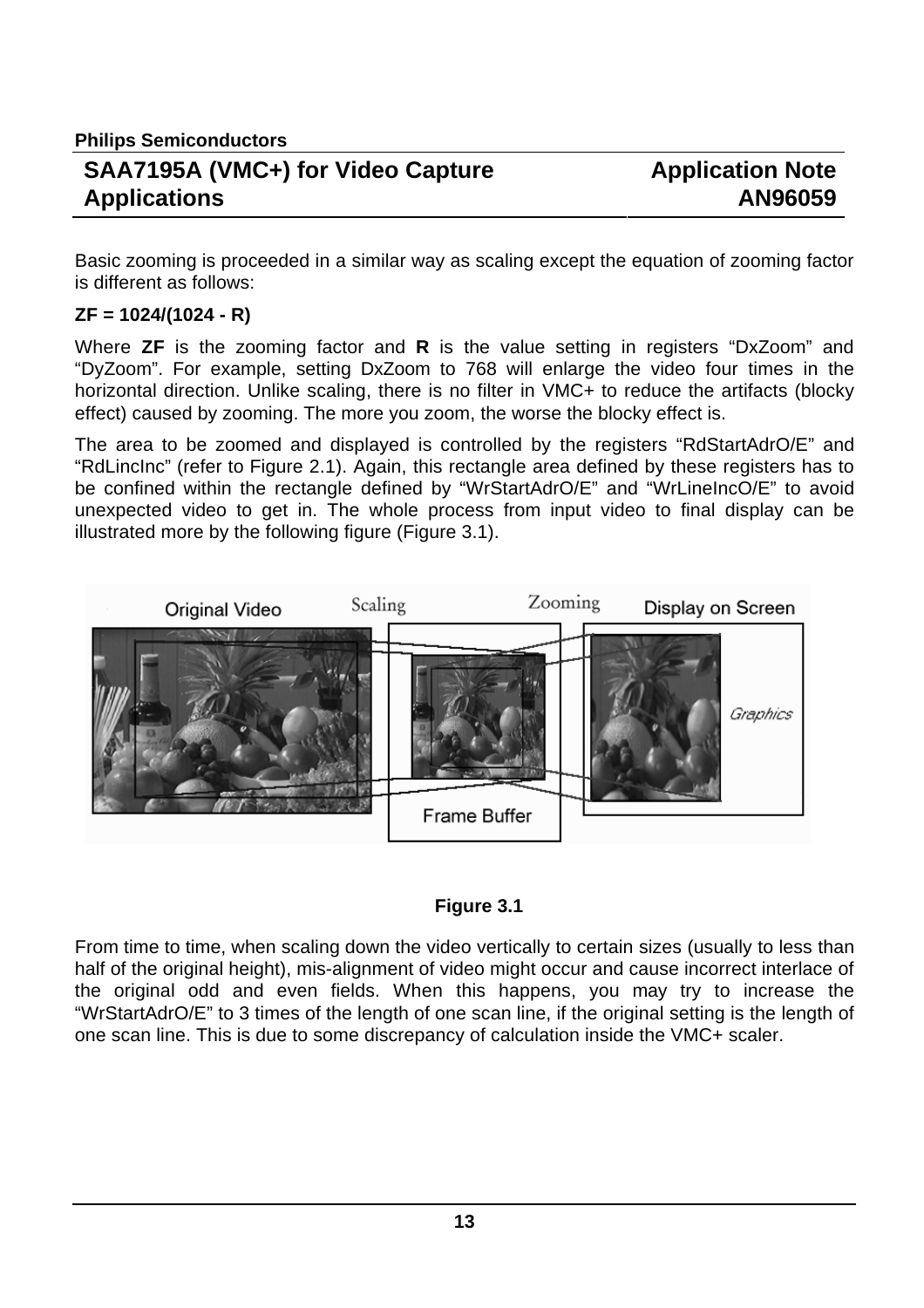#### **3.2. Scaling And Zooming Under Different System Configuration**

The size of frame buffer under VMC+ control is usually one Mbytes (for 16-bit/pixel in dual bank mode). The advantages of using memory in dual bank mode are not just to double the addressing space of VMC+ but also to reduce the display clock to half, so that the video subsystem controlled by VMC+ can be run at a higher display clock (usually from VGA via feature connector). In terms of PC graphics, the video subsystem can work with VGA card at a much higher graphics resolution mode than with the single bank mode. However, single bank mode costs much less than dual bank mode (since it only uses half of the VRAM in dual bank mode). Another problem arises when using single bank mode, which can only store up to 512x512 pixels in the buffer. A regular video input frame (e.g. 720x480 for a CCIR NTSC format) needs more space than that to be stored. In such case, the trick to display the full size of the picture is as follows:

1). store only one field (either odd or even) in the frame buffer (only take 720x240). This could be done by setting register **30 "VdAcqMode"** bit 6 or 7 to **zero**. (please refer to page 129 in data book).

2). then zoom up twice in the vertical direction when read it out from the frame buffer. This could be done by setting register **B0** and **B1 "DYZoom"** to **512**.

We do not lose any video information since we didn't scale down the original video. We might see some artifacts in vertical direction; but that's a tradeoff in terms of cost.

The size of a video input frame depends on the output format of the frontend video decoder. For Philips SAA7110, square pixel format is the standard (640x480 for NTSC, 768x576 for PAL & SECAM). For SAA7111, it can output the video in either CCIR-601 or CCIR-656 formats. Both formats will give a full frame in the size of 720x480 for NTSC or 720x576 for PAL & SECAM. There are some other video formats from other chip vendors which are different from the above mentioned. Although they are all different in pixel clock frequency, this does not bother VMC+. What need to be cared are the scaling factors for different format.

When VMC+ is used in the PC environment, 4:3 aspect ratio need to be maintained to avoid any deformation of the shapes of the objects in the original video. Except the square pixel format from SAA7110, which has already output in 4:3 aspect ratio, all the other formats need to be scaled or zoomed somehow to match the aspect ratio, when a full size of frame is to be displayed. For example, a CCIR-601 PAL format (720x576) needs to be either scaled down vertically from 576 to 540 or zoomed up horizontally from 720 to 768 to maintain the aspect ratio. (please refer to Figure 3.2).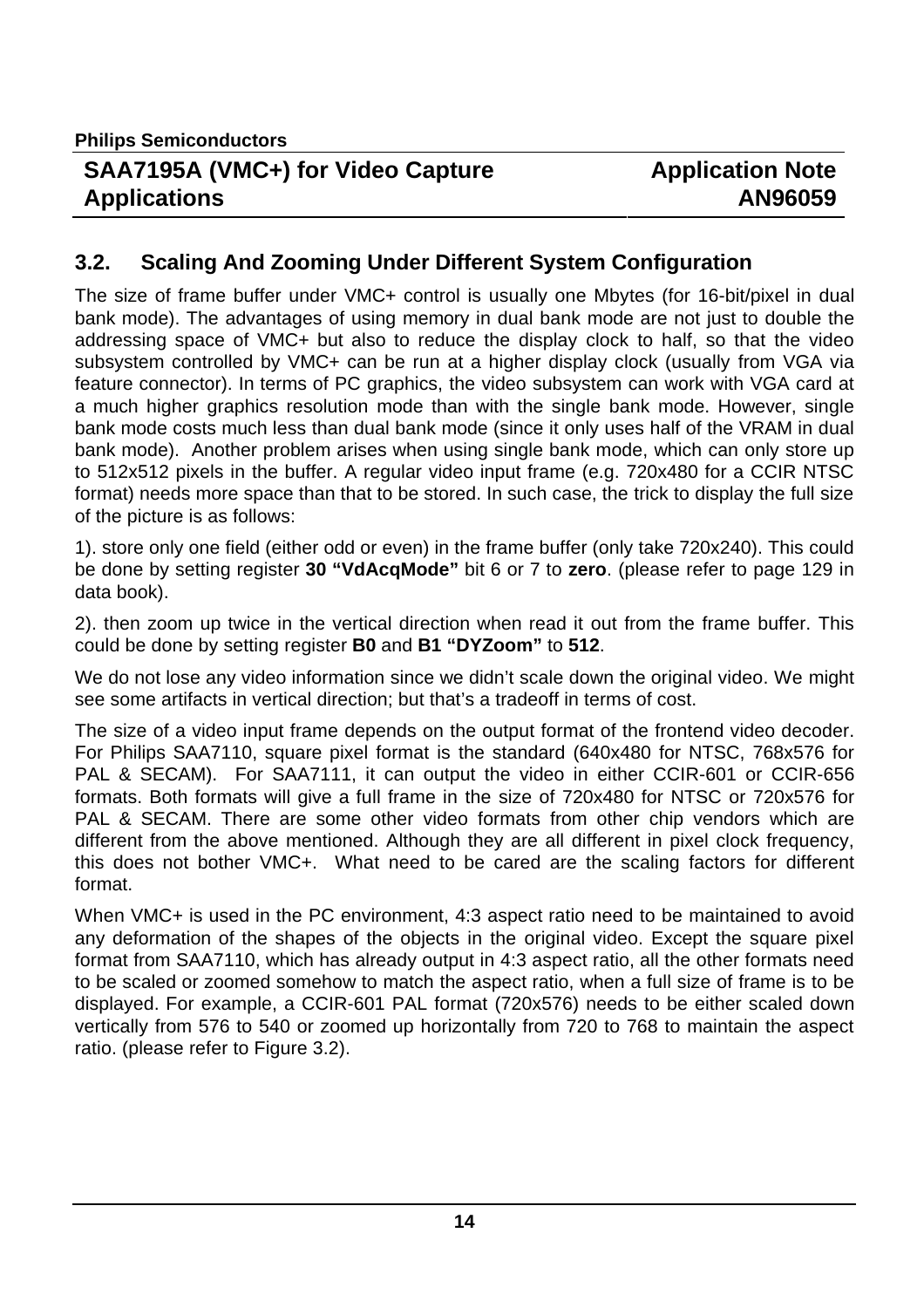

*\*\** For both alternatives, to display the full size of a CCIR PAL frame need to have the graphics mode of at least 800x600 resolution.

#### **Figure 3.2**

We would recommend to always use scaling for this kind of adaptation of video formats instead of zooming for the following reasons:

1). Scaling down the video then storing in the frame buffer requires less space in memory than storing the original video in buffer first then zooming up.

2). If the video pictures are to be captured into the system besides display, then doing scaling before saving into the frame buffer is a necessary procedure. Otherwise, the pictures captured will not have a correct aspect ratio.

3). There is a decimation filter in scaling that can be used to smooth the picture; while no filter is there for zooming.

Since video capture is done by reading the video data from the frame buffer to the system main memory, therefore the size, alignment and format (with scaling or not) for the video data stored in the frame buffer are very important to the correct capture. This issue will be discussed in later chapters.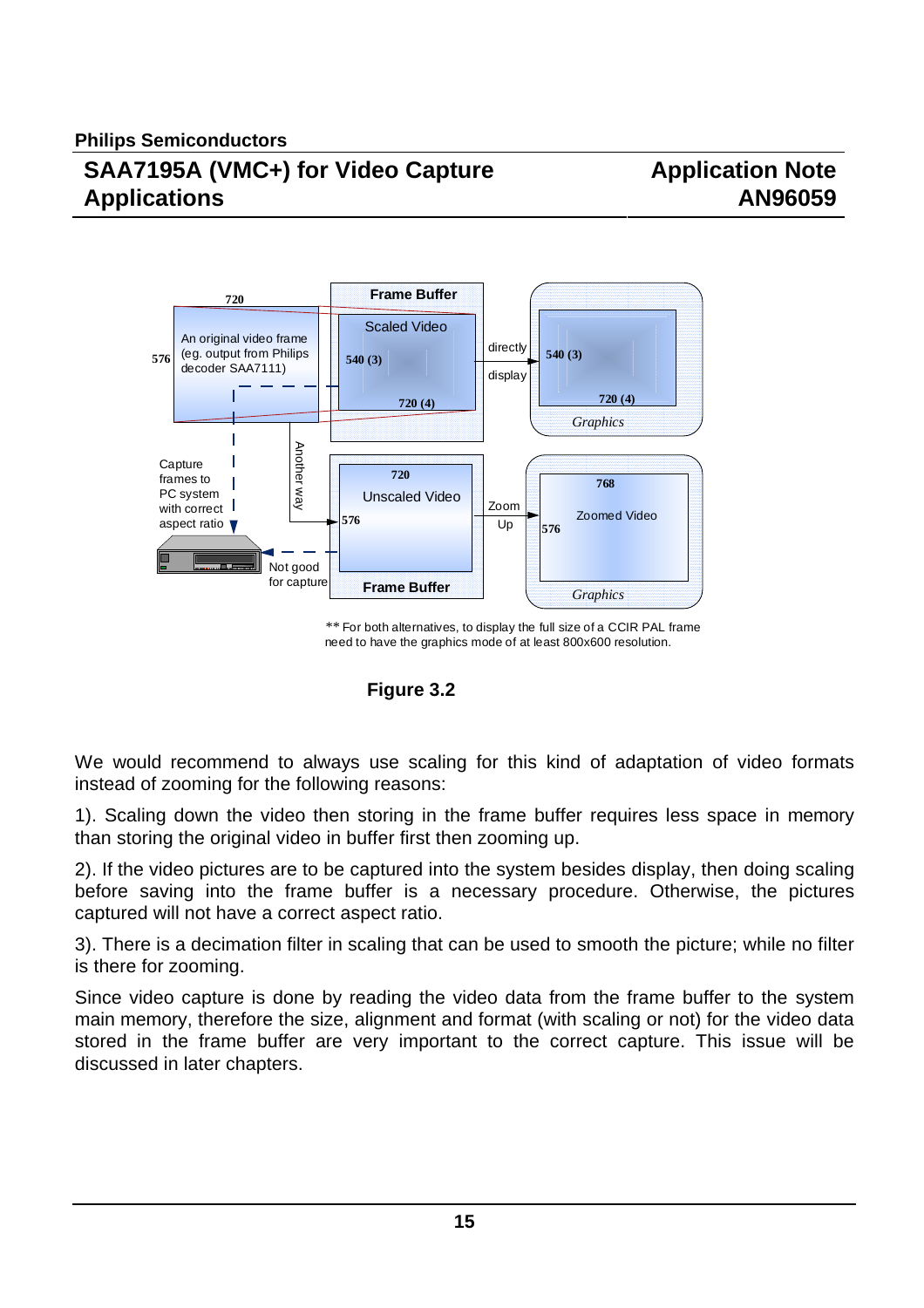**Philips Semiconductors**

#### **SAA7195A (VMC+) for Video Capture Applications**

#### **4. APPLICATIONS OF VIDEO LOOK UP TABLES IN VMC+**

There are two Video Look Up Tables (VLUT) inside VMC+. Lots of applications can utilize these VLUTs for special features. One of the best applications is to adjust color saturation, luminance brightness and contrast via programming of these VLUTs.

The VLUTs in VMC+ consist of two 256 x 8 bit RAMs. One RAM is located in the luminance signal path which allows to set brightness and contrast. The other one is located in the chrominance signal path (which means it effects the  $C_b$  and  $C_r$  signals in the same manner) where the color saturation can be adjusted.

These luminance and chrominance RAMs can be loaded individually. The starting address (set in the register VLUTIndex, reg. 27) indicates the location of the first byte to be written into the RAM, while the data to be written are stored in VLUTDataY (reg. 28) or VLUTDataC (reg.29). The following data bytes will be written into the RAM in an auto-increment mode with the increment value of one.

The "Brightness" adjusts the luminance intensity of the video picture. In general, this parameter will affect all the pixels in the picture with a equal magnitude on the luminance values.

The "Contrast" controls the relative difference between higher and lower intensity luminance values of the video picture. Higher values of "Contrast" cause pixels with darker luminance to tend toward black and lighter luminance to tend toward white. Lower values of "Contrast" cause luminance values of all pixels to move toward medium luminance values.

As mentioned above, the output luminance  $(Y_0)$  is determined by the following equation:

 $Y_0 = C * (Y_i - 128) / 128 + B$ 

where

 $Y_0$  = Output luminance [0, 255],

- $Y_i$  = Input luminance [0, 255],
- $B =$  Brightness  $[0, 255]$ ,
- $C =$  Contrast  $[0, 255]$

The "Saturation" controls the color intensity of the video picture. Higher values of "Saturation" cause larger color gain, while lower values cause smaller color gain. The output chrominance  $(UV<sub>o</sub>)$  is determined by the following equation :

 $UV<sub>0</sub> = S$  \* (UV<sub>i</sub> - 128) / 128 + 128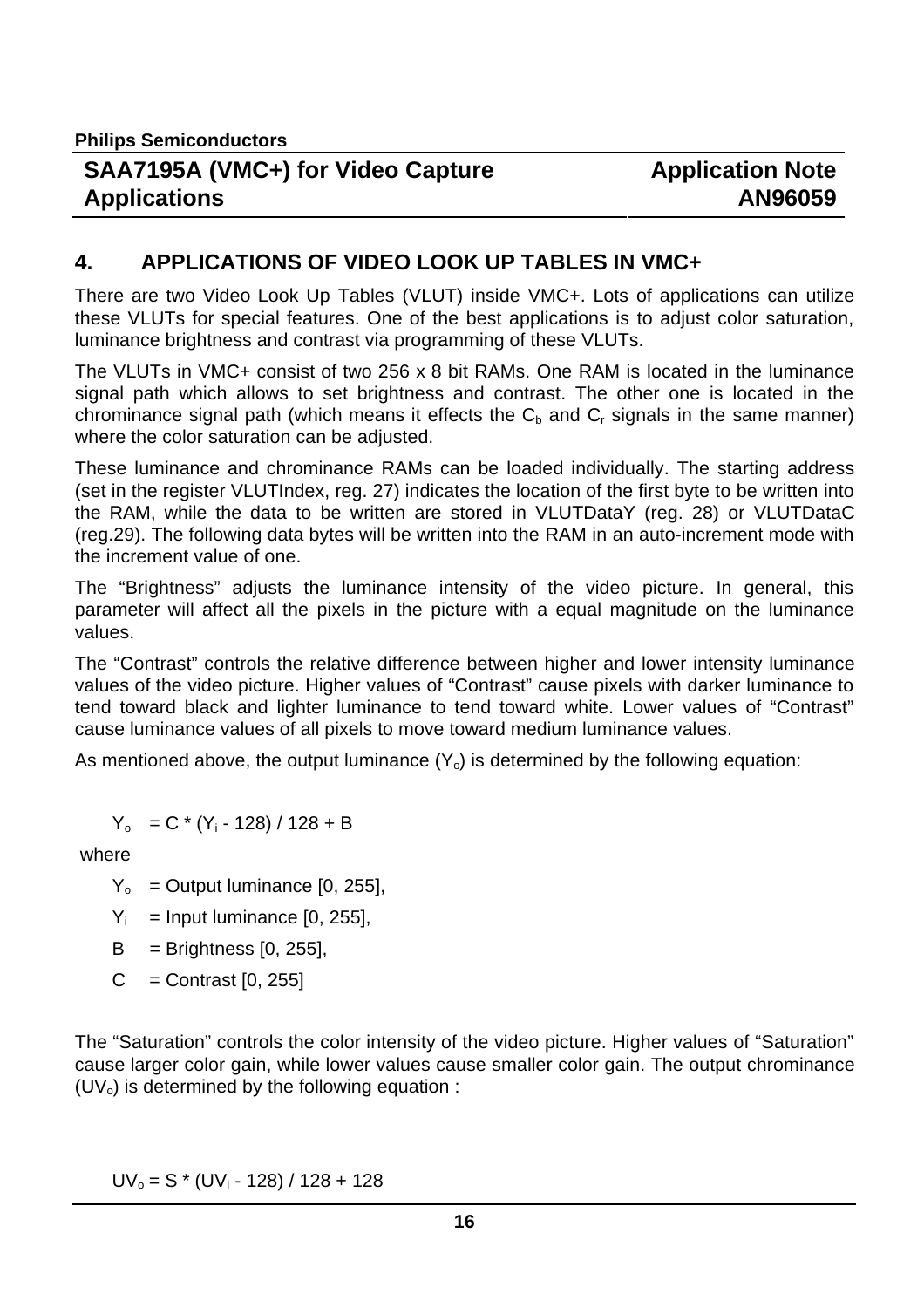# **Application Note AN96059**

#### where

 $UV<sub>o</sub> = Output chrominance [0, 255],$ 

 $UV_i$  = Input chrominance [0, 255],

 $S =$  Saturation [0, 255]

For using the VLUT of VMC+ in the above application, the following C sample code is included here for reference.

```
/* <sub>-------------------</sub>
   VMC_SetVLUT -
  ----------------------------------------------------- */
BOOL FAR PASCAL EXPORT VMC_SetVLUT (
WORD wBright, // [0, 255] - (default: 128)
WORD wContrast, // [0, 255] - (default: 128)
WORD wSaturate // [0, 255] - (default: 128)
)
{
    WORD wIdx;
    float fLuminance;
    float fChrominance;
    long lData;
    DWORD dwTick; // Added by Jeffrey DEC 11 '95
    if (pSAA7195A == NULL)pSAA7195A = VmcOpen();if (pSAA7195A = NULL)return( FALSE );
    VMC_FreezeVideo();
```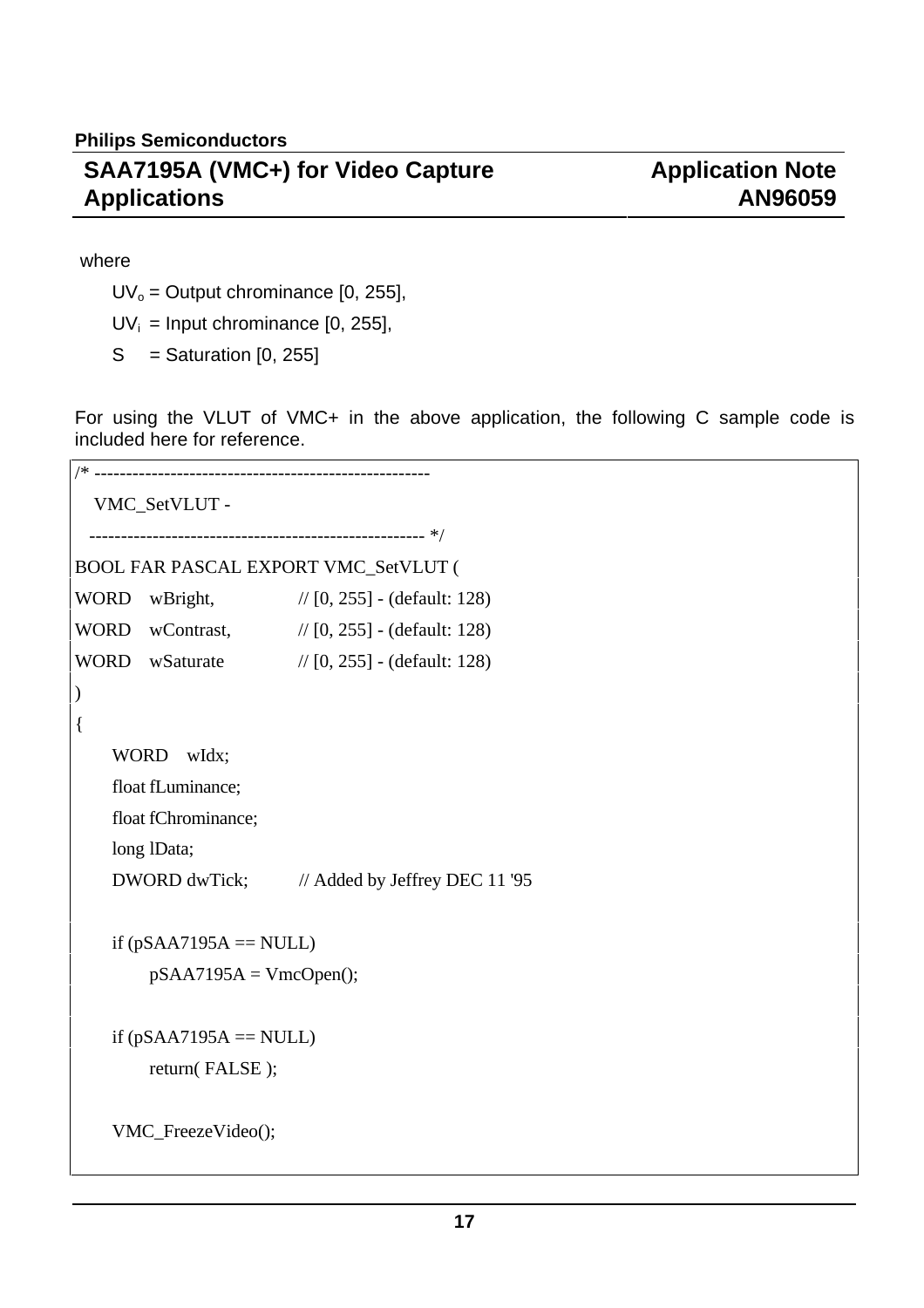**Philips Semiconductors**

# **SAA7195A (VMC+) for Video Capture Applications**

# **Application Note AN96059**

```
dwTick = GetTickCount();while (GetTickCount() \langle dwTick + 100) \qquad /* Delay 100ms */
    ;
for (wIdx = 0; wIdx < 256; wIdx + +)
{
    VmcSetReg(pSAA7195A, VLUTIndex, (long) wIdx); // VLUT Address
    // Luminance (Y)
    // Y = (C / 128) * X + B - C,
    //\!\!/ = C * (X - 128)/128 + B,
    // where Y: Luminance, [16,235] for CCIR-601 standard.
    // C: Contrast, [0, 255]
    // B: Brightness, [0, 255]
    fLuminance = (float) wContrast / 128.0F * wIdx + wBright -
              wContrast;
    lData = (long) max(min(fLuminance, 235), 16);
    VmcSetReg(pSAA7195A, VLUTDataY, lData); // Y (Luminance)
    // Chrominance (UV)
    // UV = (S / 128) * X + 128 - S\frac{1}{2} = S * (X - 128) / 128 + 128
    // where S: Saturation, [0, 255]// UV: Chrominance [16, 240] for CCIR-601 standard
    fChrominance = (float) wSaturate / 128.0F * wIdx + 128.0F -
         wSaturate;
    lData = (long) max(min(fChrominance, 240), 16);
    VmcSetReg(pSAA7195A, VLUTDataC, lData); // Chrominance
\frac{1}{*} for wIdx \frac{*}{*}
```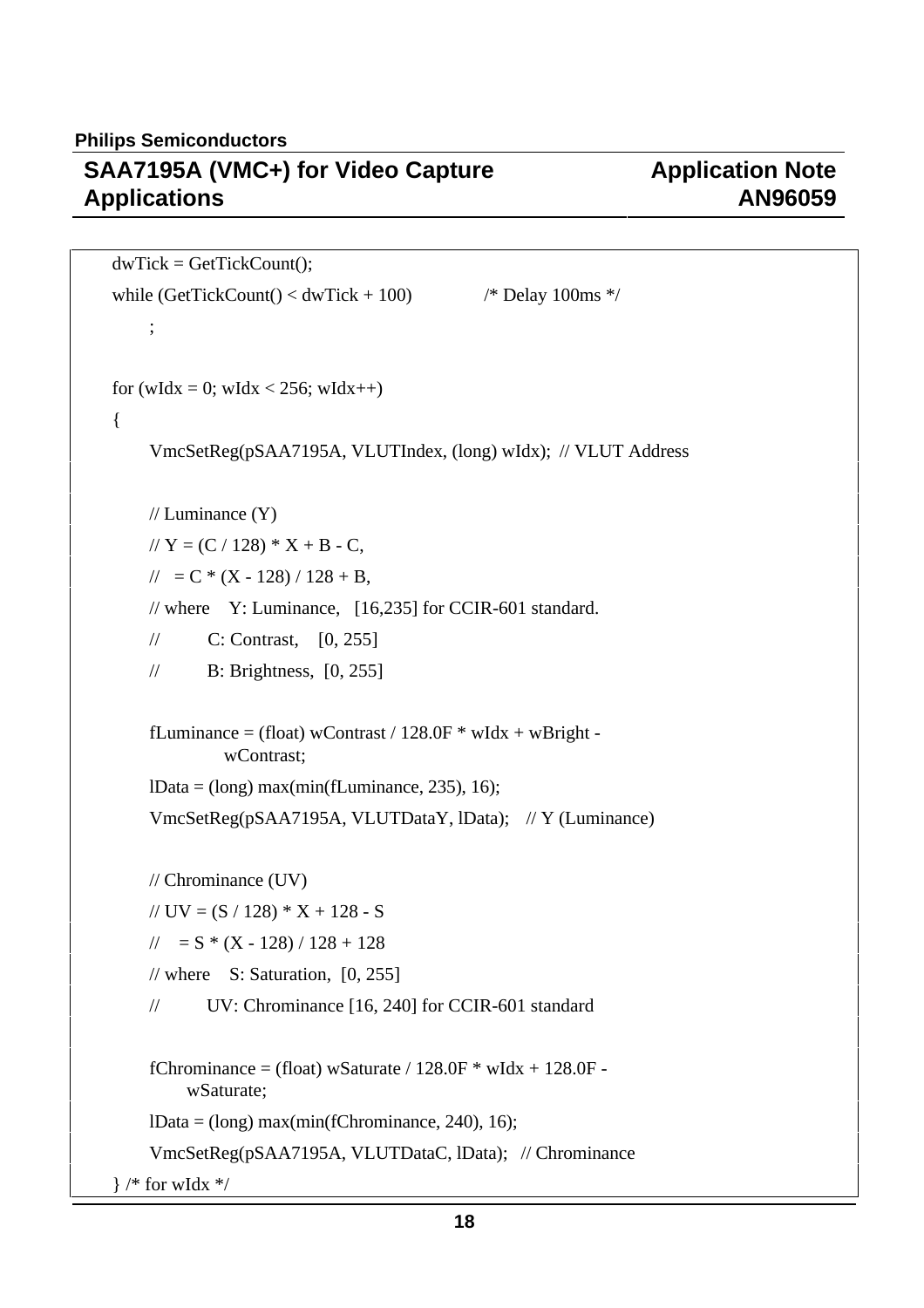# **Application Note AN96059**

 $dwTick = GetTickCount();$ while  $(GetTickCount() < dwTick + 100)$  /\* Delay 100ms \*/ ;

VMC\_UnFreezeVideo();

return( TRUE );

} /\* VMC\_SetVLUT \*/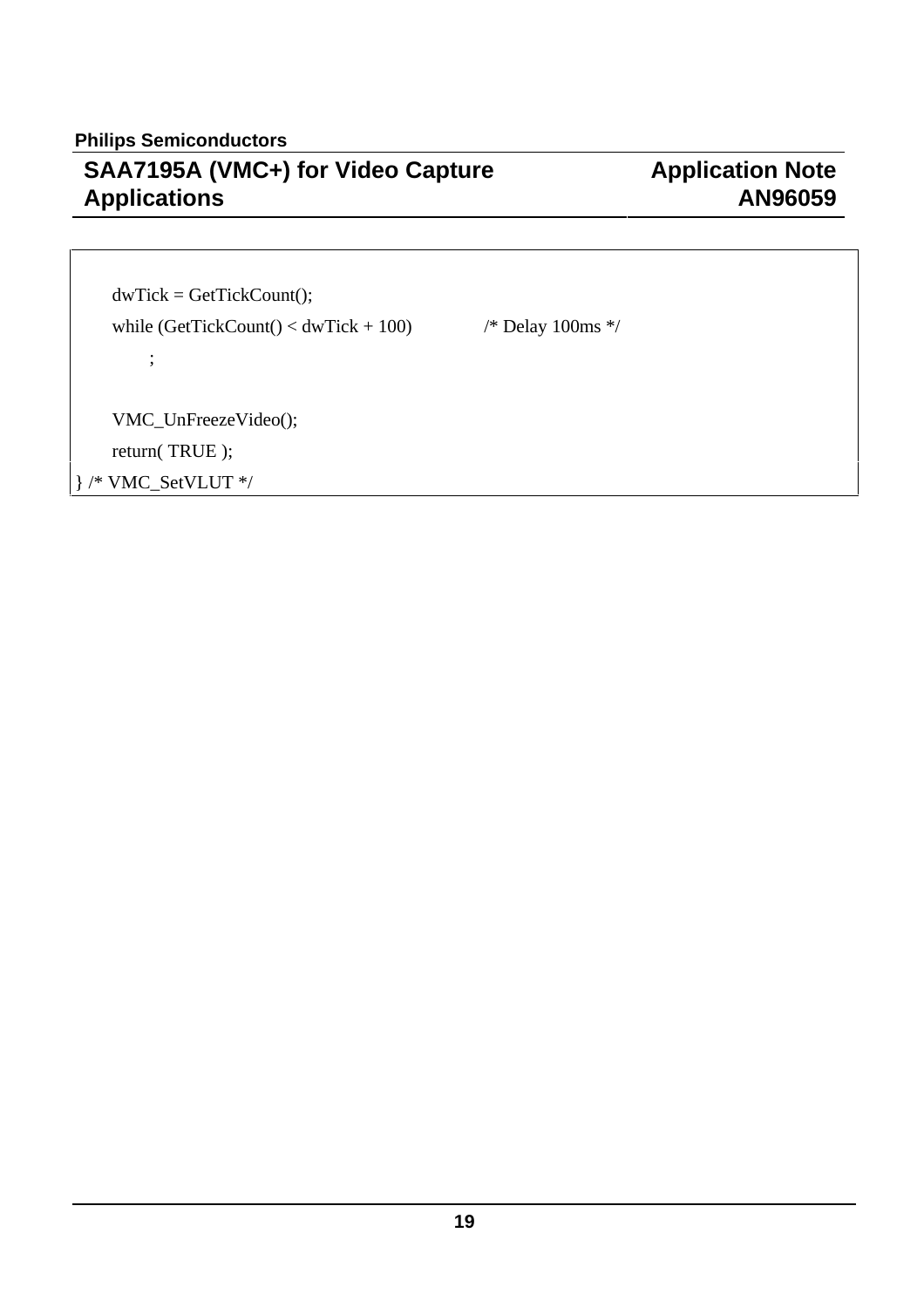#### **5. VIDEO CAPTURING TO PC SYSTEMS VIA MEMORY MAPPING APPROACH**

To capture motion video down to PC systems via SAA7195A is a complicated task, which involves the understanding of VMC+, DOS, MS-Windows and the memory schemes under PC environment. Lots of coding also involved to accomplish this job. We will first explain the memory schemes in the current PCs, then discuss the capturing to system via extended and upper memory approach respectively.

#### **5.1. Memory Schemes In The Current PC**

The content of this section is out of our scope here. However, in order to explain well the capturing of video via VMC+, this memory architecture still needs to be understood first. With the following figure (Figure 5.1), we illustrate the memory schemes used by the current PC. The readers should refer to other books dedicated in this topic for more details.



 **Figure 5.1: EMS/XMS Diagram**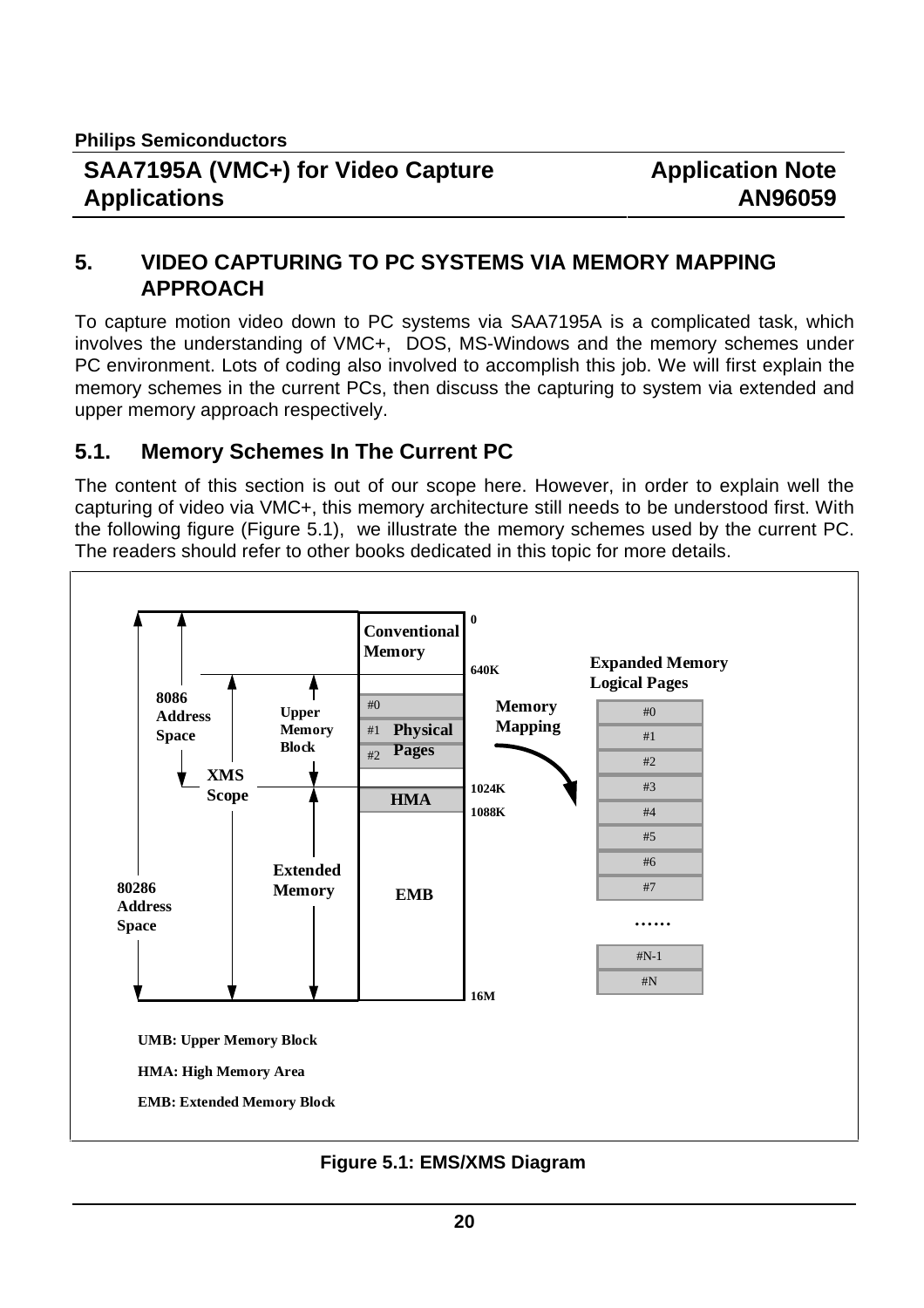The Extended Memory Specification (XMS) arbitrates the use of memory lying outside the conventional DOS domain of the first 1Mbytes. Of particular concern as computing hardware increases in sophistication is the potentially vast amount of extended memory that may be installed above the 1Mbytes boundary of the 8086 address space. The 80286 and more modern processors can form addresses with more than the 20 bits to which the 8086 is limited, but not by following the real-mode rule (for 80286 or later CPU) for combining 16-bit segments and offsets. With only a few exceptions, the protected mode of these newer processors is required to get at extended memory, putting this practically unbounded region outside the range of normal DOS memory management.

Furthermore, a real-mode environment is ideal for many purposes requiring moderate resources and only minimal assistance from an operating system. The XMS acts as a supplement, presenting the additional resource of extended memory without the trapping that may make a protected-mode operating system seem extravagant. When extra power is needed, the XMS is an essential agent in the smooth transition to protected mode, offering the means through which the protected-mode software may preserve extended memory already being used by real-mode programs. In short, the XMS is the means by which DOS may usefully serve as a launching pad to protected mode but not lose touch with its basic configuration in real mode.

The interface of VMC+ supports two different PC-bus configuration the ISA-bus and the NuBus. It is used to control the functions of the VMC+ as well as to read or write data from/to the video frame buffer. The ISA-bus interface of VMC+ supports memory access and I/O access. Its interface configuration can be used in any Intel 80x86 AT-bus design system (IBM compatibles) down to IBM-XT computers which are not able to run in the protected mode. In order to overcome the 16MBytes memory address range problem, another alternative is built in via access of the UMA (Upper Memory Area), also named as UMB (Upper Memory Block). We will illustrate both these memory mapping approach by examples in the next two sections.

#### **5.2. Extended Memory Mapping Approach**

Normally, we access video memory using XMS (Extended Memory Specification) approach. The starting address of the frame buffer on the video subsystem could be located at 1 Mega, 2 Mega, 3 Mega ... to 15 Mega when mapping to main memory on systems. However, it will not be permitted to map the video memory to the location that could overlap with the main memory. Let's demonstrate the method by the following example.

**Example 1**: If there are 1M bytes video memory (in mux mode) on video board and 8M bytes main memory in our computer, we choose 15 Mega as the starting address of the video memory. The programming of VMC+ is as follows :

**Step 1**. Set Command (0x00) to 0xD5 (refer to page 104, VMC+ data book) since we access dual bank (mux mode) video memory by memory mapping approach.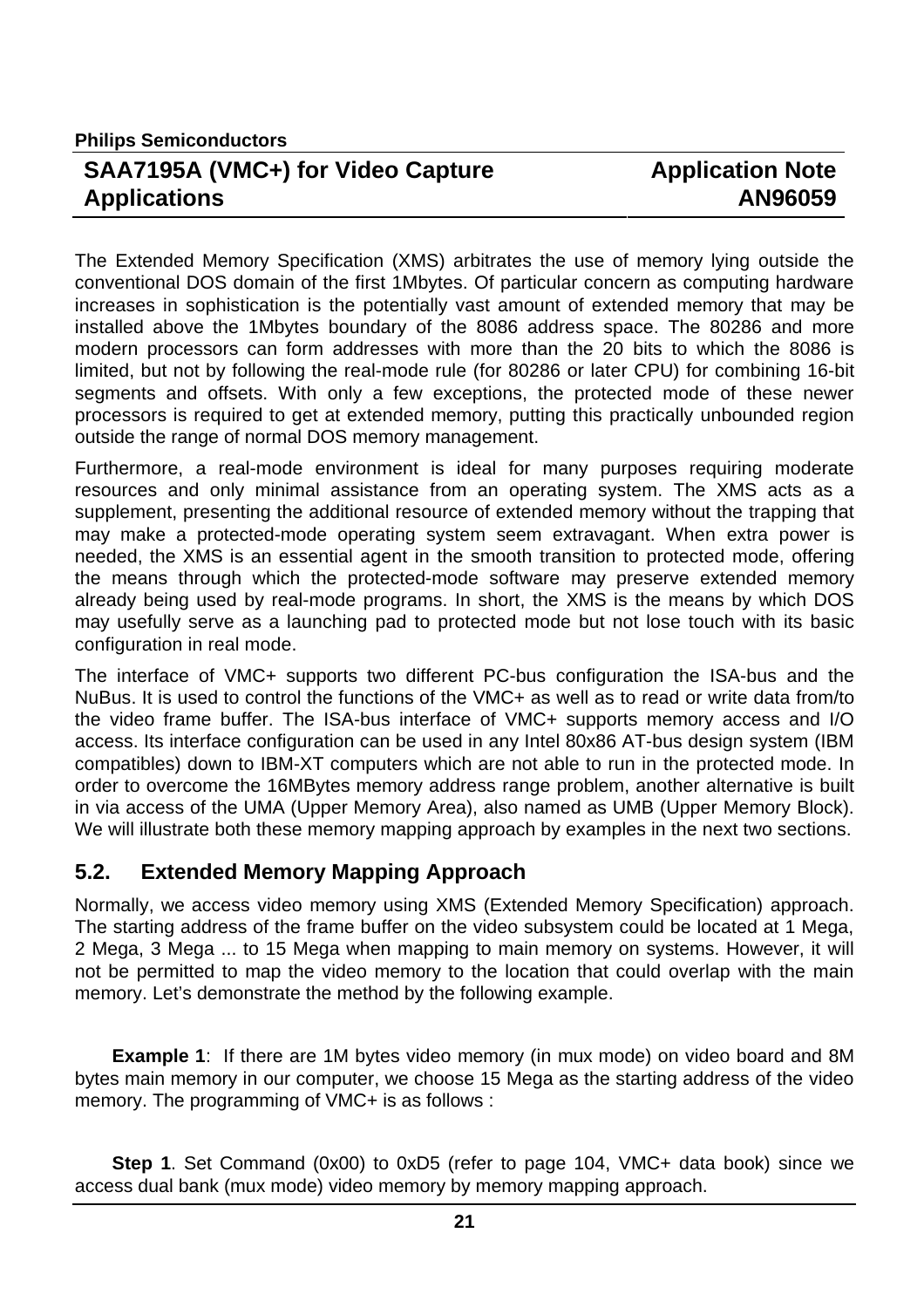**Step 2**. Set MEMCtrl (0x17) to 0x03 (refer to page 112, VMC+ data book) to use XMS (extended memory) approach.

**Step 3**. Set MemBaseBank (0x10) to 0x0F (refer to page 109, VMC+ data book), since the frame buffer address starts from 15 Mega of main memory. Value set in the bits 4-5 of this register represents the bank number of the physical memory on the video subsystem. This physical memory is local to the VMC+ and up to 4 Mbytes. For most system with only 1 Mbytes or less local video memory, these bits should be set to 0.

The following sample program will show you how to set the registers of VMC+ when using XMS approach.

```
/* -----------------------------------------------------
   VMC_SetVRAMBaseAddr -
        ----------------------------------------------------- */
BOOL FAR PASCAL EXPORT VMC_SetVRAMBaseAddr (
BYTE BaseAddr,
BYTE Range
)
{
    if (pSAA7195A = NULL)pSAA7195A = VmcOpen();if (pSAA7195A == NULL)return( FALSE );
    // [1] p109 Memory base address and memory banking
    // 7 6 5 4 3 2 1 0
    / \mid | \mid | \mid | \_ | | | | | | | | | Memory base address [23:20]
    // | | |_|_________ Memory bank
    VmcSetReg(pSAA7195A, MemBaseBank, BaseAddr);
```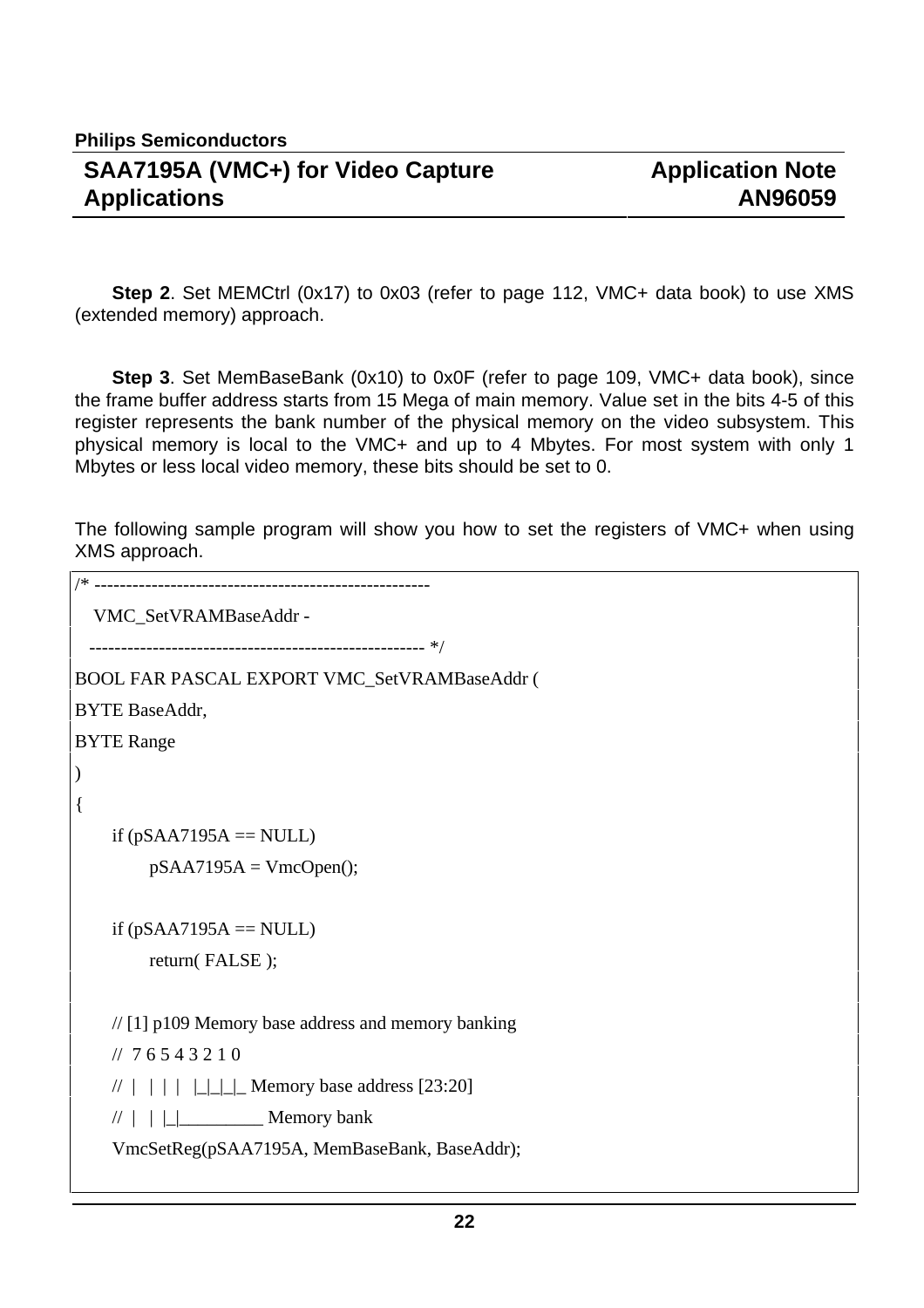**Philips Semiconductors**

## **SAA7195A (VMC+) for Video Capture Applications**

// [1] p112 Memory control // MemCtrl  $0 0 := 16$  KByte; UMA only //  $0 1 := 32$  KByte; UMA only  $\frac{1}{10}$  := 64 KByte; UMA only  $// \t11 := 1 \tMByte$ ; Extended Memory only VmcSetReg(pSAA7195A, MemCtrl, 0x03); return( TRUE ); } /\* VMC\_SetVRAMBaseAddr \*/

If there are 16M bytes (or more) of main memory on the system, the above method for video capturing won't work. To resolve this problem, the programmers need to use either UMA mapping or I/O access unless there is some way to disable a range (1 Mbytes for example) of the main memory. On some latest PC, they do have an option in the BIOS setup to disable one Mbytes of the main memory for video subsystem to use (called memory hole, usually at 15 to 16 Mbytes). Turning on this option in BIOS setup will enable us to use extended memory for video capture again.

## **5.3. UMA Mapping Approach**

When using UMA mapping, a segment of memory in this UMA region (from 640K to 1Mbytes) needs to be reserved as a window for mapping the video memory to main memory. The segment size can be programmed in the VMC+ as 16K, 32K or 64K.

As an example, the following table (Table 5-1) shows some available segments (in 16K page size) in the UMA region in a typical PC. The reason we choose 16K as page size is that the smaller the page size is, the more the segments could be available. These available segments can be different from PC to PC; or even in the same PC, it could be different from time to time due to changes in the system setup. Note that all the addresses in this table are "segment address", which is used by CPU to access to a physical memory location by adding this segment address with the offset address. Both the "segment" and "offset" address are only 16 bits and specific to Intel's 80x86.

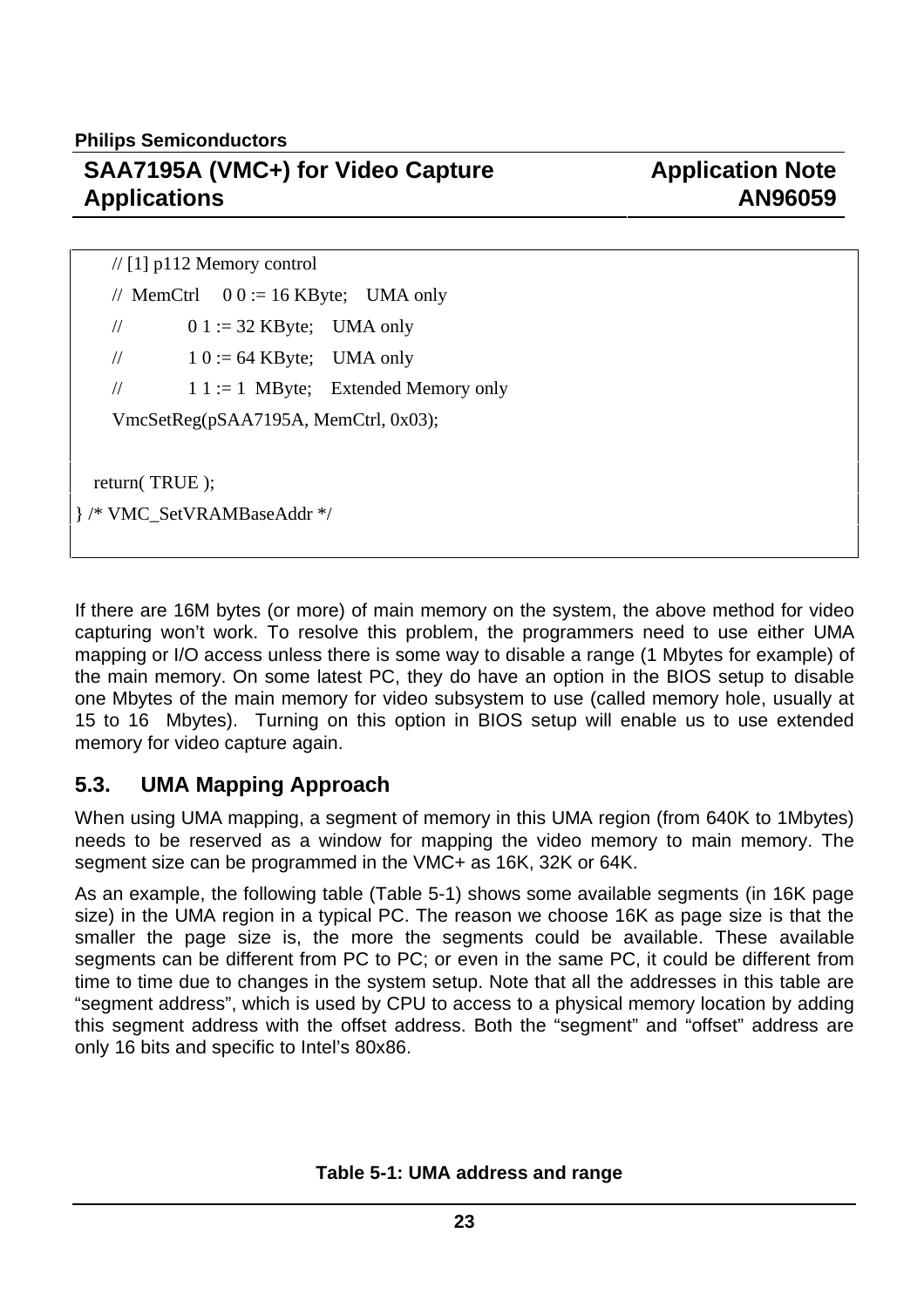| <b>Frame Buffer Base Address</b> | <b>Address Excluding Rang</b> |
|----------------------------------|-------------------------------|
| <b>B000</b>                      | <b>B000 - B3FF</b>            |
| <b>B400</b>                      | <b>B400 - B7FF</b>            |
| D000                             | D000 - D3FF                   |
| D400                             | D400 - D7FF                   |
| D800                             | <b>D800 - DBFF</b>            |
| DC <sub>00</sub>                 | DC00 - DFFF                   |
| E000                             | E000 - E3FF                   |
| E400                             | E400 - E7FF                   |
| E800                             | <b>E800 - EBFF</b>            |
| EC00                             | EC00 - EFFF                   |

In the application software of DPC7167 demo board (Figure 7.1), we provide the above 10 entries for video capturing via UMA access. Again, they are only for reference. The system programmers of VMC+ should find out and make his/her own list of available segments.

Nevertheless, the segment you choose for VMC+ for video capturing today may be invalid and cause conflicts with other application software tomorrow due to change in UMA arrangement. Therefore a better solution for this issue is to reserve a piece of memory in UMA every time when you turn on your machine; and set up your video application software to always use this piece of memory. This could be done by adding a statement in the top of your CONFIG.SYS file under the root directory. For example;

#### DEVICE = C:\DOS\EMM386.EXE RAM X=D000-D3FF

After the execution of this CONFIG.SYS, UMA ranged from D000 to D3FF has been reserved and no other application (device drivers) can use until the booting process is finished. Thus ensure this range of memory can be used by our video application.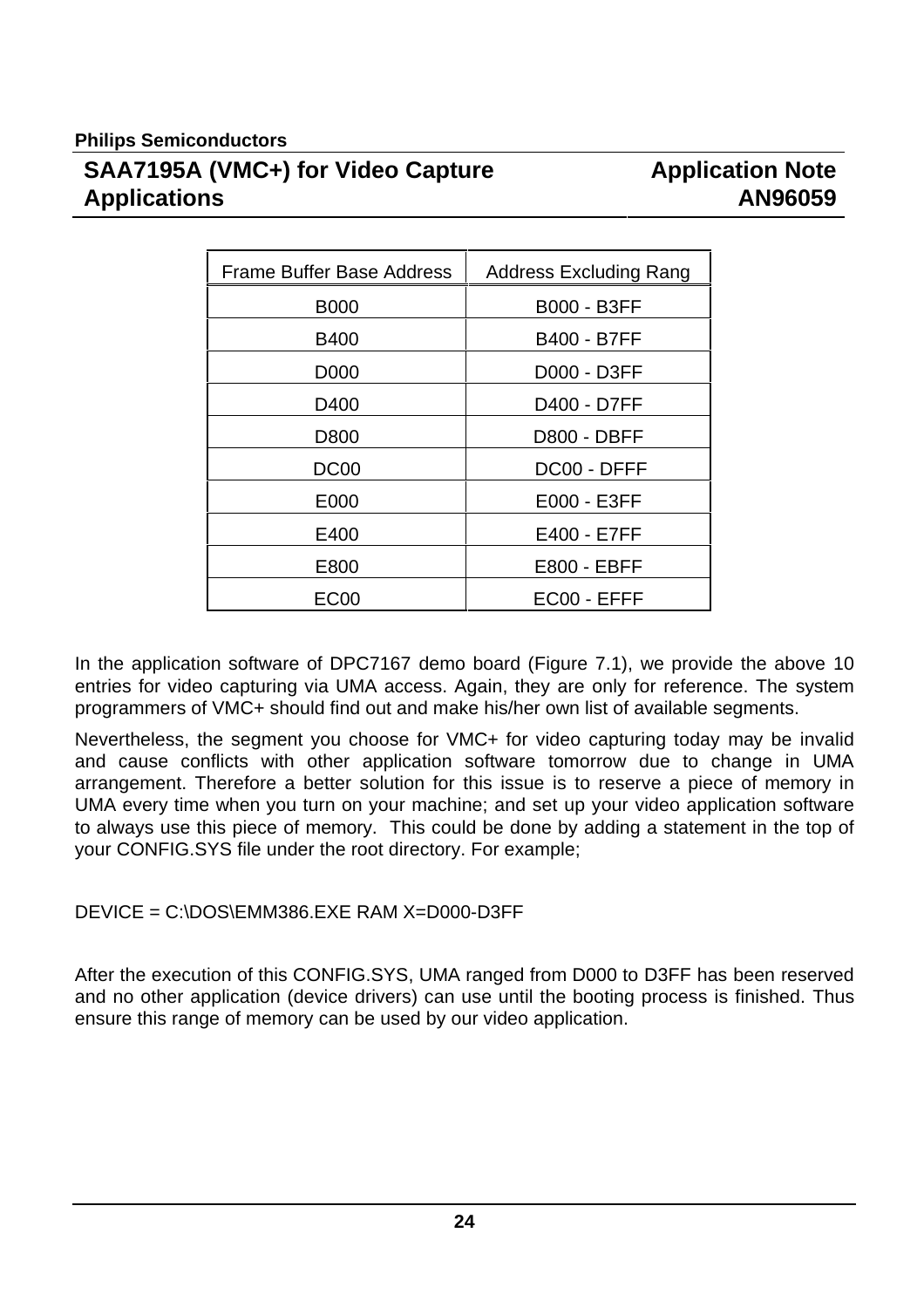Following two examples will show you how to use the UMA-feature registers of VMC+ to do video capturing. Please refer to page 110-111 of VMC+ data book for more information.

**Example 2**: To set up VMC+ for video capturing to use UMA ranged from DC00 to DCFF (16K bytes of page size) for a total video memory 1Mbytes. The UMA-feature registers can be programmed as follows :

**Step 1**. Set MemBaseBank (0x10) to 0 (refer to page 109, VMC+ data book), since we only have 1 Mbytes video memory.

**Step 2**. Set MEMCtrl (0x17) to 0 (refer to page 112, VMC+ data book) to select 16K bytes as the page size for UMA access.

**Step 3**. Set UMAbase (0x18) to 0x17 (refer to page 112, VMC+ data book) to form a base starting address at DC00 (absolute address DC000)

UMA area base = 512K bytes + UMAbase \* 16K

|  | UMAbase $=$ (UMA area base - 512K) / 16K |
|--|------------------------------------------|
|  | $=$ (0xDC000 - 0x80000) / 0x4000         |
|  | $= 0x17$                                 |

**Step 4.** Set UMAbank (0x19) from 0 to "PMAX" once a time, step by step with increment value of 1. "PMAX" is the last page number and calculated as:

PMAX = (total video memory / page size) - 1

For the above example, PMAX is (1Mbytes / 16Kbytes) -  $1 = 63$ . Thus the programmer needs to set this register to 0 at first time, wait for the first block transfer to complete, then set to 1 at second time, wait for transfer to complete, set to 2 at the third time... and finally set to 63 at the last time and then transfer the last block.

**Example 3:** If there are 512K bytes video memory and the page size is 32K bytes which are to be mapped to UMA ranged from B000 to B7FF. For video capturing on such system, the UMA-feature registers will be programmed as follows :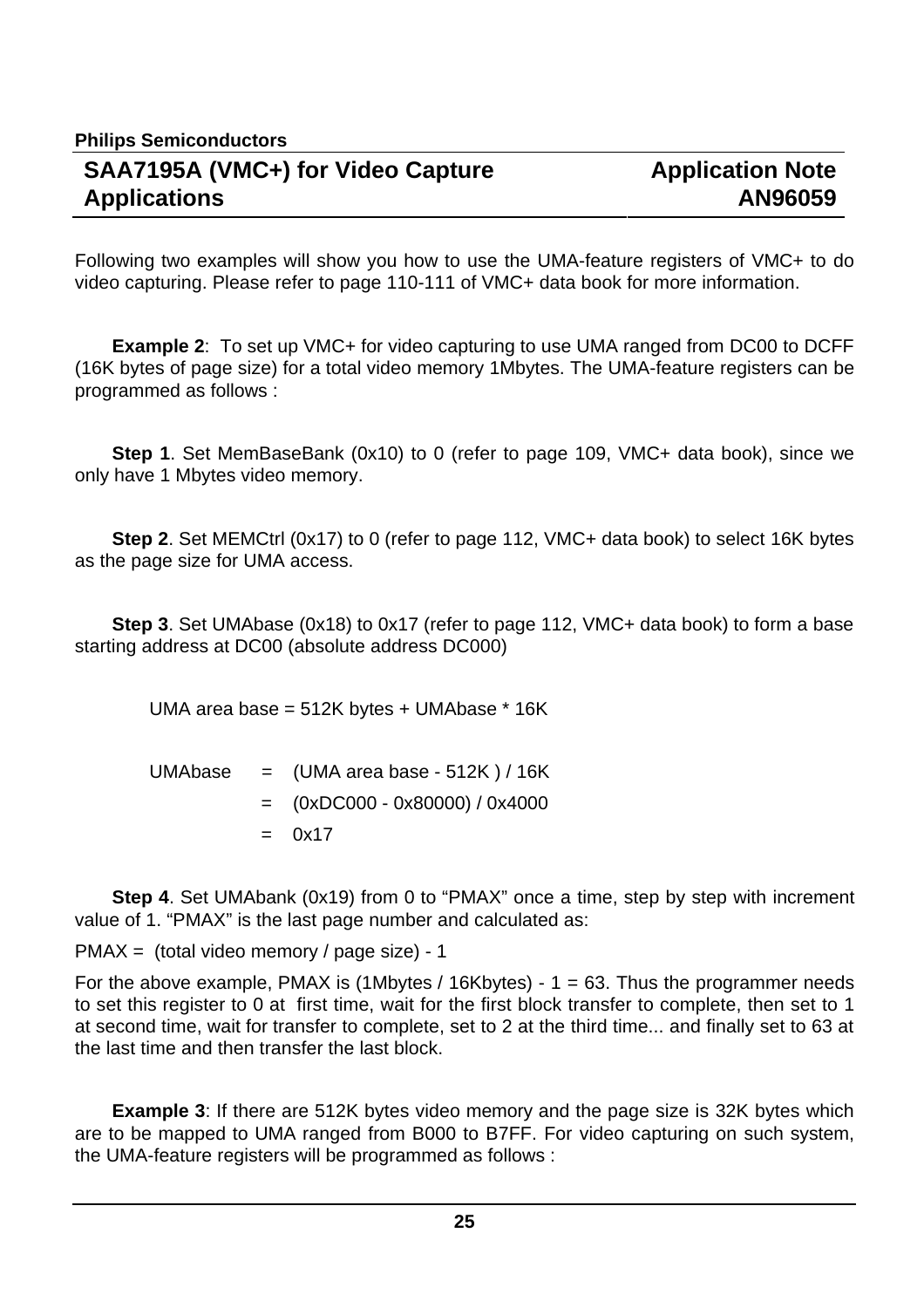**Step 1**. Set MemBaseBank (0x10) to 0 (refer to page 109, VMC+ data book), since we have less than 1 Mbytes video memory local to VMC+.

**Step 2**. Set MEMCtrl (0x17) to 1 (refer to page 112, VMC+ data book) to select 32K as page size.

**Step 3**. Set UMAbase (0x18) to 0x06 (refer to page 112, VMC+ data book). This value is obtained by the following calculation:

UMA area base = 512K bytes + UMAbase \* 32K bytes

UMAbase  $=$  (UMA area base - 512K ) / 32K = (0xB0000 - 0x80000) / 0x8000  $= 0x06$ 

**Step 4.** Set UMAbank (0x19) from 0 (the 1st bank) to  $(512K$  bytes / 32K bytes) - 1 = 15] (the last bank) for a complete and sequential transfer of the entire frame buffer to main memory on the system.

The following sample program shows how to set those registers of SAA7195A for UMA access approach.

/\* \*\*\*\*\*\*\*\*\*\*\*\*\*\*\*\*\*\*\*\*\*\*\*\*\*\*\*\*\*\*\*\*\*\*\*\*\*\*\*\*\*\*\*\*\*\*\*\*\*\*\*\*\*\*\*\*\*\*\*\*\*\*\* fpCopyBuffer : Main memory pointer glpFrameBuffer : Video memory pointer fpCopyBufferT : Main memory pointer glpUMAFrameBuffer : Main memory (UMA) pointer \*\*\*\*\*\*\*\*\*\*\*\*\*\*\*\*\*\*\*\*\*\*\*\*\*\*\*\*\*\*\*\*\*\*\*\*\*\*\*\*\*\*\*\*\*\*\*\*\*\*\*\*\*\*\*\*\*\*\*\*\*\*\* \*/  $SAA7195A$ <sub>\_</sub>SetReg(MemBaseBank, 0x00); // [1]p109 SAA7195A\_SetReg(MemCtrl, 0x00);  $\frac{1}{1}$  | [1]p112 SAA7195A\_SetReg(UMAbase, gwUMABase); // [1]p112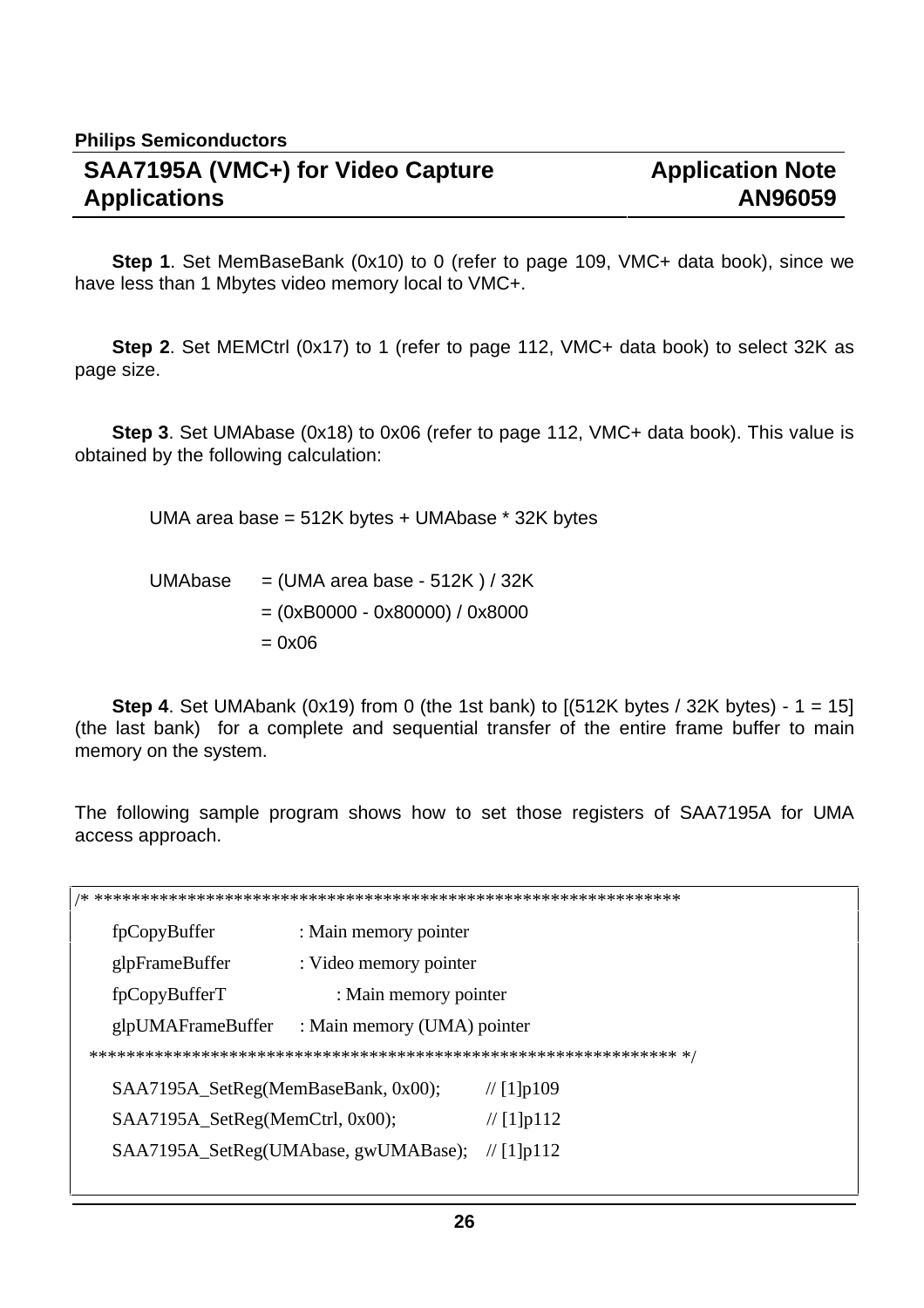```
for (i = 0; i \leq PMAX ; i++){
    SAA7195A_SetReg(UMAbank, i);
    FullCopyBytes((BYTE huge*)fpCopyBufferT + (LONG)(0x4000L * i),
        glpUMAFrameBuffer, 0x1000L);
} /* for i */
 RectCopyBytes((BYTE huge*)fpCopyBuffer, gwWidth * 2,
    (BYTE huge*) fpCopyBufferT, 640 * 2,
    0, 0, gwWidth * 2, gwHeight); /* MAPA.ASM */
```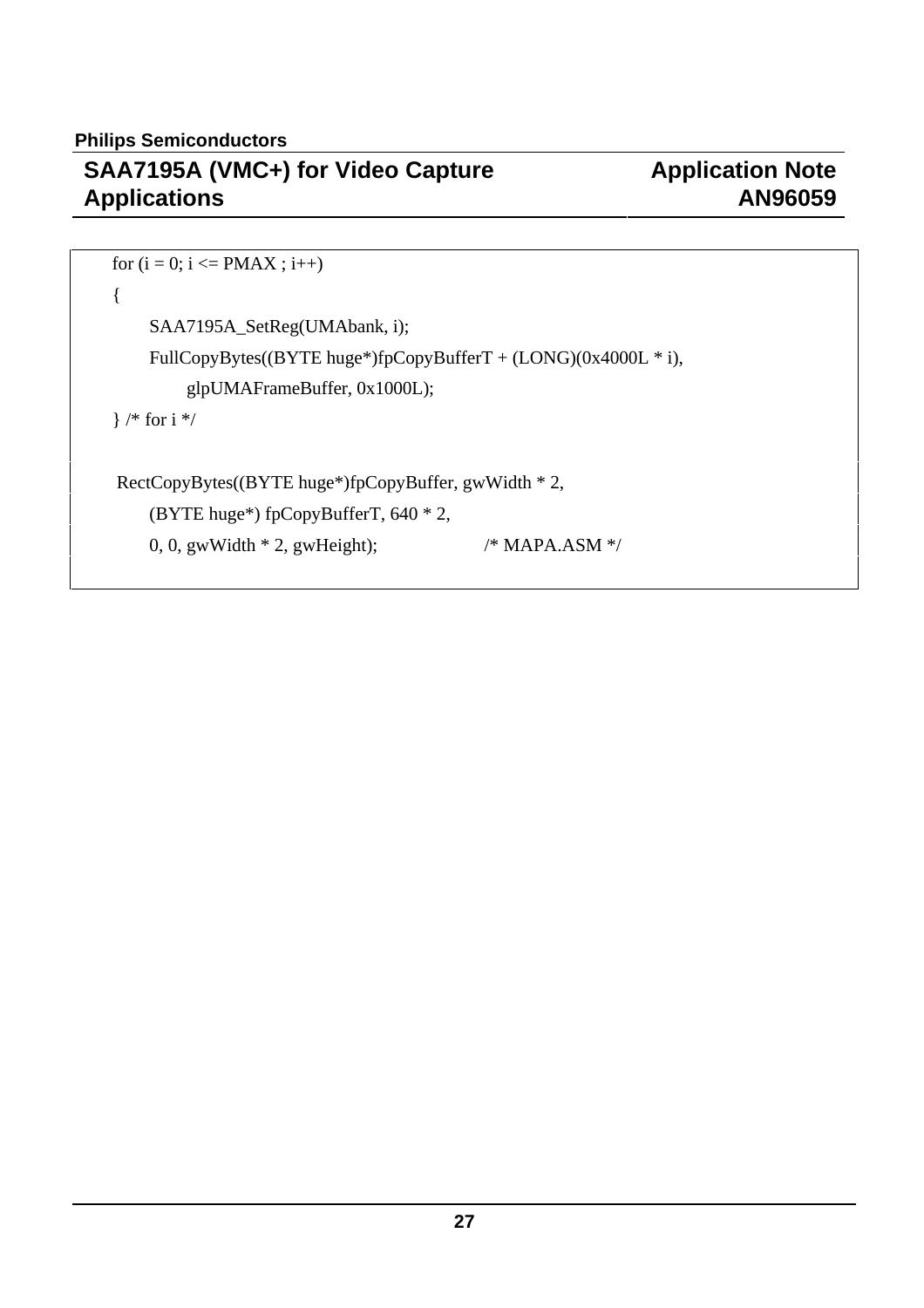## **Application Note AN96059**

#### **6. VIDEO CAPTURING TO PC SYSTEMS VIA I/O MAPPING APPROACH.**

All the registers in VMC+ are accessed by host system via I/O port access. However, before using this device, it has to be initialized as follows: Up to four SAA7195A can be handled in one system. The status of the USERIO[1:0] lines in the RESET phase (i.e. when the RESET pin is held HIGH) determines the Chip-ID which is part of the base address (see below). While latching the USERIO[1:0] status in the RESET phase, these pins are automatically set to input. After RESET these pins are freely programmable as input or output ports.

After RESET the PC-Interface is in idle condition. It will not react on any input. In order to get the interface working the port address (IO-Base address) has to be set first. This is done by transmitting a special pattern (see below) to the parallel printer (Centronics) port address (278h).

| Parallel               |    |    |    |    | 5.                                                  |    | 7. Port |
|------------------------|----|----|----|----|-----------------------------------------------------|----|---------|
| Port<br><b>Address</b> |    |    |    |    | Header   Header   Header   Header   Header   Header |    | address |
|                        |    |    |    |    |                                                     |    |         |
| 278                    | CD | 48 | FA | 67 | C6                                                  | FR |         |

Note: all numbers in hexadecimal representation.

So the VMC+ port address is configured from of the bits [7:1] of the 7th header byte (above figure) and the USERIO[1:0] settings as follows:



Note: The numbers in brackets are the bit numbers of the header. Bit[0] is not used, the LSB of the port address is always set to 0. The status of USERIO[1:0] is latched during RESET only.

**Example 4:** If we set the USERIO[1:0]=00 of VMC+ and choose 0x318 as port address, we should transmit the address (see below) within a special pattern to the parallel printer. **Since** 

```
Port address = 0x318 = 1100011000 (in binary)
```
so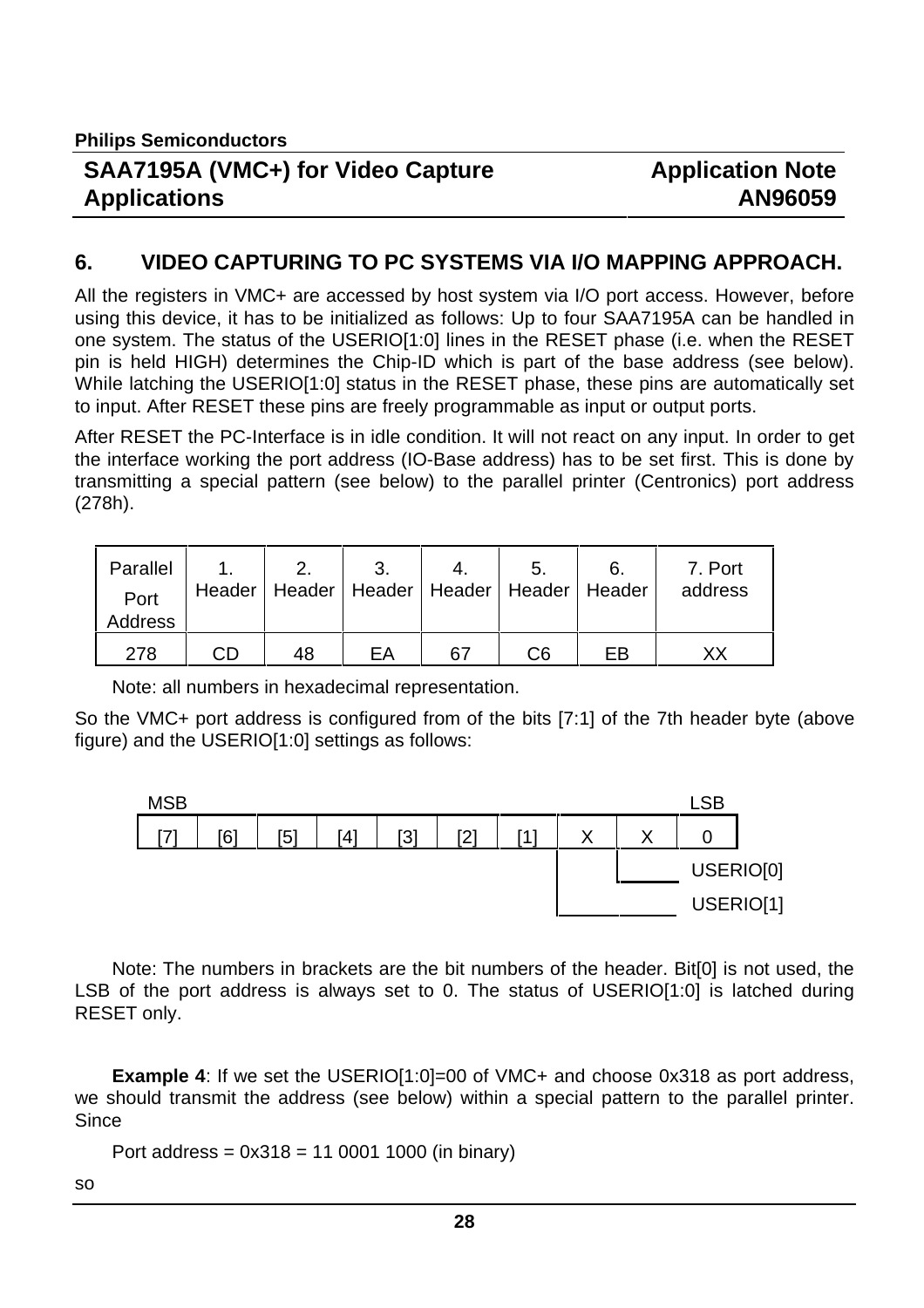

Pattern as follows:

| Parallel        |    | 2.                                                  | 3. |    | 5. | 6. | 7. Port |
|-----------------|----|-----------------------------------------------------|----|----|----|----|---------|
| Port<br>Address |    | Header   Header   Header   Header   Header   Header |    |    |    |    | address |
| 278             | CD | 48                                                  | FΑ | 67 | С6 | FB | C6      |

In order to set the port address of VMC+, we should transmit the pattern to parallel port as the following C demo program :

// Name: WriteIOBase // Description: Set VMC's I/O base address // Parameter: Base I/O base address // Note: Use "base  $| 0x400$ " for version 1 void CI2cDrv::WriteIOBase(unsigned base) { if ((base != 0) && (m\_nVmc != -1)) { disable();  $\frac{1}{2}$  // Disable interrupts unsigned lpt2 = LPT2 | (base & 0xFC00); // get upper bits... \_outp(lpt2, 0xCD); // Write header to LPT2:  $_{\text{output2, 0x48}}$ ;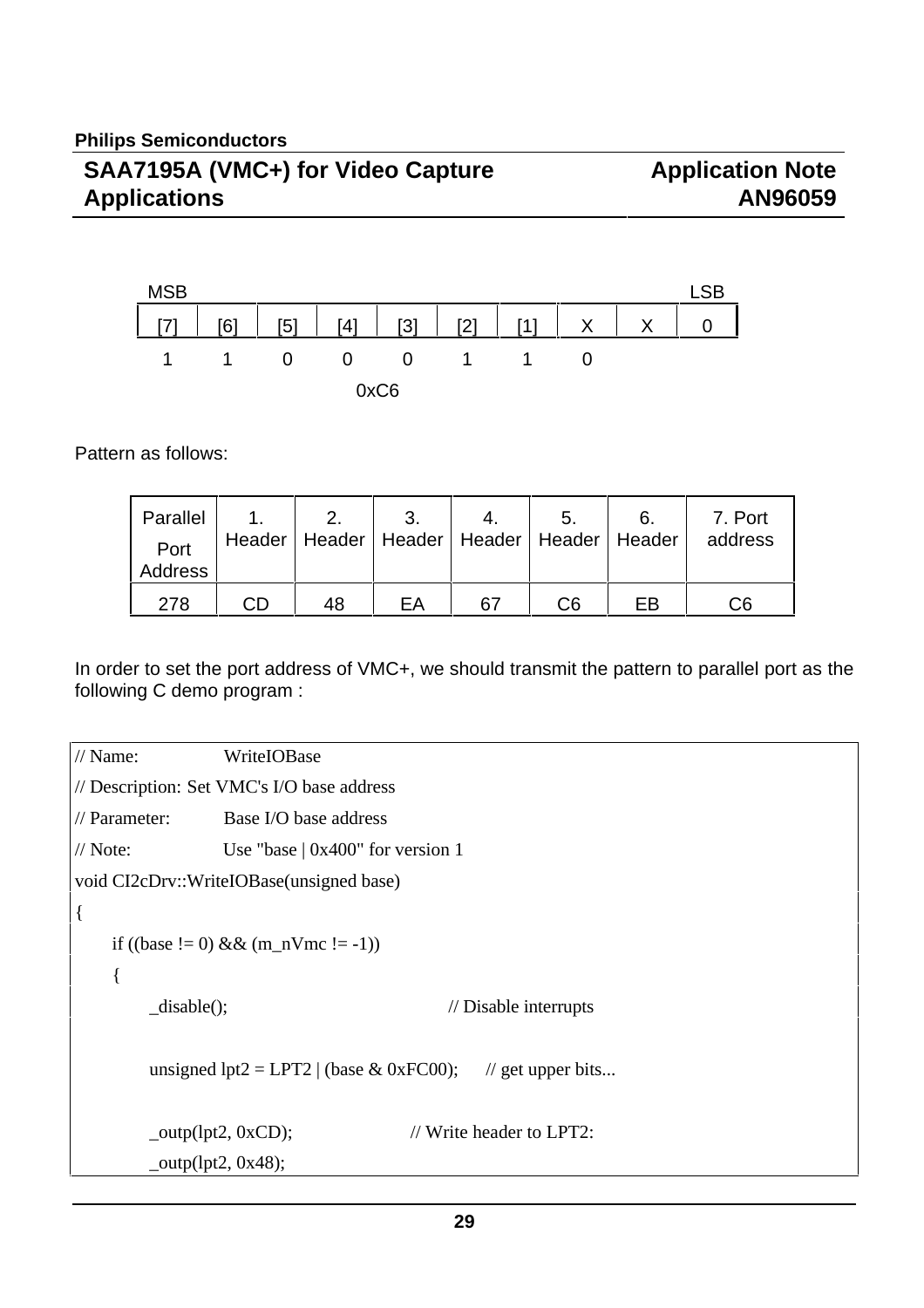**Philips Semiconductors**

## **SAA7195A (VMC+) for Video Capture Applications**

## **Application Note AN96059**

|  | $_{\text{output2, 0xEA}}$ ;                |                                 |  |
|--|--------------------------------------------|---------------------------------|--|
|  | $_$ outp(lpt2, 0x67);                      |                                 |  |
|  | $_$ -outp(lpt2, 0xC6);                     |                                 |  |
|  | $_$ outp(lpt2, 0xEB);                      |                                 |  |
|  |                                            |                                 |  |
|  | $_{\text{output2, (base > > 2) \& 0xFF);}$ | // Write Port address           |  |
|  |                                            |                                 |  |
|  | $=$ enable $($ );                          | $\frac{1}{2}$ Enable interrupts |  |
|  |                                            |                                 |  |
|  |                                            |                                 |  |

In order to write data to any control register, their index (address of the register) has to be selected first. The index is set in the port address (IO-Base address). The contents (data) of the register are written via the ("port address"  $+ 1$ ) (as shown in Figure 6.1) in the WRITE slow or fast mode defined by register "Command" (reg. 01, bit 2).



 **Figure 6.1 Registers access via I/O port**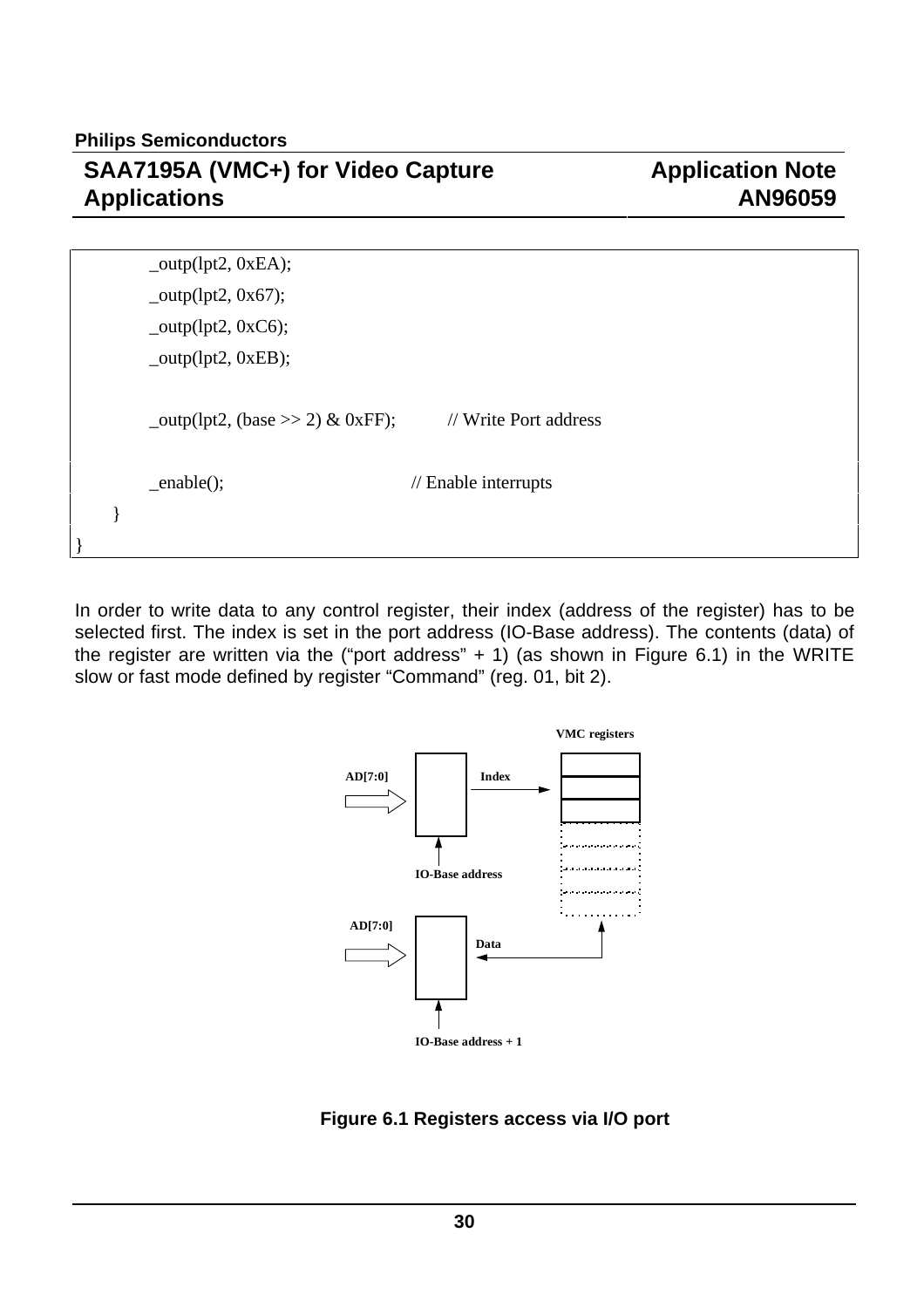If we use IO-mapped approach to access video memory, it is necessary to program IO-feature registers of VMC+. For examples: MemIndex, MemData and MemInc. The following figure describes the principle operation.



 **Figure 6.2**

**Example 5**: If there are 1M bytes video memory in single bank mode, we should program the registers of VMC+ as follows:

**Step 1**. Set Command (0x00) to 0x44 (refer to page 104, VMC+ data book), since we access single bank video memory using IO-mapped approach.

**Step 2**. Set MemInc (0x14 and 0x15) to 2 (refer to page 97 and 107, VMC+ data book). For normal case, set this register to 2 for single bank mode and 1 for mux mode.

**Step 3**. Set MemIndex (0x11, 0x12 and 0x13) to the location in the video memory which the application software wants to access for video capturing.

**Step 4**. Check the bit 7 of Status register (0x01) (refer to page 105, VMC+ data book). Read memory data from the following register only when this bit is set to 1.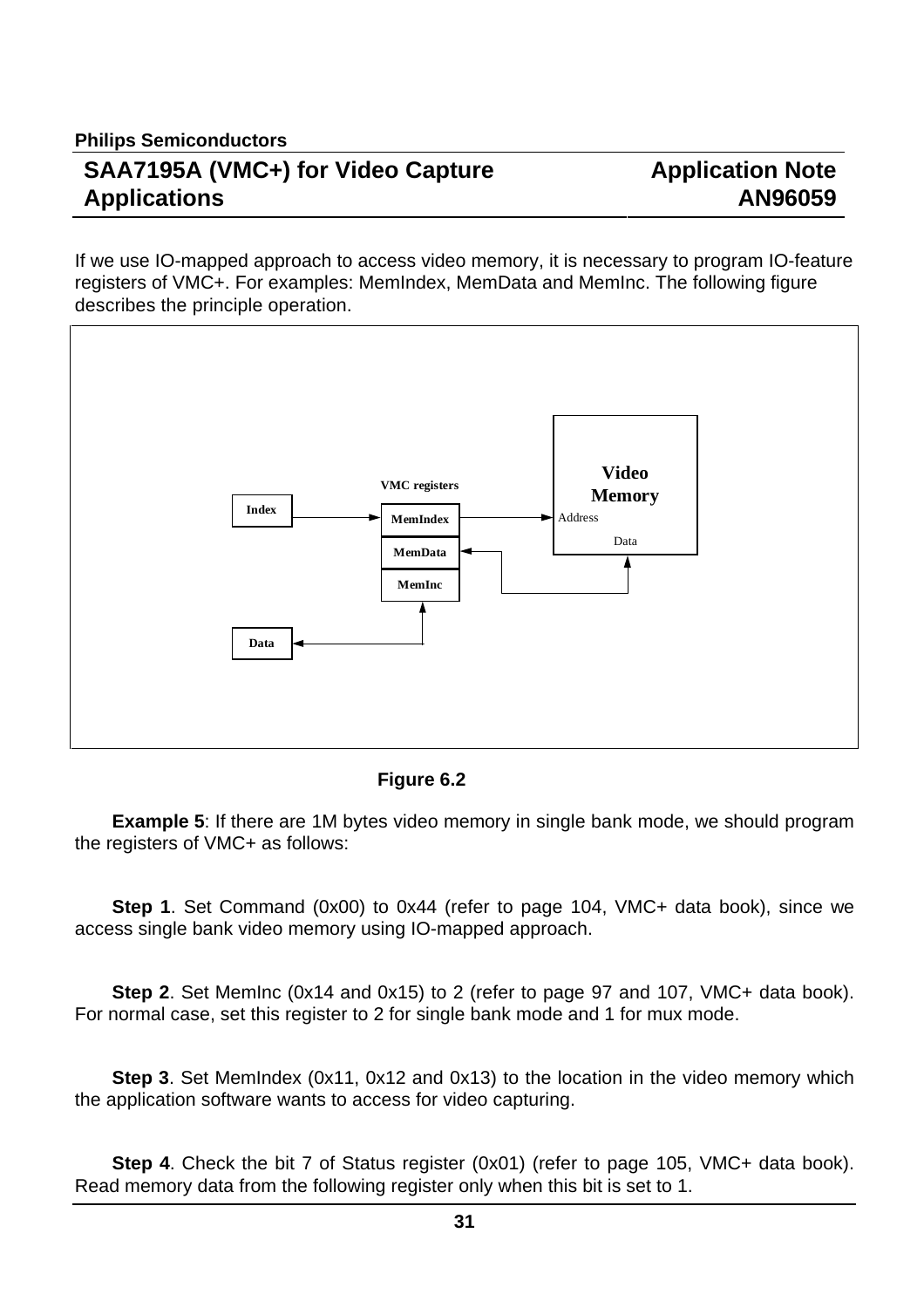**Step 5**. Get the video data via MemData register (0x16) (refer to page 107, VMC+ data book).

The following sample program (in Macro Assembly) will show you how to set the registers of VMC+ for video capturing with IO-mapping approach.

| $\therefore$ IO1BankCopy -                                               |  |  |  |  |
|--------------------------------------------------------------------------|--|--|--|--|
|                                                                          |  |  |  |  |
| cProc IO1BankCopy, <near, pascal,="" public="">, <si,ds></si,ds></near,> |  |  |  |  |
| ; Pointer to dest memory<br>parmD<br>pDst                                |  |  |  |  |
| parmW<br>; Width of a dest scanline (in bytes)<br>wDstWidth              |  |  |  |  |
| parmW<br>wIOPort; I/O base port (Default: 318h)                          |  |  |  |  |
| parmW<br>; Width of a src. scan line (in bytes)<br>wSrcWidth             |  |  |  |  |
| parmW<br>xSrc<br>; byte offset into scan                                 |  |  |  |  |
| ; scan to start from<br>ySrc<br>parmW                                    |  |  |  |  |
| dxSrc<br>; number of bytes (per scan) to copy<br>parmW                   |  |  |  |  |
| parmW<br>dySrc<br>; number of scans to copy                              |  |  |  |  |
|                                                                          |  |  |  |  |
| cBegin                                                                   |  |  |  |  |
| <b>CLD</b>                                                               |  |  |  |  |
| <b>PUSH</b><br><b>ESI</b>                                                |  |  |  |  |
| <b>PUSH</b><br><b>EDI</b>                                                |  |  |  |  |
|                                                                          |  |  |  |  |
| MOVZX EDI, DI                                                            |  |  |  |  |
| <b>LES</b><br>DI, pDst                                                   |  |  |  |  |
|                                                                          |  |  |  |  |
| ; Prepare for memory increment [1]p107                                   |  |  |  |  |
| ; for MemInc $14 < -2$                                                   |  |  |  |  |
| <b>MOV</b><br>DX, wIOPort                                                |  |  |  |  |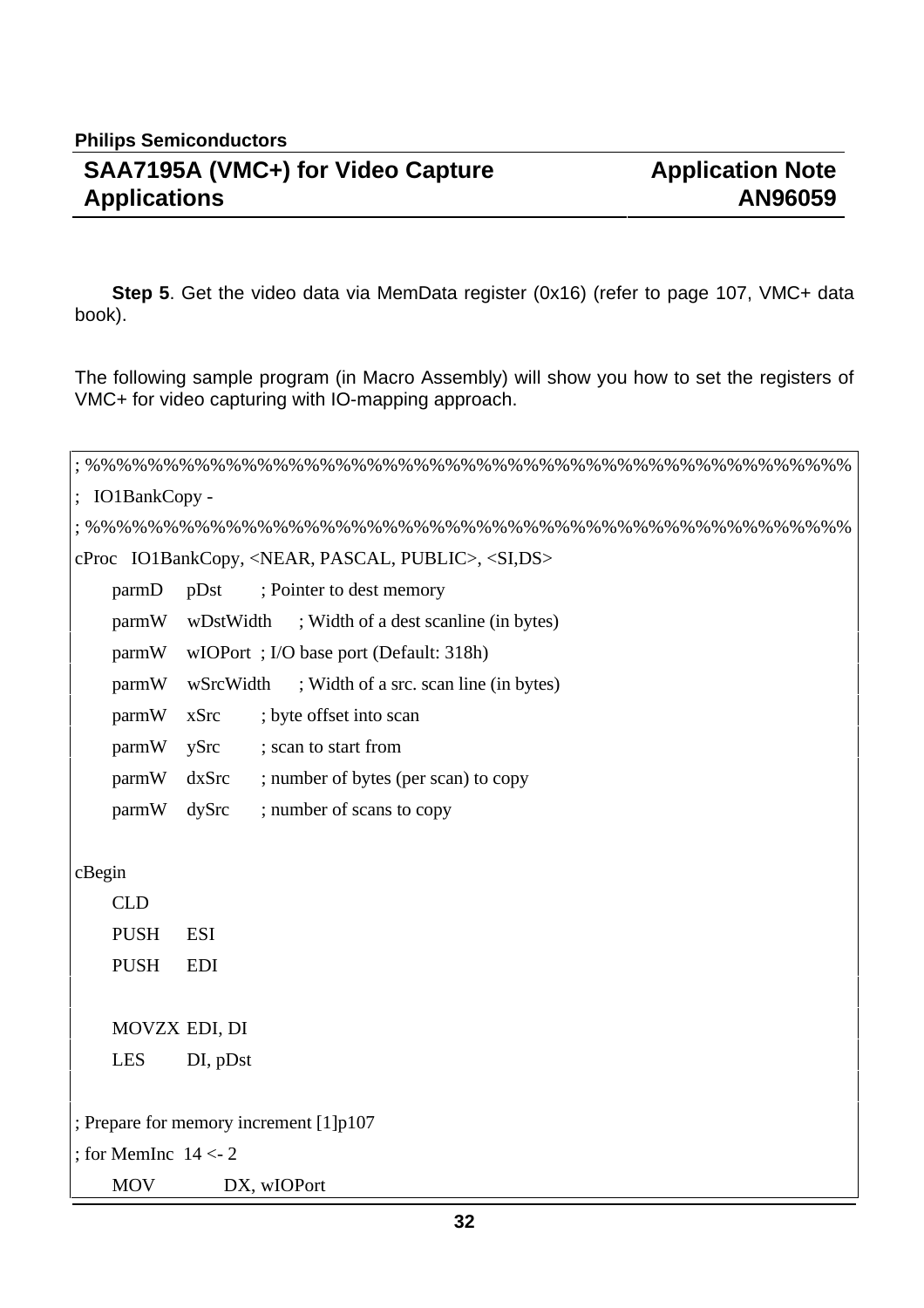# **Application Note AN96059**

| <b>MOV</b>                                                    | AL, 14h                                             |  |  |  |  |
|---------------------------------------------------------------|-----------------------------------------------------|--|--|--|--|
| $\rm OUT$                                                     | DX, AL                                              |  |  |  |  |
|                                                               |                                                     |  |  |  |  |
| <b>INC</b>                                                    | DX<br>; Data Port                                   |  |  |  |  |
| <b>MOV</b>                                                    | AL, 02h ; [1] $p97$ Single bank pixel increment = 2 |  |  |  |  |
| $\ensuremath{\mathrm{OUT}}\xspace$                            | DX, AL                                              |  |  |  |  |
|                                                               |                                                     |  |  |  |  |
| ; for MemInc $15 < -0$                                        |                                                     |  |  |  |  |
| <b>MOV</b>                                                    | DX, wIOPort                                         |  |  |  |  |
| <b>MOV</b>                                                    | AL, 15h                                             |  |  |  |  |
| $\rm OUT$                                                     | DX, AL                                              |  |  |  |  |
|                                                               |                                                     |  |  |  |  |
| $\rm{INC}$                                                    | ; Data Port<br>DX                                   |  |  |  |  |
| <b>MOV</b>                                                    | AL, 0                                               |  |  |  |  |
| $\rm OUT$                                                     | DX, AL                                              |  |  |  |  |
| ; Finish memory increment                                     |                                                     |  |  |  |  |
|                                                               |                                                     |  |  |  |  |
|                                                               | ; Initial memory index for VMC+ [1]p107             |  |  |  |  |
| <b>MOV</b>                                                    | ESI, 0                                              |  |  |  |  |
| <b>MOV</b>                                                    | EBX, ESI                                            |  |  |  |  |
|                                                               |                                                     |  |  |  |  |
| MOV                                                           | CX, dxSrc<br>; $1$ Pixel = $2$ bytes                |  |  |  |  |
| <b>SHR</b>                                                    | CX, 1                                               |  |  |  |  |
|                                                               |                                                     |  |  |  |  |
|                                                               | NextLineIO1:                                        |  |  |  |  |
| <b>PUSH</b>                                                   | <b>CX</b>                                           |  |  |  |  |
|                                                               |                                                     |  |  |  |  |
| ; Prepare for memory index [1]p107                            |                                                     |  |  |  |  |
| ; for I/O base MemIndex 11 <- Memory Index (Address) low byte |                                                     |  |  |  |  |
| <b>MOV</b>                                                    | DX, wIOPort                                         |  |  |  |  |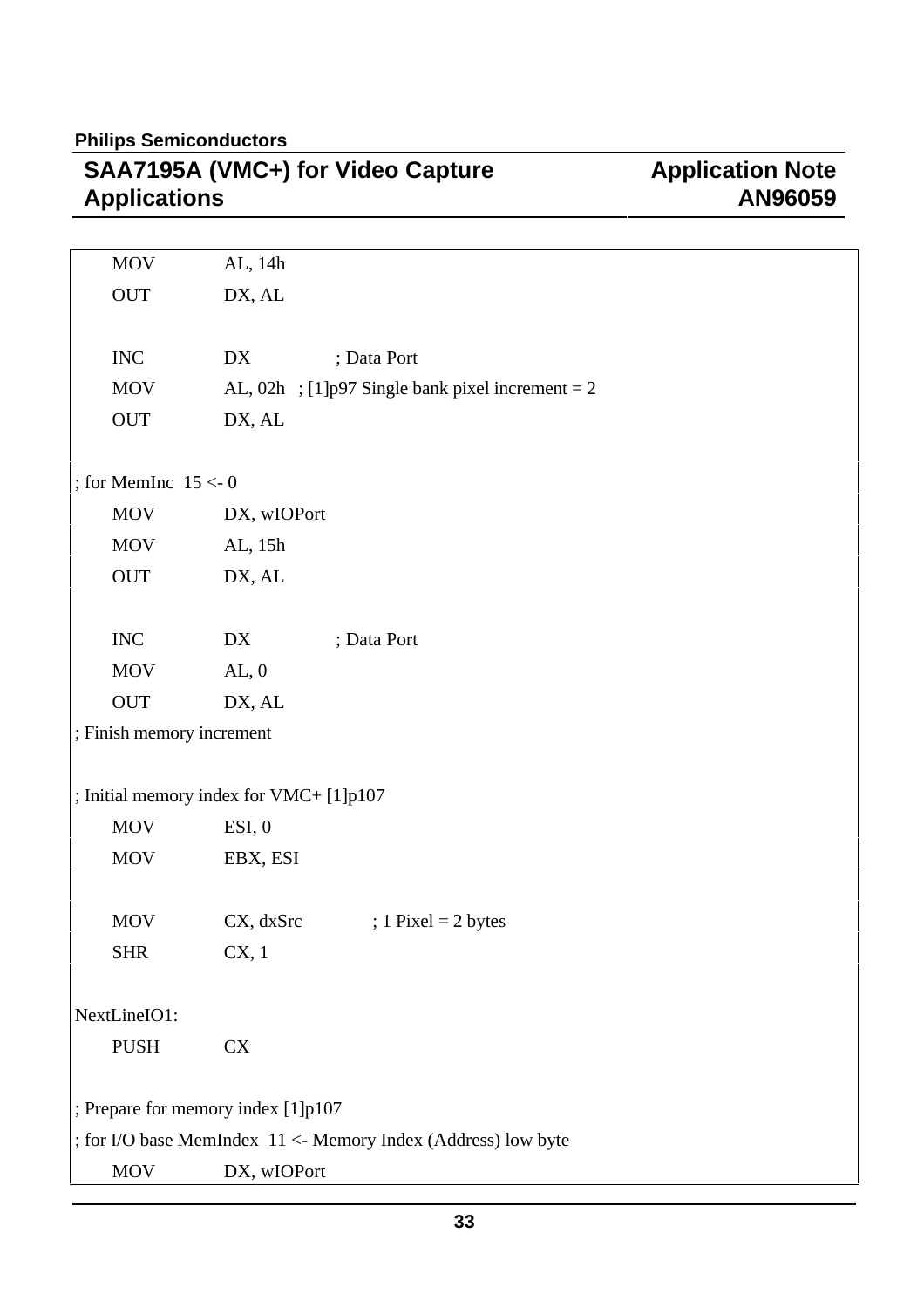| <b>Application Note</b> |
|-------------------------|
| AN96059                 |
|                         |

| <b>MOV</b>                         | AL, 11h     |                                                                  |
|------------------------------------|-------------|------------------------------------------------------------------|
| $\ensuremath{\mathrm{OUT}}\xspace$ | DX, AL      |                                                                  |
|                                    |             |                                                                  |
| $\rm{INC}$                         | DX          | ; Data Port                                                      |
| MOV                                | AL, BL      |                                                                  |
| <b>OUT</b>                         | DX, AL      |                                                                  |
| <b>SHR</b>                         | EBX, 8      |                                                                  |
|                                    |             |                                                                  |
|                                    |             | ; for I/O base MemIndex 12 <- Memory Index (Address) middle byte |
| MOV                                | DX, wIOPort |                                                                  |
| <b>MOV</b>                         | AL, 12h     |                                                                  |
| <b>OUT</b>                         | DX, AL      |                                                                  |
|                                    |             |                                                                  |
| $\rm{INC}$                         | DX          | ; Data Port                                                      |
| <b>MOV</b>                         | AL, BL      |                                                                  |
| OUT                                | DX, AL      |                                                                  |
| <b>SHR</b>                         | EBX, 8      |                                                                  |
|                                    |             |                                                                  |
|                                    |             | ; for I/O base MemIndex 13 <- Memory Index (Address) high byte   |
| MOV                                | DX, wIOPort |                                                                  |
| <b>MOV</b>                         | AL, 13h     |                                                                  |
| <b>OUT</b>                         | DX, AL      |                                                                  |
|                                    |             |                                                                  |
| $\rm{INC}$                         | DX          | ; Data Port                                                      |
| <b>MOV</b>                         | AL, BL      |                                                                  |
| OUT                                | DX, AL      |                                                                  |
| ; Finish memory address            |             |                                                                  |
|                                    |             |                                                                  |
| NextPixelIO1:                      |             |                                                                  |
| MOV                                | DX, wIOPort |                                                                  |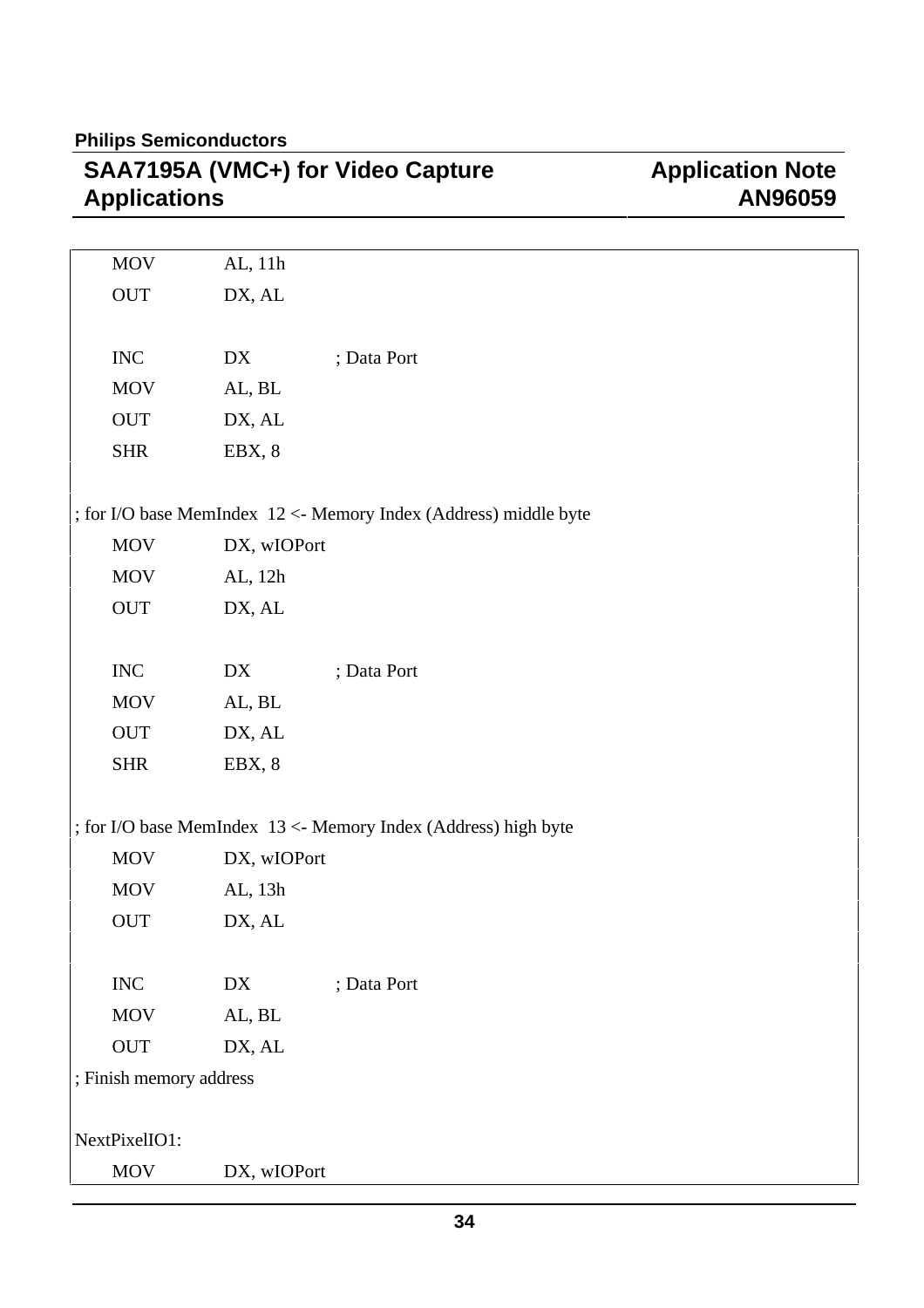| <b>MOV</b>                                        | AL, 01h          | ; misc state register                         |  |  |
|---------------------------------------------------|------------------|-----------------------------------------------|--|--|
| OUT                                               | DX, AL           |                                               |  |  |
|                                                   |                  |                                               |  |  |
| $\rm{INC}$                                        | DX               | ; Data Port                                   |  |  |
| NotReady1:                                        |                  |                                               |  |  |
| $\ensuremath{\text{IN}}$                          | AL, DX           |                                               |  |  |
| <b>TEST</b>                                       | AL, 80h          |                                               |  |  |
| $J\!N\!Z$                                         | NotReady1        |                                               |  |  |
|                                                   |                  |                                               |  |  |
| ; Get a pixel data                                |                  |                                               |  |  |
| <b>MOV</b>                                        |                  | DX, wIOPort; Read 2 bytes                     |  |  |
| <b>MOV</b>                                        | AL, 16h          |                                               |  |  |
| <b>OUT</b>                                        | DX, AL           |                                               |  |  |
|                                                   |                  |                                               |  |  |
| $\rm{INC}$                                        | ${\rm D}{\rm X}$ | ; Data Port                                   |  |  |
|                                                   |                  |                                               |  |  |
| $\ensuremath{\text{IN}}$                          | AL, DX           | ; 1st byte (2 bytes per pixel)                |  |  |
| <b>MOV</b>                                        | ES:[EDI], AL     |                                               |  |  |
| <b>INC</b>                                        | <b>EDI</b>       |                                               |  |  |
| <b>INSB</b>                                       |                  | ; Please tell me why it does not work !       |  |  |
|                                                   |                  |                                               |  |  |
| IN                                                | AL, DX           | ; 2nd byte (2 bytes per pixel)                |  |  |
| <b>MOV</b>                                        | ES:[EDI], AL     |                                               |  |  |
| <b>INC</b>                                        | <b>EDI</b>       |                                               |  |  |
| <b>INSB</b>                                       |                  | ; Please tell me why it does not work !       |  |  |
|                                                   |                  |                                               |  |  |
| <b>LOOP</b>                                       | NextPixelIO1     |                                               |  |  |
|                                                   |                  |                                               |  |  |
| ; Prepare memory index for next line VMC+ [1]p107 |                  |                                               |  |  |
| <b>MOVZX</b>                                      |                  | EBX, wSrcWidth ; (in bytes) 1 pixel = 2 bytes |  |  |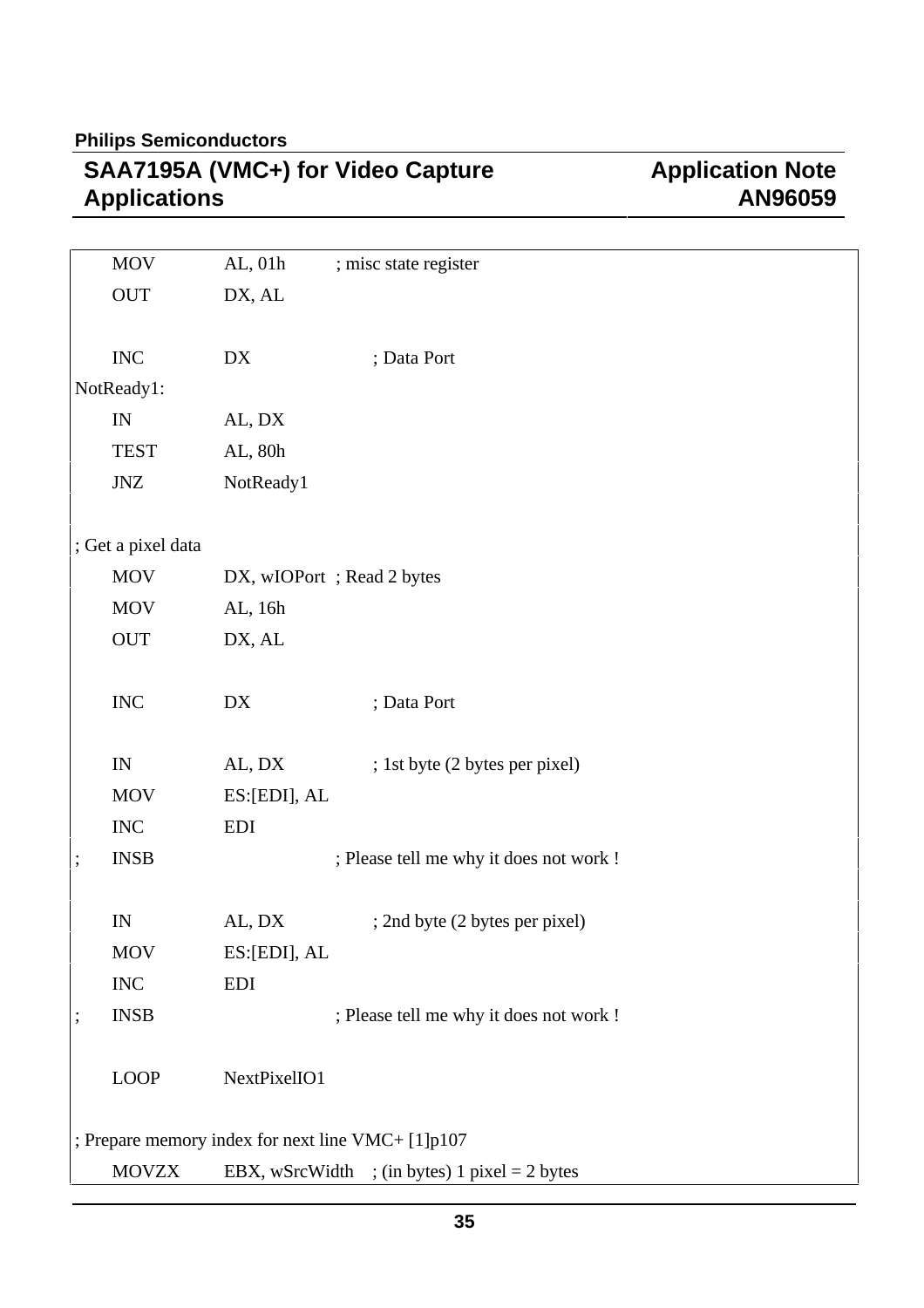# **Application Note AN96059**

| <b>ADD</b> | ESI, EBX      | ; [1] $p97$ Single bank pixel increment = 2 |
|------------|---------------|---------------------------------------------|
| <b>MOV</b> | EBX, ESI      |                                             |
|            |               |                                             |
| <b>POP</b> | <b>CX</b>     |                                             |
|            |               |                                             |
| <b>DEC</b> | dySrc         |                                             |
|            |               |                                             |
| <b>JNZ</b> | NextLineIO1   |                                             |
|            |               |                                             |
| <b>POP</b> | <b>EDI</b>    |                                             |
| <b>POP</b> | <b>ESI</b>    |                                             |
| cEnd       | ; IO1BankCopy |                                             |
| $\bullet$  |               |                                             |
|            |               |                                             |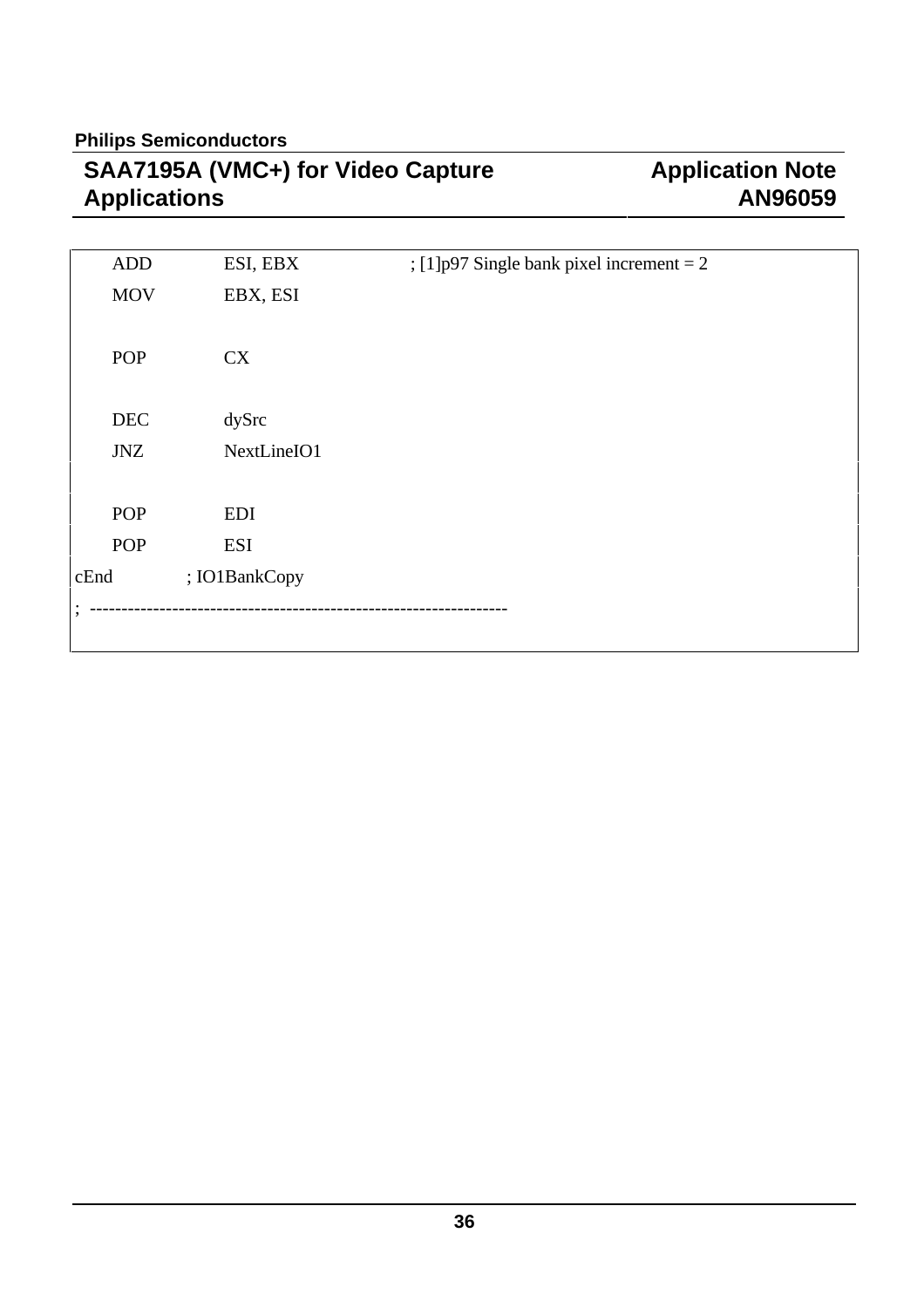#### **7. MISCELLANEOUS ADJUSTMENTS OF VMC+ ON VARIOUS SYSTEM CONFIGURATION**

Due to the complexity of current PC systems and to make the end users be adapted with a video capture card more convenient, sometimes it's necessary to have the automatic detection of some system configuration in the application software. Following sections are two typical examples. Although they are not directly related to the VMC+, they are important from a system point of view.

#### **7.1. Detection Of The Frontend Video Decoders**

Currently there are two main types of frontend video decoder from Philips Semiconductors which can convert the analog CVBS signal to the digital YUV or RGB data; i.e. SAA7110 and SAA7111. A typical video subsystem with SAA7110/11 and SAA7195A based on IBM-PC main system is as follows



# **DPC7167 Demo board**

 **Figure 7.1**

We will use the architecture of this demo board as an example to illustrate the methods we adopted in this chapter. The setup and programming of SAA7110/11 and SAA7195A may be different from what we discuss here if the system configuration is not the same as above one.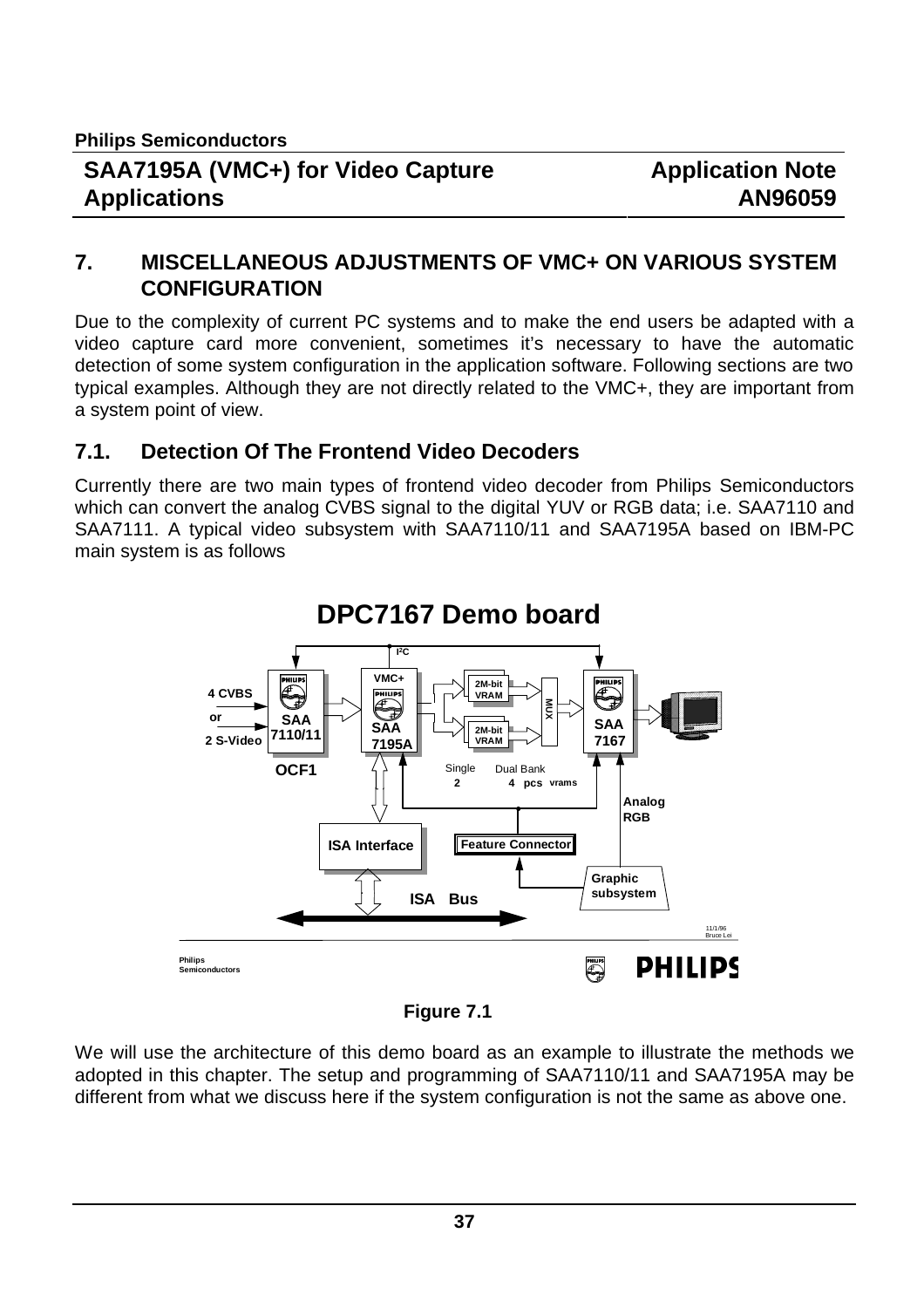$\overline{a}$ 

#### **SAA7195A (VMC+) for Video Capture Applications**

#### **Application Note AN96059**

On this DPC7167 demo board, either SAA7110 or SAA7111 can be plugged in. They are fully compatible in hardware; but are completely different in register setting and slave address (for  $I<sup>2</sup>C$  access, also named module address). Therefore the simplest way is to detect which one by sending data to its specific slave address. If no "acknowledge" signal comes back from the desired slave device, then this device is not present on the board<sup>6</sup>. The software should switch to the other slave address for testing. Unless there are hardware problems on board, otherwise one of the slave addresses (for SAA7110 or SAA7111) should respond to this detecting procedure.

This process can be extended if there are more than above mentioned devices or if there are  $I<sup>2</sup>C$  devices of which the slave address unknown. We can simply do a address scan from "00" to "FF" (for current  $I^2C$  device, there is only one byte for the address). While scanning to any specific address, if there is an "ACK" signal received, then that specific device is confirmed to be on the board. Following is a piece of sample code to do the address scan:

| $/$ *                                                                                                                      |  |  |  |
|----------------------------------------------------------------------------------------------------------------------------|--|--|--|
|                                                                                                                            |  |  |  |
| $IC_Scan -$                                                                                                                |  |  |  |
| Return:                                                                                                                    |  |  |  |
| A pointer to an global array which holds all the slave addresses of the I2C devices it found in that<br>particular system. |  |  |  |
| $*$                                                                                                                        |  |  |  |
| $bI2C\_addr[256], *pTmp;$ /* $bI2C\_addr[$ is an global array that holds all the addresses<br>static int                   |  |  |  |
| it found in a ascending order, last one in this array is followed                                                          |  |  |  |
| by consecutive zero to the end of the array. $*/$                                                                          |  |  |  |
| int* FAR PASCAL I2C_Scan (void)                                                                                            |  |  |  |
| $\{$                                                                                                                       |  |  |  |
| iMad;<br>int                                                                                                               |  |  |  |
| <b>BOOL</b><br>bError;                                                                                                     |  |  |  |
|                                                                                                                            |  |  |  |
| $pTmp = bI2C\_addr;$                                                                                                       |  |  |  |

 $6$  When there is no "ACK" signal back from the desired device, it means either this device is not present or it's there but there is hardware problem on the board. We exclude the latter case since we assume that all the boards shipped to users are good boards.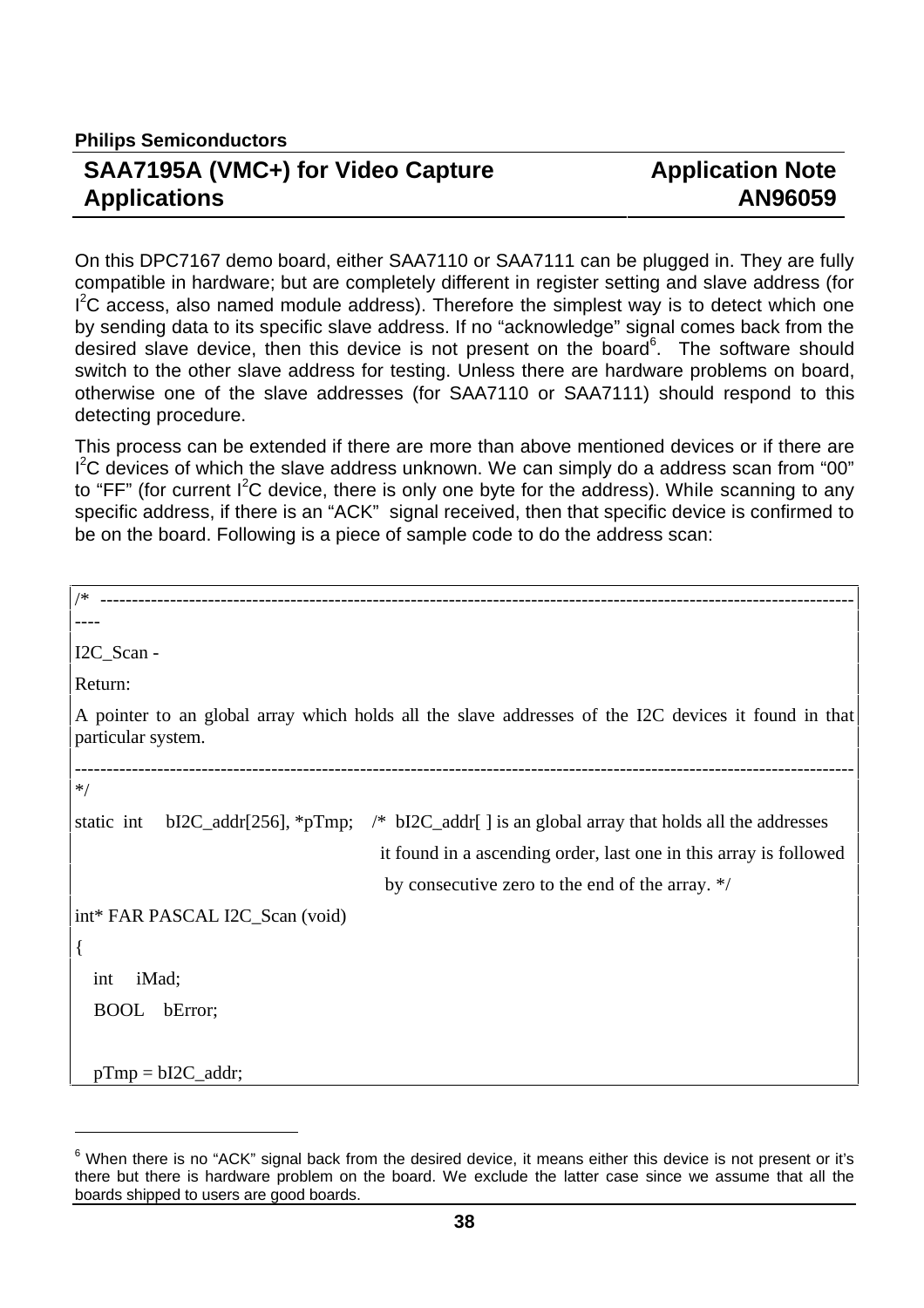| for (iMad = 0x0; iMad < 0x100; iMad++) |                                                                              |  |  |  |
|----------------------------------------|------------------------------------------------------------------------------|--|--|--|
| {                                      |                                                                              |  |  |  |
| $I2C_Stat();$                          | /* perform a "START" condition $*/$                                          |  |  |  |
| I2C_TxByte((BYTE)iMad);                | /* Send a slave address on I2C bus $\frac{*}{ }$                             |  |  |  |
| $bError = I2C_GetACK$ ;                | /* Check response (any "ACK" signal on I2C bus); if bError is                |  |  |  |
|                                        | FALSE, that means there is an I2C device with this slave                     |  |  |  |
|                                        | address in this system. $*/$                                                 |  |  |  |
| $I2C_Stop()$ ;                         | $\frac{*}{*}$ perform a "STOP" condition, this is necessary whether there is |  |  |  |
|                                        | a slave device or not, otherwise bus might be halted. */                     |  |  |  |
| if $($ ! bError $)$                    |                                                                              |  |  |  |
| $*pTmp++=iMad;$                        |                                                                              |  |  |  |
| $\}$ /* for iMad */                    |                                                                              |  |  |  |
|                                        |                                                                              |  |  |  |
| return (bI2C_addr);                    |                                                                              |  |  |  |
| $\}$ /* I2C_Scan */                    |                                                                              |  |  |  |
|                                        |                                                                              |  |  |  |

We don't want to list the codes of those functions of I2C\_Start(), I2CGetAck(), I2CTxByte()... etc. in this note, since they are lengthy and out of the scope of our topics. However, all of these information can be found in the VMC+ data book from page 184 thru page 193. For more information of how to use  $I^2C$  or its protocol, please refer to the Philips IC12 data handbook -  $I^2C$  peripherals.

#### **7.2. Detection Of The Graphics Modes And Adjustments Of VMC+ In PC Environment**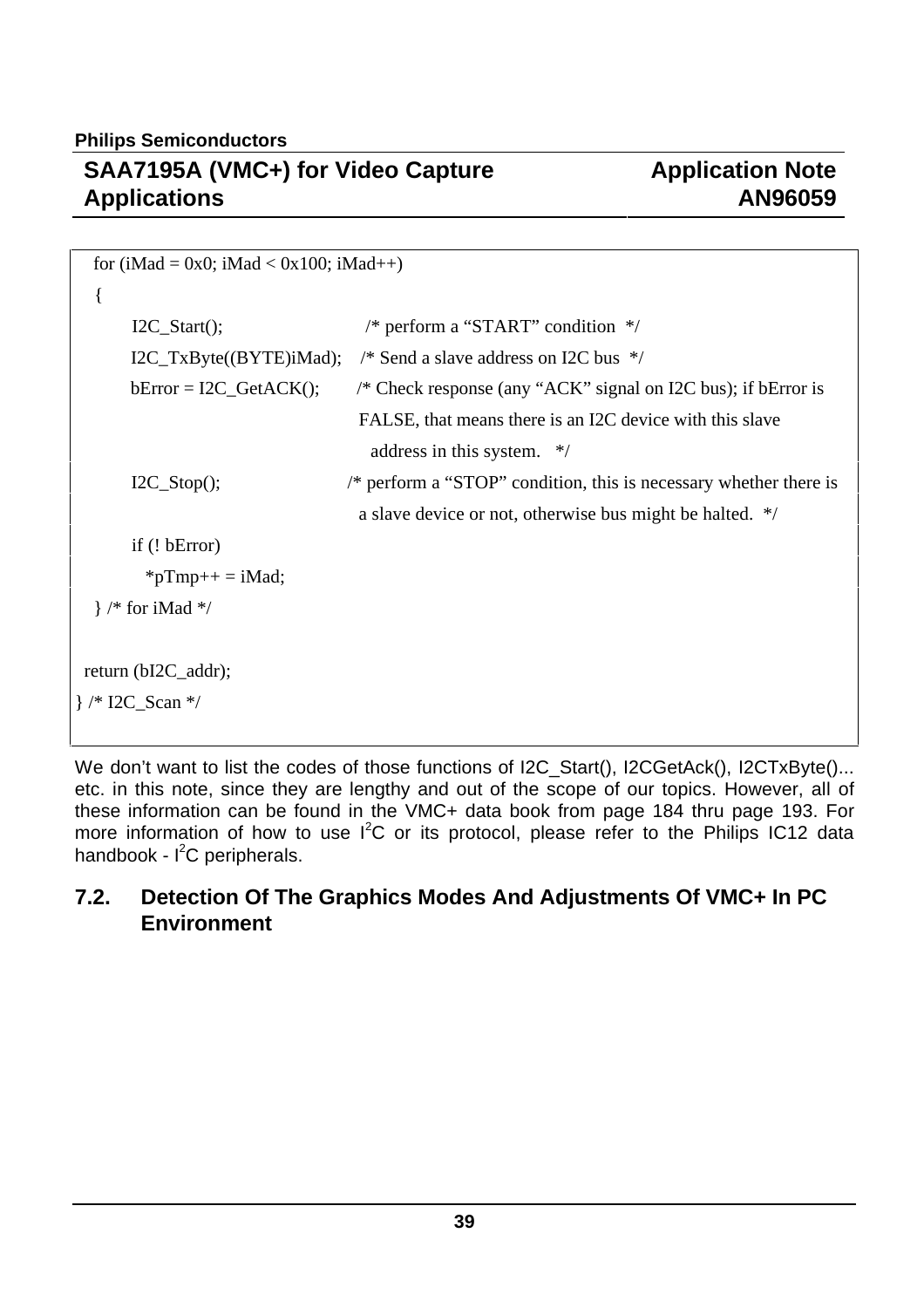# **Application Note AN96059**

When VMC+ is used in PC environment, usually it needs to get information from the graphics subsystem (via feature connectors in most cases) to perform the correct scan rate conversion and color key overlay tasks. However, VMC+ won't be able to tell the current graphics mode (pseudo color or high color) by the information it receives from the feature connector. Instead of sending the information about the current graphics mode by users, we implement this procedure in the imbedded code of our application software. When the software is activated, this code will get the VGA mode information from the system and set up VMC+ accordingly. VMC+ can support color key in pseudo color (16 or 256 colors) and high color (32k or 64k color) modes (not true color yet). There are mode 1 and 2 of high color modes; mode 1 is an older and less popular mode in the systems nowadays. The setup of VMC+ could be almost the same as pseudo color. Therefore, when we say high color; we mean mode 2. A simple timing diagram for these graphics modes is as follows (Figure 7.2).



 **Figure 7.2**

\* Special remarks on Hi-color mode:

1). Hi-color mode 1: The first kind of Hi-color mode introduced to the market and less popular now, which utilizes both edges of PCLK to latch one byte of pixel data (one pixel is composed of 2 bytes data in Hi-color mode). Therefore, one complete PCLK cycle can carry two-byte (which is one pixel) information. And the PCLK frequency is then the same as in Pseudo-color mode. For the above reasons, while in Hi-color mode 1, we can do all the programming and H/W setup as in Pseudo-color mode (except the color key value).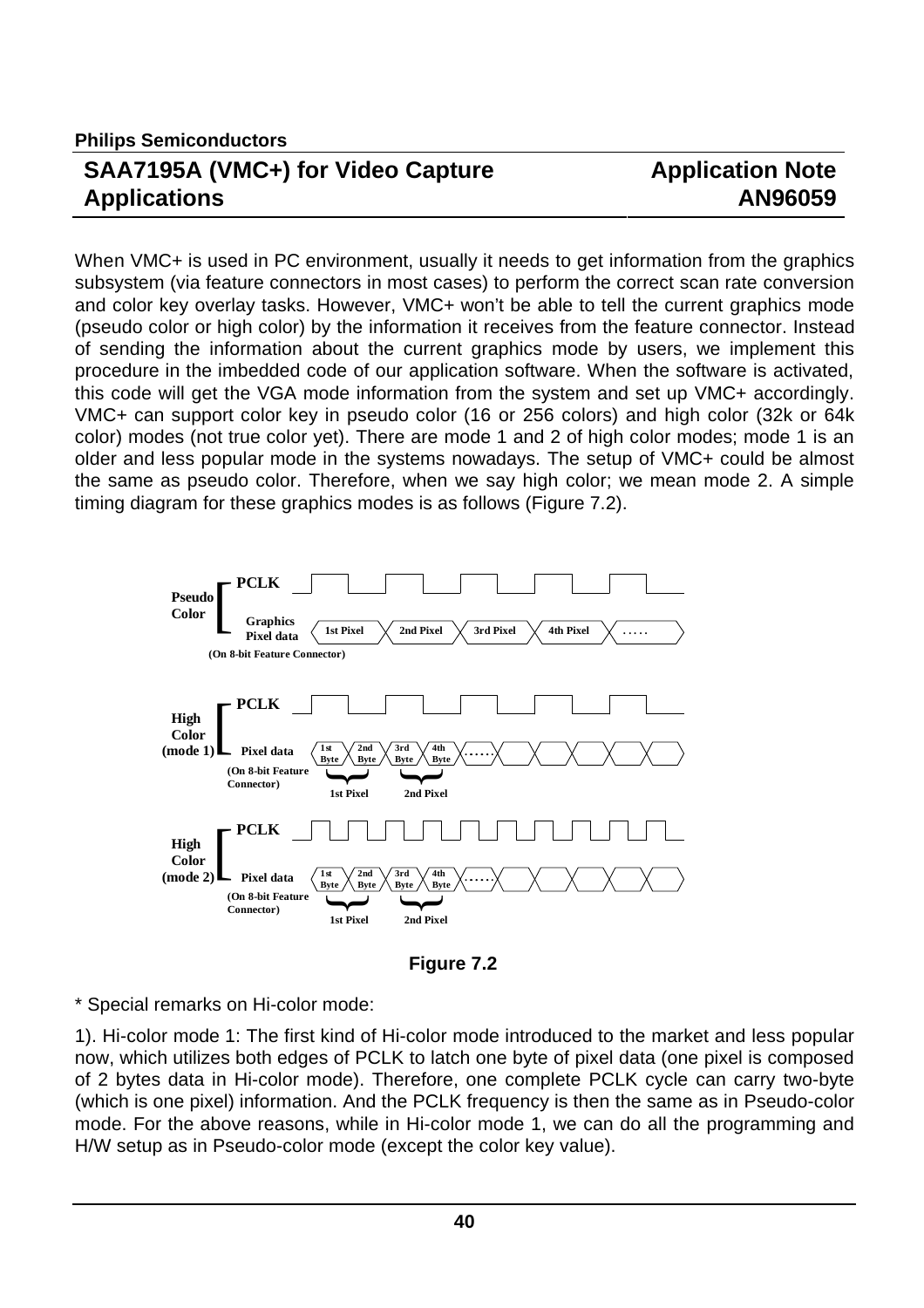**Philips Semiconductors**

#### **SAA7195A (VMC+) for Video Capture Applications**

## **Application Note AN96059**

2). Hi-color mode 2: the more popular one being used now. As a regular clocking system, each byte is transferred on each clock cycle. Hence one pixel needs two PCLK cycles to transfer. Therefore the PCLK frequency is usually doubled than in Pseudo-color mode for the same screen resolution.

The following sample code shows you how to use Windows Standard API to find out the correct graphics modes. Unfortunately, there is no way to find out its mode number when the system is in high color mode. This software always assumes mode 2 if high color mode is detected. After executing the following code, VMC+ will be set up properly (by another piece of code) according to the status the software detects. If after the whole process is done and high color mode is detected; but the display is still not correct (scale up horizontally), then it's very likely that it is high color mode 1. Consequently, the users need to do some corrective setup to VMC+ manually to fix the problem.

/\* ----------------------------------------------------------------------------------------------------------------------- ----

The function of DPC7167\_VgaMode\_Detect( ) can only get the "Bits" and "Planes" info from the system, the desired mode information need to be evaluated from these two numbers in a certain way as showing in the following codes.

Examples of "Bits" and "Planes" values of various graphics modes.

| Modes               | Bits Planes |
|---------------------|-------------|
| <b>Standard VGA</b> |             |
| VGA $(v3.0)$        | Δ           |

| Modes                                      | <b>Bits</b> | Planes |
|--------------------------------------------|-------------|--------|
| $640 \times 480 \times 16$ (pseudo color)  |             | 4      |
| $640 \times 480 \times 256$ (pseudo color) | 8           |        |
| 640 x 480 x 32K (high color)               | 16          |        |
| $640 \times 480 \times 64K$ (high color)   | 16          |        |
| 640 x 480 x 16.8M (true color)             | 24          |        |

\*/

{

UINT FAR PASCAL EXPORT DPC7167\_VgaMode\_Detect (void)

---------------------------------------------------------------------------------------------------------------------------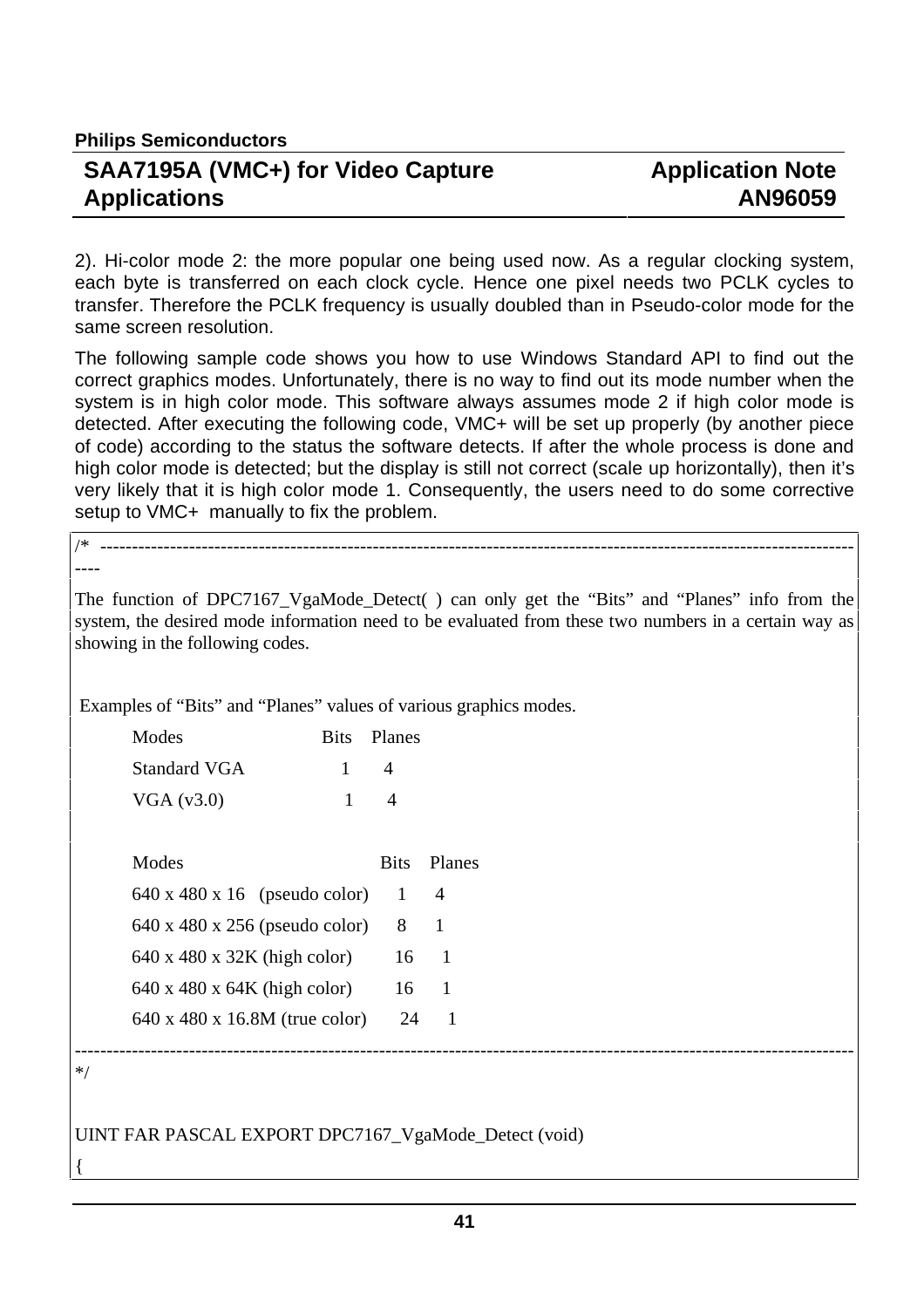```
 HDC hDC;
  int iBits;
  int iColorPlanes;
  hDC = CreateIC("DISPLAY", NULL, NULL, NULL); /* MS-Windows API */
  iBits = GetDeviceCaps(hDC, BITSPIXEL); /* MS-Windows API */
 iColorPlanes = GetDeviceCaps(hDC, PLANES); /* MS-Windows API */
   DeleteDC(hDC); /* MS-Windows API */
   switch (iBits * iColorPlanes)
   {
     case 4:
     case 8: /* 16 or 256 colors, Pseudo Color */
      return(0);
       break;
    case 16: \frac{\text{#}64K \text{ colors}}{\text{#}100K}, Hi-Color \frac{\text{#}}{\text{#}100K}return(1);
       break;
     case 24: /* 16M colors, True Color */
     default:
      return(2);
       break;
  \} /* end of "switch" */
} /* end of routine */
```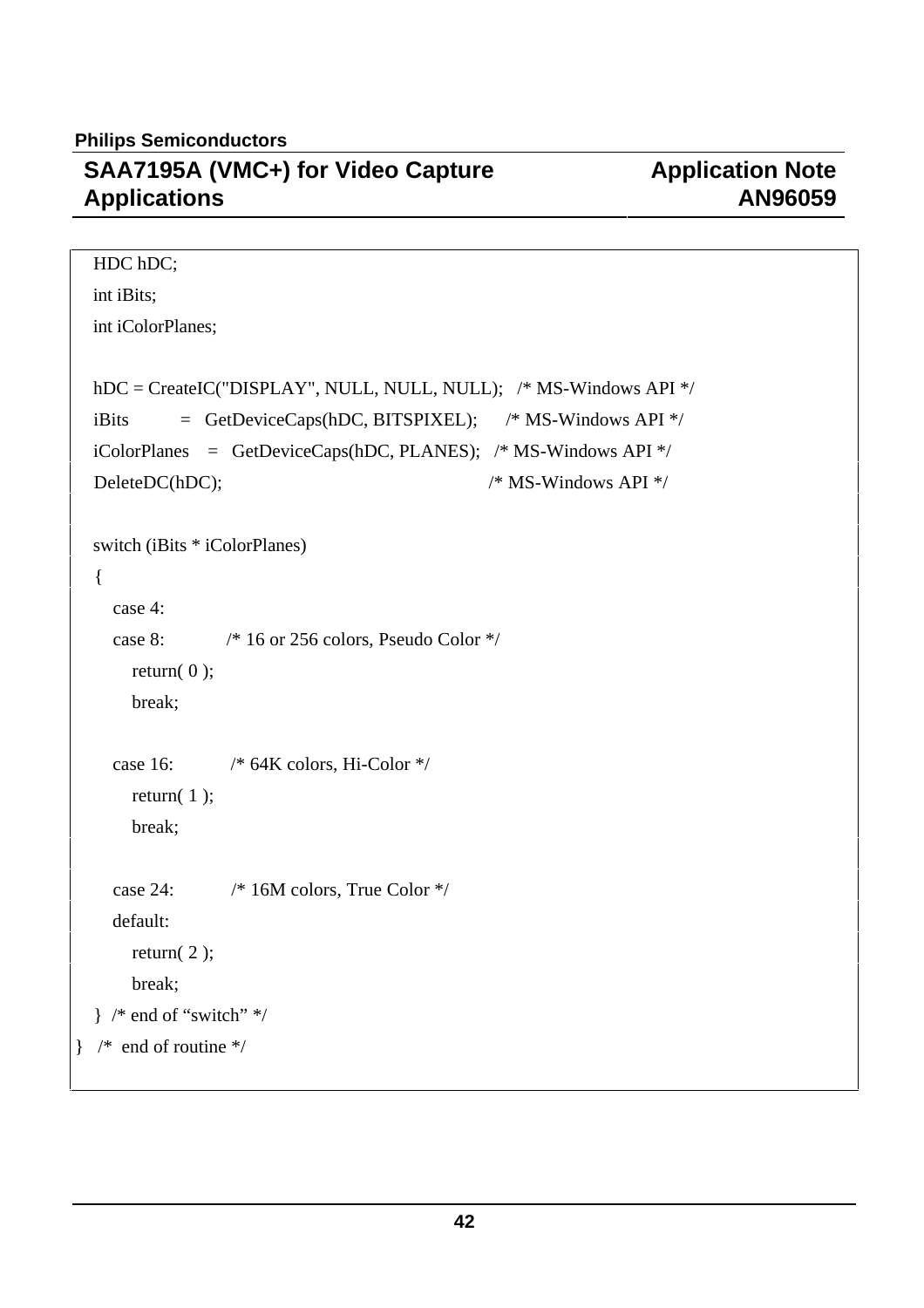## **Application Note AN96059**

After successfully detecting the graphics modes, the software will need to program "CKeyMode" (reg. 42, bit 5&6) of VMC+ with the correct mode first; then set up the color-key registers "CKeyComp" (reg. 49) & "CKeyCompHi" (reg. 4A) with the correct value carefully. Except the standard VGA mode from Microsoft, the color values of all the other modes really depend on the VGA chip vendors. Although there is no standard for this, for your reference, the following values are found in many graphics subsystems:

|                                | Reg.49 | Reg.4A | Bit 5&6 of Reg. 42 |
|--------------------------------|--------|--------|--------------------|
| Standard VGA mode:             | 2D     | X      | 01                 |
| 16-color pseudo-color:         | 0D     | X      | 01                 |
| 256-color pseudo-color:        | FD     | X      | 01                 |
| 32K-color Hi-color (mode1): 1F |        | X      | 01                 |
| 64K-color Hi-color (mode1): 1F |        | X      | 01                 |
| 32K-color Hi-color (mode2): 1F |        | 7C     | 1x                 |
| 64K-color Hi-color (mode2): 1F |        | F8     | 1x                 |

For DPC7167 demo board, In case that SAA7195A is not able to generate the color key on boards. The key signal required for the mixer in SAA7167 can still be generated by SAA7167 internally (please refer to Figure 7.1). This process could be done by programming the registers of SAA7167 properly. However, while in hi-color (or true-color) mode, SAA7167 can only generate the color-key with all the same values of each bytes within that pixel.